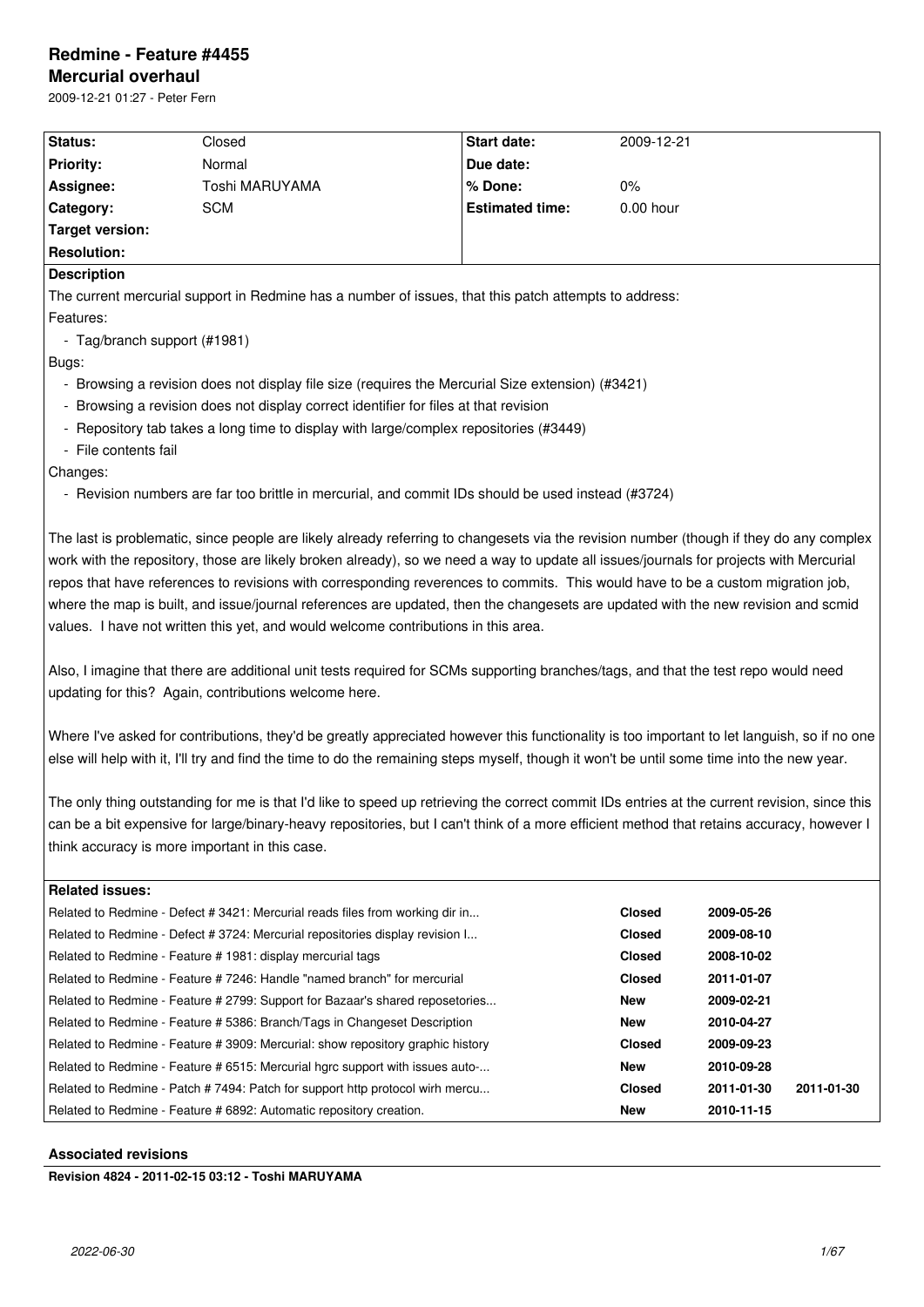## **Revision 4830 - 2011-02-15 08:04 - Toshi MARUYAMA**

scm: mercurial: add new method 'hg' to wrap shellout (#4455).

Contributed by Yuya Nishihara.

## **Revision 4833 - 2011-02-15 12:04 - Toshi MARUYAMA**

scm: mercurial: add Mercurial helper extension (#4455).

- 'rhsummary' and 'rhmanifest' for reducing the number of hg command calls.
- 'rhdiff' for compatibility with Mercurial < 1.1.

Also renamed TEMPLATES DIR to HELPERS DIR because the directory now contains templates and a helper extension.

Original version was written by Alessio Franceschelli, downloaded from http://www.redmine.org/attachments/3395/overhaul.py

Contributed by Alessio Franceschelli and Yuya Nishihara.

## **Revision 4834 - 2011-02-15 12:04 - Toshi MARUYAMA**

scm: mercurial: ignore redminehelper.pyc and redminehelper.pyo for Git and Mercurial (#4455).

## **Revision 4837 - 2011-02-15 12:10 - Toshi MARUYAMA**

scm: mercurial: ignore redminehelper.pyc and redminehelper.pyo for Subversion (#4455).

## **Revision 4839 - 2011-02-16 02:14 - Toshi MARUYAMA**

scm: mercurial: change "--cwd" option to "-R" for running "hg" (#4455).

## **Revision 4840 - 2011-02-16 02:14 - Toshi MARUYAMA**

scm: mercurial: add "hgtarget" method (#4455).

Abstract adapter shell quotes paths.

## **Revision 4841 - 2011-02-16 02:14 - Toshi MARUYAMA**

scm: mercurial: refactor "annotate" by using hg helper method (#4455).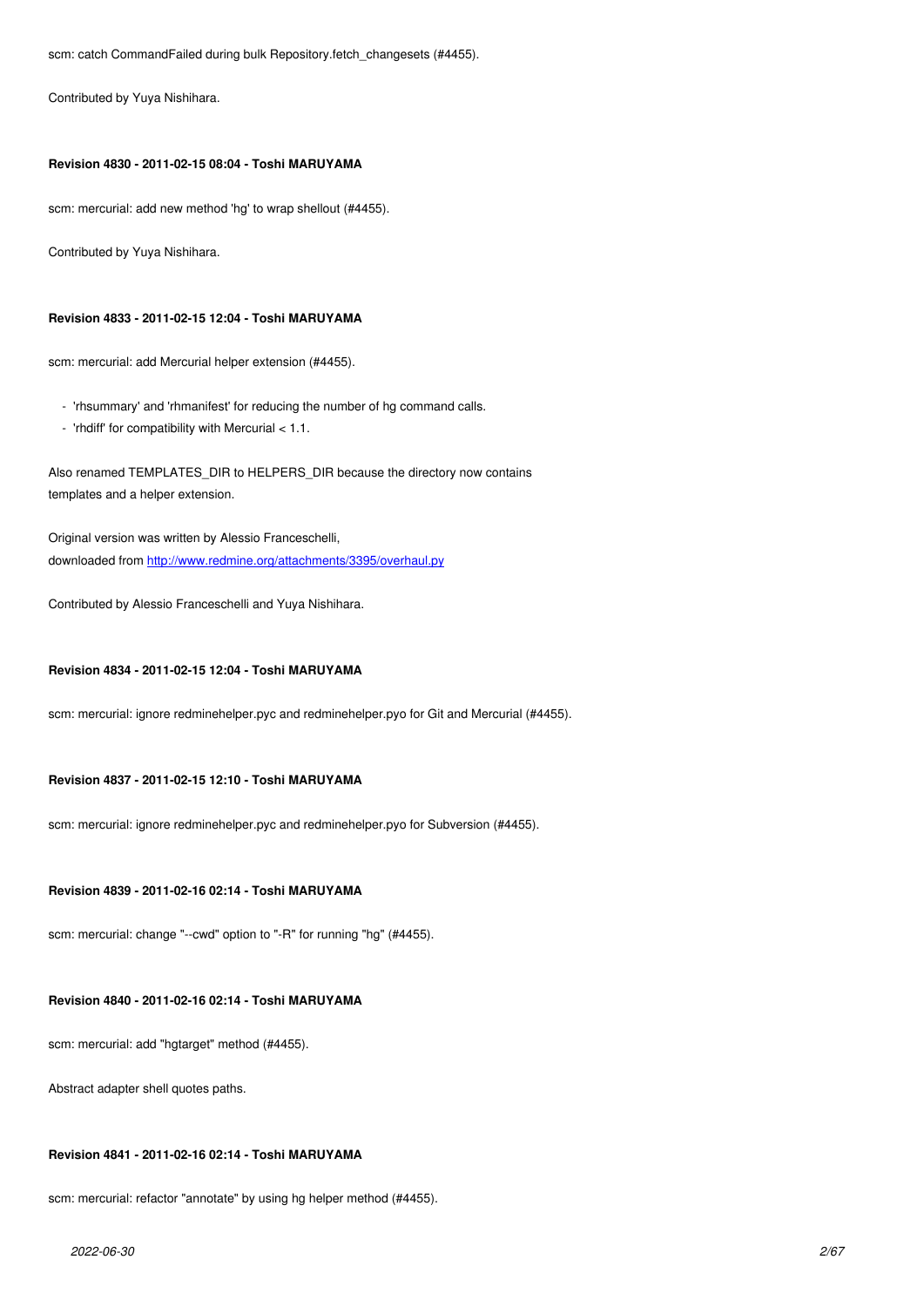Contributed by Yuya Nishihara.

## **Revision 4842 - 2011-02-16 04:47 - Toshi MARUYAMA**

scm: mercurial: refactor "cat" by using hg helper method (#4455).

Contributed by Yuya Nishihara.

### **Revision 4844 - 2011-02-16 05:40 - Toshi MARUYAMA**

scm: mercurial: switch root url or url in "hg" method (#4455).

"info" sets root\_url from url.

#### **Revision 4845 - 2011-02-16 05:41 - Toshi MARUYAMA**

scm: mercurial: add "summary" method in adapter (#4455).

Contributed by Yuya Nishihara.

### **Revision 4846 - 2011-02-16 05:41 - Toshi MARUYAMA**

scm: mercurial: rewrite MercurialAdapter#info by using helper extention (#4455).

Contributed by Yuya Nishihara.

### **Revision 4848 - 2011-02-16 08:32 - Toshi MARUYAMA**

scm: mercurial: rewrite MercurialAdapter#revisions as an iterator (#4455).

Now it uses XmlMini.parse() in place of slow REXML.

Contributed by Yuya Nishihara.

## **Revision 4849 - 2011-02-16 08:32 - Toshi MARUYAMA**

scm: mercurial: refactor Repository::Mercurial#fetch\_changesets (#4455).

Contributed by Yuya Nishihara.

## **Revision 4854 - 2011-02-16 12:17 - Toshi MARUYAMA**

scm: mercurial: rewrite MercurialAdapter#diff by using helper extension (#4455, #7518).

fix incompatibility of diff with Mercurial < 1.1.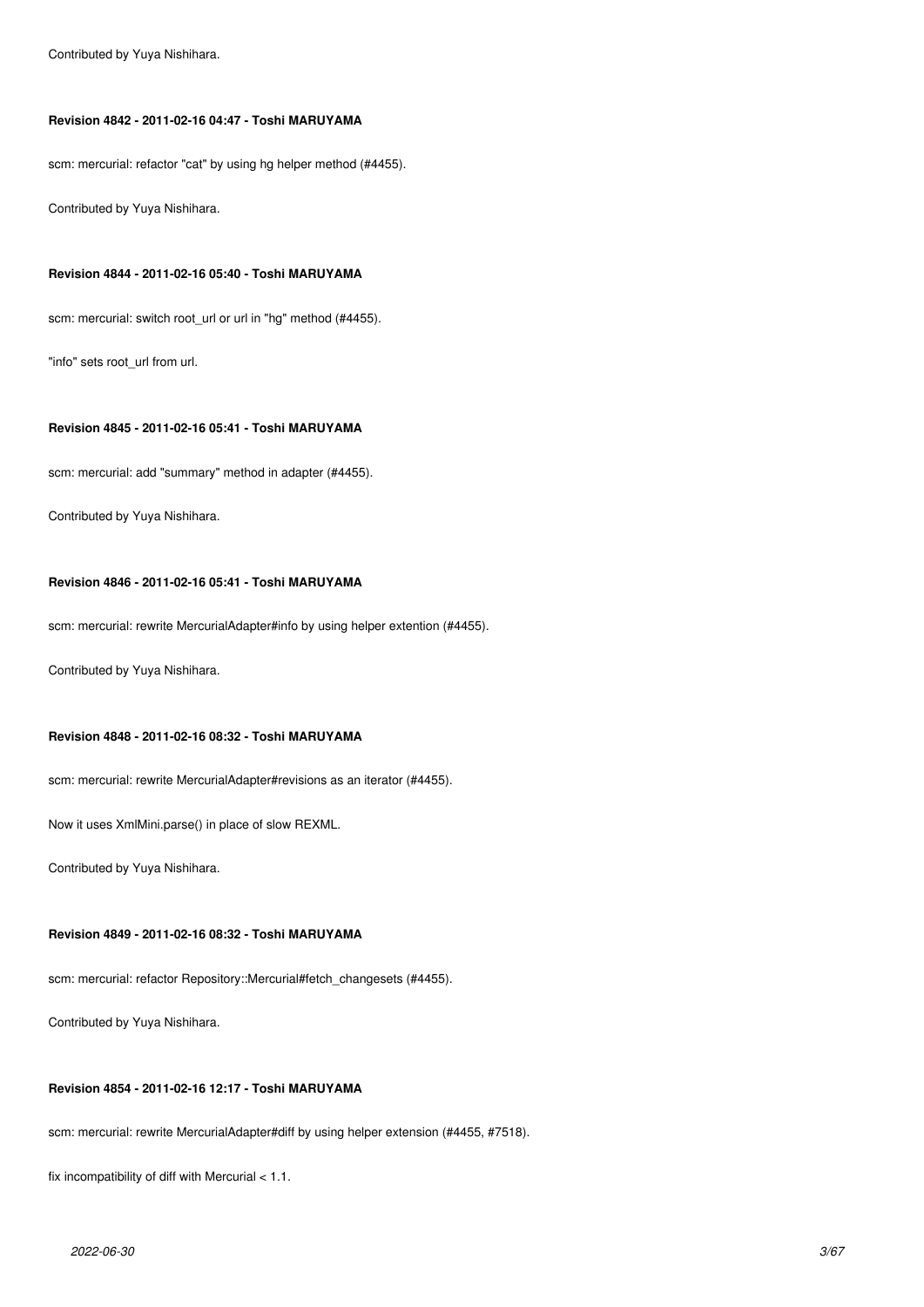### **Revision 4856 - 2011-02-16 14:35 - Toshi MARUYAMA**

scm: mercurial: rewrite MercurialAdapter#entries to show per-file change log and size (#3421, #4455).

Contributed by Yuya Nishihara.

### **Revision 4868 - 2011-02-18 06:55 - Toshi MARUYAMA**

scm: mercurial: improvement latest\_changesets without supporting tags and named branches (#4455).

Based on latest-changesets-improvements-2.diff of #6159. http://www.redmine.org/attachments/4332/latest-changesets-improvements-2.diff

Contributed by Yuya Nishihara.

### **Revision 4871 - 2011-02-18 08:14 - Toshi MARUYAMA**

scm: mercurial: temporary disable tags and branches at model (#1981, #7246, #4455).

Until latest\_changesets supports tags and branches.

### **Revision 4876 - 2011-02-18 13:44 - Toshi MARUYAMA**

scm: mercurial: fix exception operation in adapter "summary" method (#4455).

#### **Revision 4878 - 2011-02-18 15:49 - Toshi MARUYAMA**

scm: mercurial: simplify fixing exception operation in adapter "summary" method (#4455).

### **Revision 4879 - 2011-02-18 15:49 - Toshi MARUYAMA**

scm: mercurial: fix exception operation in adapter all methods using xml and io.read (#4455).

### **Revision 4934 - 2011-02-23 12:38 - Toshi MARUYAMA**

scm: mercurial: replace urllib.unquote to urllib.unquote\_plus in helper (#4455).

### **Revision 4989 - 2011-03-02 11:17 - Toshi MARUYAMA**

scm: mercurial: wrap revison, tag and branch with URL encoding for entries (#4455, #1981, #7246).

### **Revision 4994 - 2011-03-03 13:11 - Toshi MARUYAMA**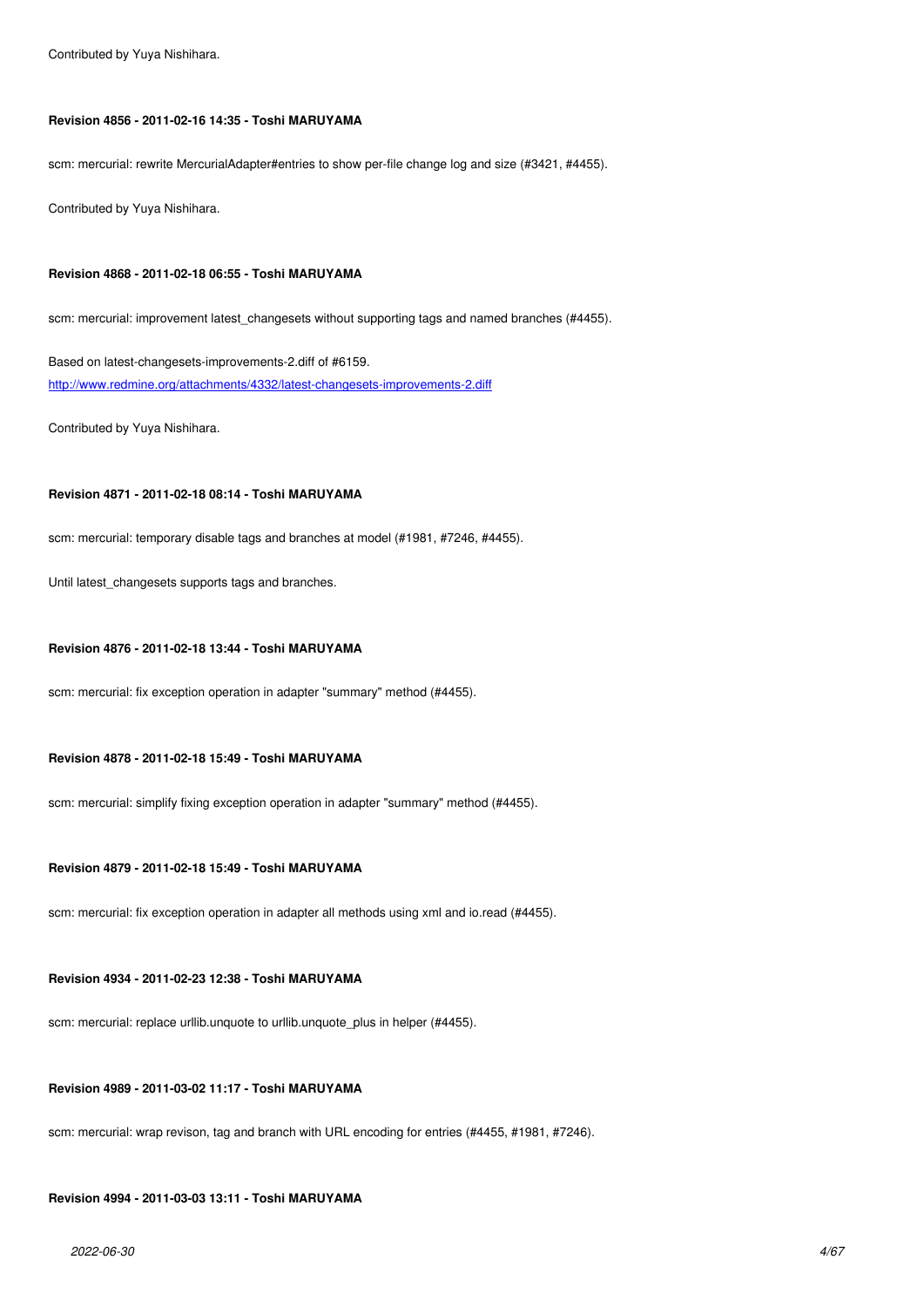scm: mercurial: remove localtime from adapter (#4455).

## **Revision 4997 - 2011-03-04 09:07 - Toshi MARUYAMA**

scm: mercurial: update test repository for path contains space (#2664, #4455).

#### **Revision 4998 - 2011-03-04 09:08 - Toshi MARUYAMA**

scm: mercurial: add unit adapter test repository for path contains space (#2664, #4455).

#### **Revision 5101 - 2011-03-13 01:47 - Toshi MARUYAMA**

scm: mercurial: add new "rhlog()" function in helper extension (#7246, #4455).

For latest changesets supporting named branch.

## **Revision 5102 - 2011-03-13 01:48 - Toshi MARUYAMA**

scm: mercurial: add new "nodes in branch()" method in adapter (#7246, #4455).

For latest changesets supporting named branch.

### **Revision 5103 - 2011-03-13 11:52 - Toshi MARUYAMA**

scm: mercurial: add tests for "nodes\_in\_branch()" method in adapter (#7246, #4455).

## **Revision 5108 - 2011-03-13 16:03 - Toshi MARUYAMA**

scm: mercurial: remove unused parameters from "nodes\_in\_branch()" method in adapter (#7246, #4455).

### **History**

## **#1 - 2009-12-21 01:31 - Peter Fern**

- File contents fail

should be:

- File contents fail to be displayed when the work dir has changed from the last revision (#3421)

## **#2 - 2009-12-21 03:28 - Luke Hoersten**

Looks good. I'll definitely be giving this a try.

## **#3 - 2010-01-18 14:23 - Toshi MARUYAMA**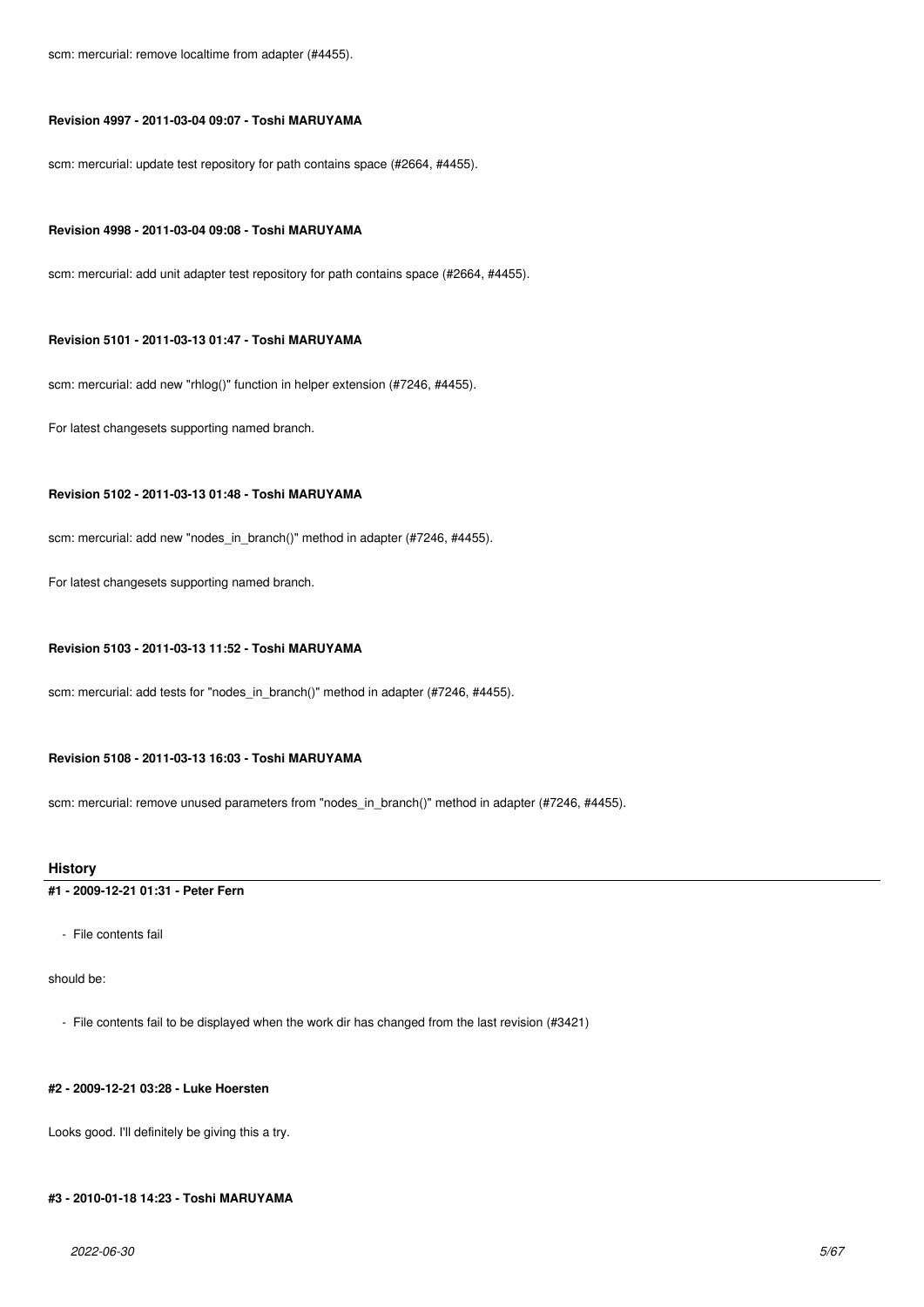Branch has no problem, but tag lost '.' and '-'.

For example, "tag-111.222" becomes "tag".

## **#4 - 2010-01-18 14:52 - Peter Fern**

Toshi Maruyama wrote:

*I tested this patch. Branch has no problem, but tag lost '.' and '-'.*

*For example, "tag-111.222" becomes "tag".*

Should be an easy fix, do you know the valid characters for tags off-hand, or should I look them up?

#### **#5 - 2010-01-18 14:53 - Peter Fern**

Peter Fern wrote:

*Should be an easy fix, do you know the valid characters for tags off-hand, or should I look them up?*

Actually, never mind, I'll just admit anything that's not whitespace. Patch on it's way tomorrow.

## **#6 - 2010-01-18 15:54 - Toshi MARUYAMA**

Peter Fern wrote:

*Toshi Maruyama wrote:*

*I tested this patch. Branch has no problem, but tag lost '.' and '-'.*

*For example, "tag-111.222" becomes "tag".*

*Should be an easy fix, do you know the valid characters for tags off-hand, or should I look them up?*

### http://mercurial.selenic.com/wiki/Tag

*It can contain any characters except ":" (colon), ["\r" \(Carriage Return\) or "\n" \(Line](http://mercurial.selenic.com/wiki/Tag) Feed).*

## And I test.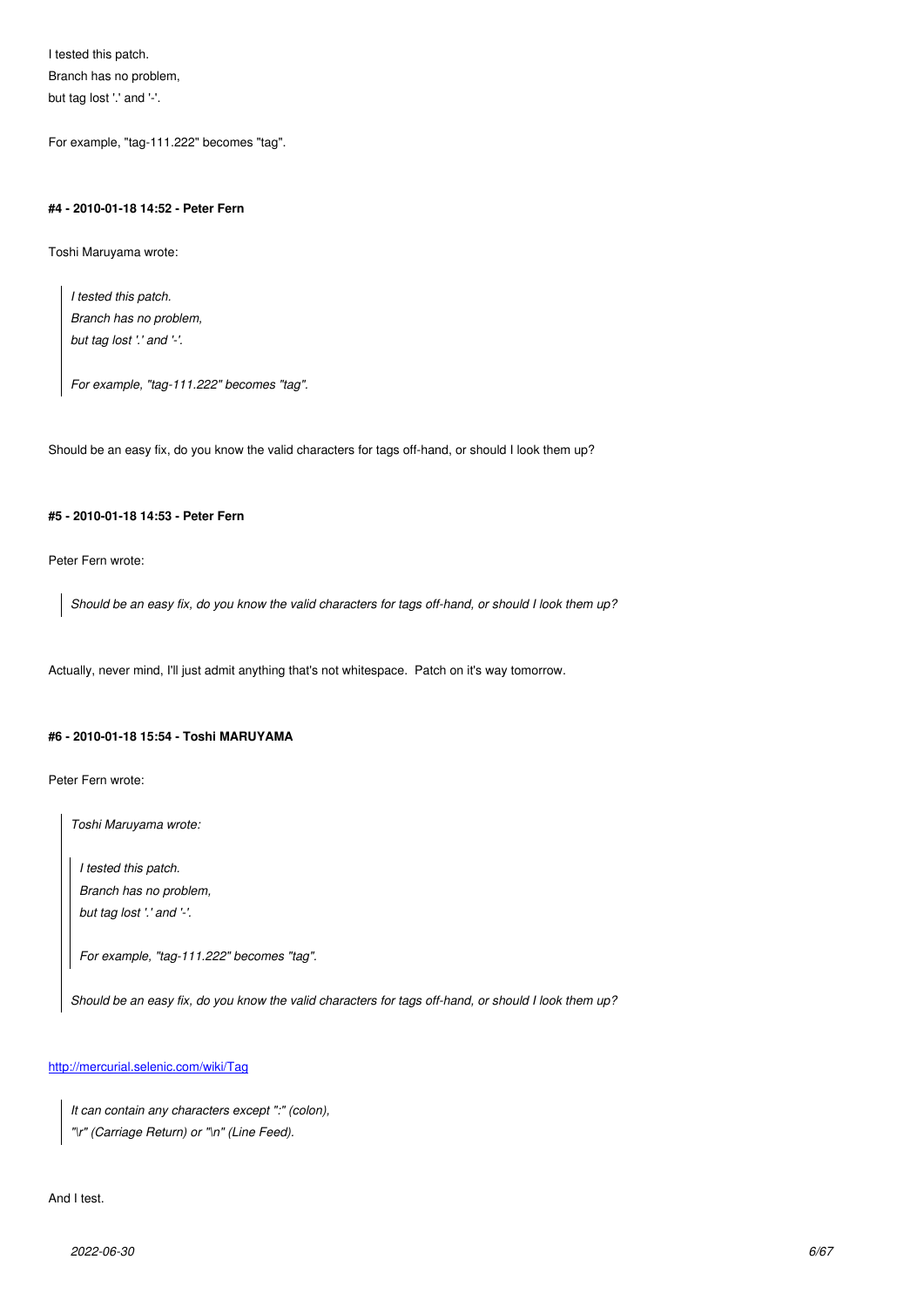\$ hg branches branch\_ aaaa bbb 31:61f3b4c8e7d0

\$ hg tags tip 31:61f3b4c8e7d0 aaaa aaaa 29:44823ece1572

## **#7 - 2010-01-19 23:29 - Toshi MARUYAMA**

*- File redmine-mercurial-01.patch added*

I created a patch.

## **#8 - 2010-01-20 03:58 - Toshi MARUYAMA**

Task redmine:fetch\_changesets fails.

### rake aborted!

undefined method `scmid' for nil:NilClass r:/Ruby/lib/ruby/gems/1.8/gems/activesupport-2.3.5/lib/active\_support/whiny\_nil.rb:52:in `method\_missing' c:/redmine/app/models/repository/mercurial.rb:48:in `fetch\_changesets' r:/Ruby/lib/ruby/gems/1.8/gems/activesupport-2.3.5/lib/active\_support/core\_ext/symbol.rb:11:in `\_\_send\_\_' r:/Ruby/lib/ruby/gems/1.8/gems/activesupport-2.3.5/lib/active\_support/core\_ext/symbol.rb:11:in `to\_proc' c:/redmine/app/models/repository.rb:166:in `each' c:/redmine/app/models/repository.rb:166:in `fetch\_changesets' c:/redmine/lib/tasks/fetch\_changesets.rake:22 r:/Ruby/lib/ruby/gems/1.8/gems/rake-0.8.7/lib/rake.rb:636:in `call' r:/Ruby/lib/ruby/gems/1.8/gems/rake-0.8.7/lib/rake.rb:636:in `execute' r:/Ruby/lib/ruby/gems/1.8/gems/rake-0.8.7/lib/rake.rb:631:in `each' r:/Ruby/lib/ruby/gems/1.8/gems/rake-0.8.7/lib/rake.rb:631:in `execute' r:/Ruby/lib/ruby/gems/1.8/gems/rake-0.8.7/lib/rake.rb:597:in `invoke\_with\_call\_chain' r:/Ruby/lib/ruby/1.8/monitor.rb:242:in `synchronize' r:/Ruby/lib/ruby/gems/1.8/gems/rake-0.8.7/lib/rake.rb:590:in `invoke\_with\_call\_chain' r:/Ruby/lib/ruby/gems/1.8/gems/rake-0.8.7/lib/rake.rb:583:in `invoke' r:/Ruby/lib/ruby/gems/1.8/gems/rake-0.8.7/lib/rake.rb:2051:in `invoke\_task' r:/Ruby/lib/ruby/gems/1.8/gems/rake-0.8.7/lib/rake.rb:2029:in `top\_level' r:/Ruby/lib/ruby/gems/1.8/gems/rake-0.8.7/lib/rake.rb:2029:in `each' r:/Ruby/lib/ruby/gems/1.8/gems/rake-0.8.7/lib/rake.rb:2029:in `top\_level' r:/Ruby/lib/ruby/gems/1.8/gems/rake-0.8.7/lib/rake.rb:2068:in `standard\_exception\_handling' r:/Ruby/lib/ruby/gems/1.8/gems/rake-0.8.7/lib/rake.rb:2023:in `top\_level' r:/Ruby/lib/ruby/gems/1.8/gems/rake-0.8.7/lib/rake.rb:2001:in `run' r:/Ruby/lib/ruby/gems/1.8/gems/rake-0.8.7/lib/rake.rb:2068:in `standard\_exception\_handling' r:/Ruby/lib/ruby/gems/1.8/gems/rake-0.8.7/lib/rake.rb:1998:in `run' r:/Ruby/lib/ruby/gems/1.8/gems/rake-0.8.7/bin/rake:31 r:/Ruby/bin/rake:19:in `load' r:/Ruby/bin/rake:19 (in c:/redmine)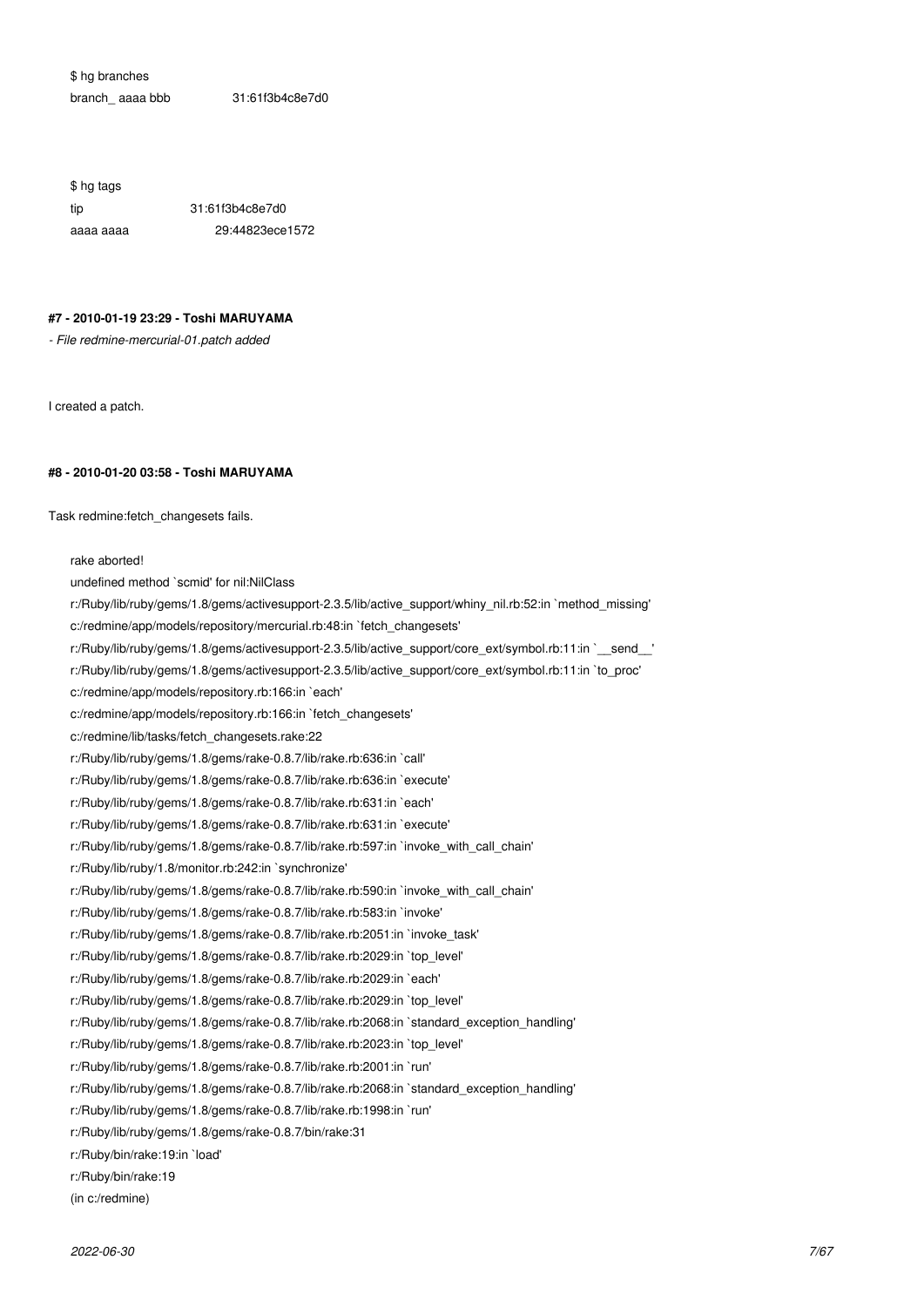- \*\* Invoke redmine: fetch\_changesets (first\_time)
- \*\* Invoke environment (first\_time)
- \*\* Execute environment
- \*\* Execute redmine:fetch\_changesets

#### **#9 - 2010-01-20 05:49 - Peter Fern**

Sorry, been rather busy this past week. This error does not occur for me, however I'll resync with trunk and try again in the next few days.

### **#10 - 2010-01-21 18:20 - Toshi MARUYAMA**

In log/test.log.

Shelling out: hg --debug --encoding utf8 -R "c:\test\test00/" --cwd "c:\test\test00/" log --style "c:/redmine/lib/redmine/scm/adapters/mercurial /hg-template-1.0-lite.tmpl" -r "f5ead3bc1788":"0" --limit 1 uninitialized constant REXML::Document

So, I added require 'rexml/document' in lib/redmine/scm/adapters/mercurial\_adapter.rb. Then, Task redmine:fetch\_changesets finished successfully.

## **#11 - 2010-01-22 04:05 - Toshi MARUYAMA**

This patch uses wc command. So there is a same probrem with #3836.

## **#12 - 2010-01-22 04:36 - Peter Fern**

Toshi Maruyama wrote:

*This patch uses wc command. So there is a same probrem with #3836.*

Toshi, thanks for all your testing. I based parts of this on the existing git support, hence the duplicate bug. Using 'wc' was a poor choice, however the same fix will work here. I'll update to trunk and incorporate these changes over the weekend, and check for any other \*nix specific shell execution.

## **#13 - 2010-01-22 05:58 - Toshi MARUYAMA**

Because I am Japanese, I have made a big typo "probrem". "problem" is correct.

MSysGit has wc.exe in "C:\Program Files\Git\bin".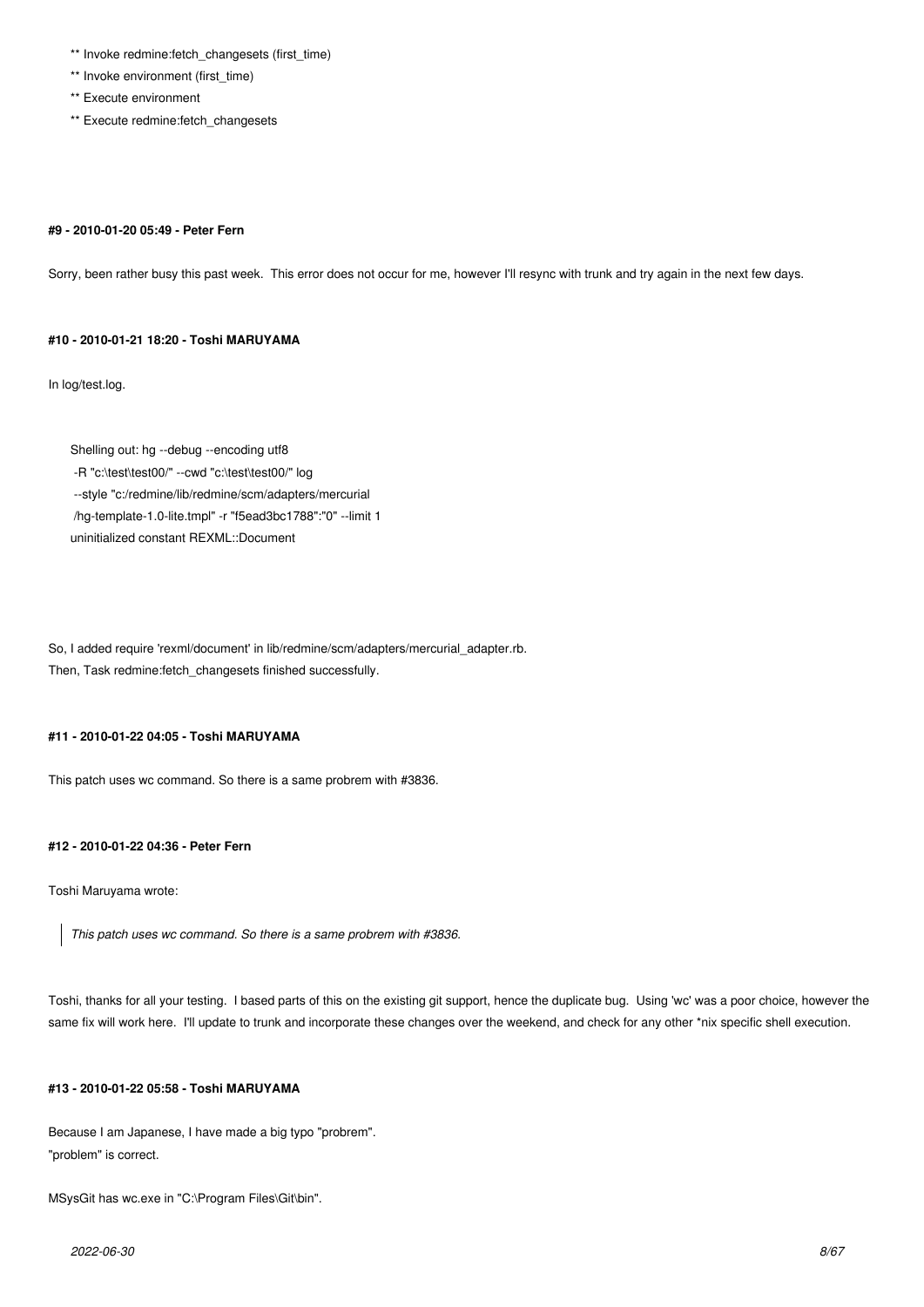But TortoiseHg does not have wc.exe in "C:\Program Files\TortoiseHg".

### **#14 - 2010-01-22 16:56 - Toshi MARUYAMA**

*- File hg-redmine-00.png added*

*- File TortoiseHg-00.png added*

This patch is great. But, new problem occurs.

As described at #3567, Mercurial allows to commit a changeset for earlier date. But redmine sorts revisions by "committed\_on".

I attach redmine and TortoiseHg image. And "hg glog" outputs.

```
$ hg glog
o changeset: 3:654c854c6911
| tag: tip
| parent: 1:024578a359f8
| user: test00@example.com
| date: Mon Jan 01 00:00:00 2007 +0900
| summary: 2007-01-01
|
| @ changeset: 2:43687839e1e7
| | parent: 0:5f33311e7327
| | user: test01@example.com
| | date: Tue Jan 01 00:00:00 2008 +0900
| | summary: 2008-01-01
| \ |o | changeset: 1:024578a359f8
|/ user: test00@example.com
| date: Thu Jan 01 00:00:00 2009 +0900
| summary: 2009-01-01
|
o changeset: 0:5f33311e7327
 user: test00@example.com
  date: Sat Jan 23 00:16:11 2010 +0900
 summary: Initial revision.
```
## **#15 - 2010-01-23 12:28 - Toshi MARUYAMA**

I think migration is impossible because "revision number" and "commit id" are written directly in journals table and wiki\_contents table. Should this feature separate from existing Mercurial adapter and add as new adapter?

I think #3169 "Multiple repositories for projects" is related.

### **#16 - 2010-01-23 12:55 - Toshi MARUYAMA**

Test units source:trunk/test/unit/mercurial\_adapter\_test.rb and source:trunk/test/unit/repository\_mercurial\_test.rb are incompatible.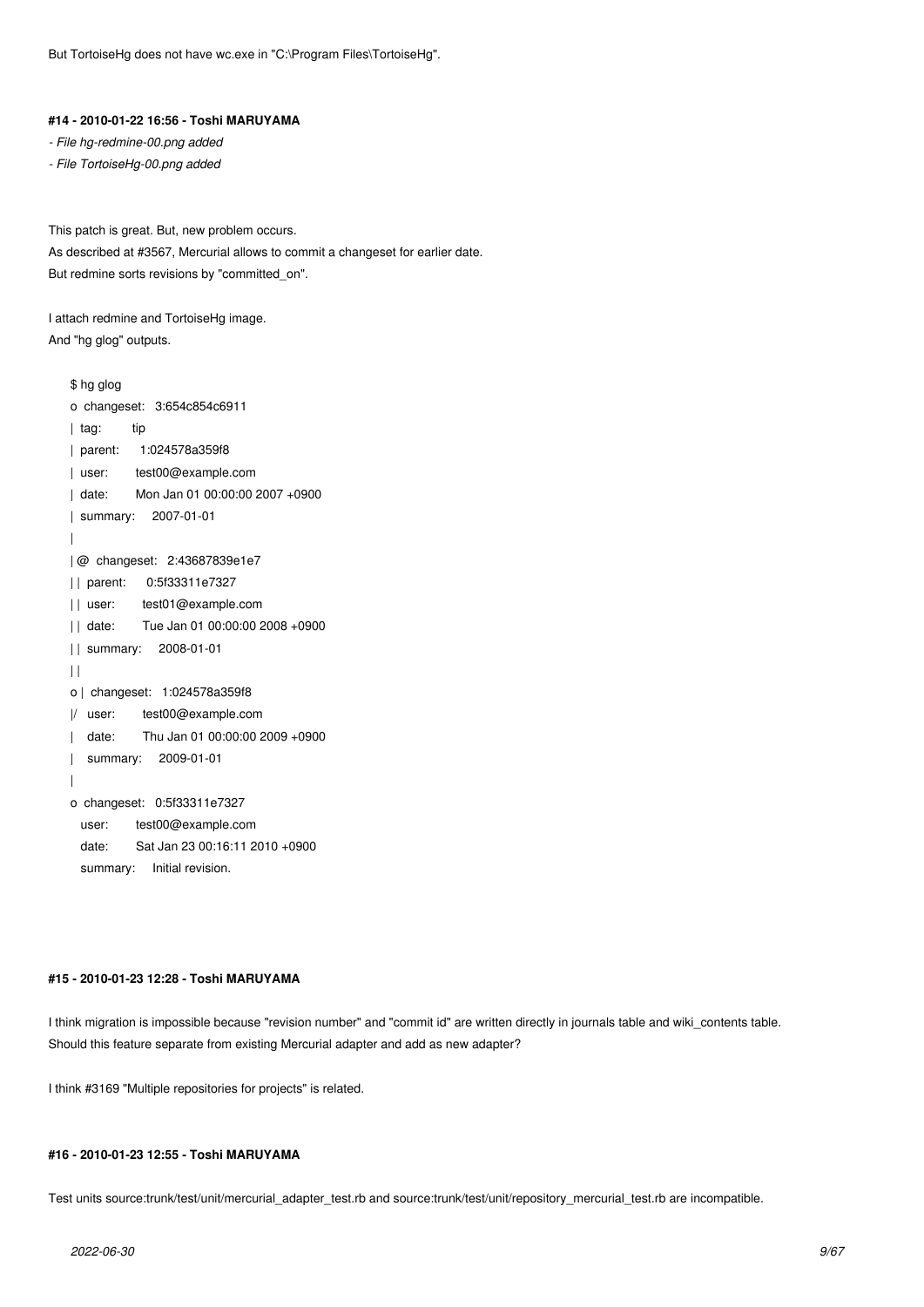#### **#17 - 2010-01-28 14:38 - Peter Fern**

Toshi Maruyama wrote:

*This patch is great. But, new problem occurs. As described at #3567, Mercurial allows to commit a changeset for earlier date. But redmine sorts revisions by "committed\_on".*

This is an existing bug, and honestly, I'm not sure what to do about it. It is particularly difficult to deal with since with this patch, we do not store the incremental revision numbers in the database at all. I'm open to suggestions on how to resolve this, but I think for now I will not deal with it until everything else is signed off.

Toshi Maruyama wrote:

*I think migration is impossible because "revision number" and "commit id" are written directly in journals table and wiki\_contents table. Should this feature separate from existing Mercurial adapter and add as new adapter?*

I don't like the idea of creating a separate adapter, however I think that the journals and wiki contents references could be updated with a db migration? That was my original plan. I will see if I can get Eric or one of the other devs to make some comments on this once the other issues are resolved.

Toshi Maruyama wrote:

*Test units source:trunk/test/unit/mercurial\_adapter\_test.rb and source:trunk/test/unit/repository\_mercurial\_test.rb are incompatible. What should I do?*

I'll work through all the tests soon (hopefully next week), and update them to test all the new functionality, as well as to work with the new id format.

## **#18 - 2010-02-06 03:27 - Eric Davis**

Peter Fern wrote:

*I don't like the idea of creating a separate adapter, however I think that the journals and wiki\_contents references could be updated with a db migration? That was my original plan. I will see if I can get Eric or one of the other devs to make some comments on this once the other issues are resolved.*

Just let me know once you are ready. I'm watching this issue now but I've only used Mercurial once (I use git mostly).

### **#19 - 2010-02-06 08:17 - Toshi MARUYAMA**

Peter Fern wrote:

*I'll work through all the tests soon (hopefully next week), and update them to test all the new functionality, as well as to work with the new id format.*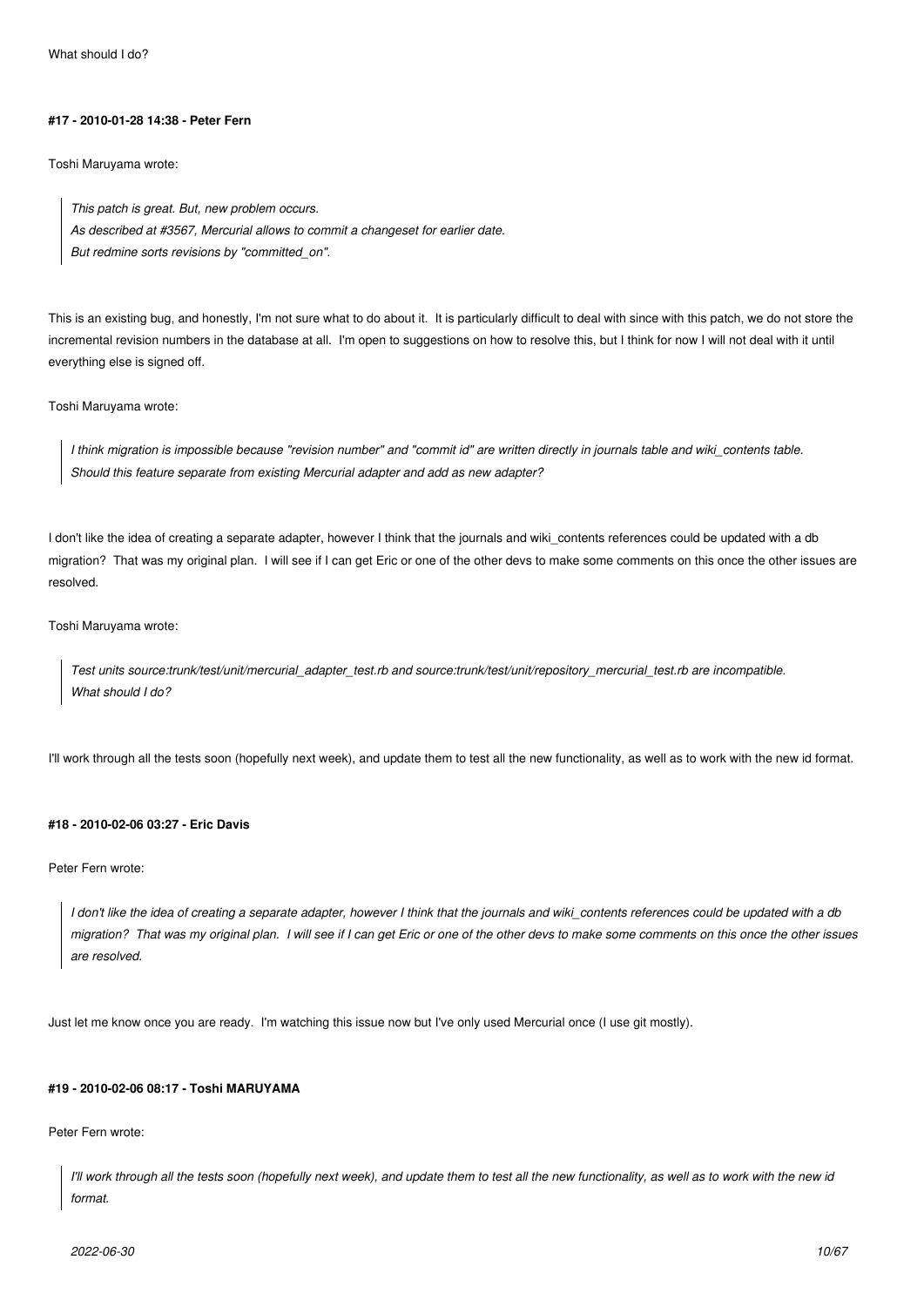Peter, I found your git repository on github. Can I use this?

## **#20 - 2010-02-10 06:26 - Toshi MARUYAMA**

I update source:trunk/test/unit/repository\_mercurial\_test.rb. And I create git repository on github. http://github.com/marutosi/redmine/commits/marutosi

## **[#21 - 2010-02-10 06:45 - Peter Fern](http://github.com/marutosi/redmine/commits/marutosi)**

Toshi Maruyama wrote:

*I update source:trunk/test/unit/repository\_mercurial\_test.rb. And I create git repository on github. http://github.com/marutosi/redmine/commits/marutosi*

Toshi, sorry for the lack of updates here - I wrote a large reply some time ago, but it looks like it didn't post correctly. It detailed the changes I had pus[hed to my Github fork, it's location, and my strategy fo](http://github.com/marutosi/redmine/commits/marutosi)r moving forward.

I started to look at the tests over the weekend, but the current test repository does not cover all the features that the new code does. My idea was to base a new Mercurial test suite on the Git tests (though they also seem a little inadequate for testing all the Git functionality), but the repository would need recreation from scratch as simply converting the current Git repository will not work due to the differences in branching with Mercurial vs Git. If you want to move forward on updating the Mercurial tests, this is the route I would suggest.

As to correct sorting, the only way I can see of doing it would be to add a field `scmsort` and store the revision numbers there. This should work with some other minor modifications, but as it requires a schema change, I'm a little reluctant to implement it that way... thoughts?

### **#22 - 2010-02-11 03:29 - Toshi MARUYAMA**

I created wiki converter rake task.

http://github.com/marutosi/redmine/commit/ec8d2de04876f2a77aeb2ca88f4407c0e1db8b21

Wikis have revisions on DB, so old revisions are not changed and converted text are saved as new revision.

### **#23 - 2010-02-11 18:31 - Toshi MARUYAMA**

I found the reason of #3449 "Redmine Takes Too Long" **everytime**. The reason is "db\_revision" and "scm\_revision" are not equal **everytime** at Repository::Mercurial.fetch\_changesets.

- "db\_revision" is latest changeset because this is sorted by "committed\_on".
- "scm\_revision" is tip and tip is not latest changeset.

## There are two case.

- 1. Child changeset has earlier date than parent.
	- Commit with --date option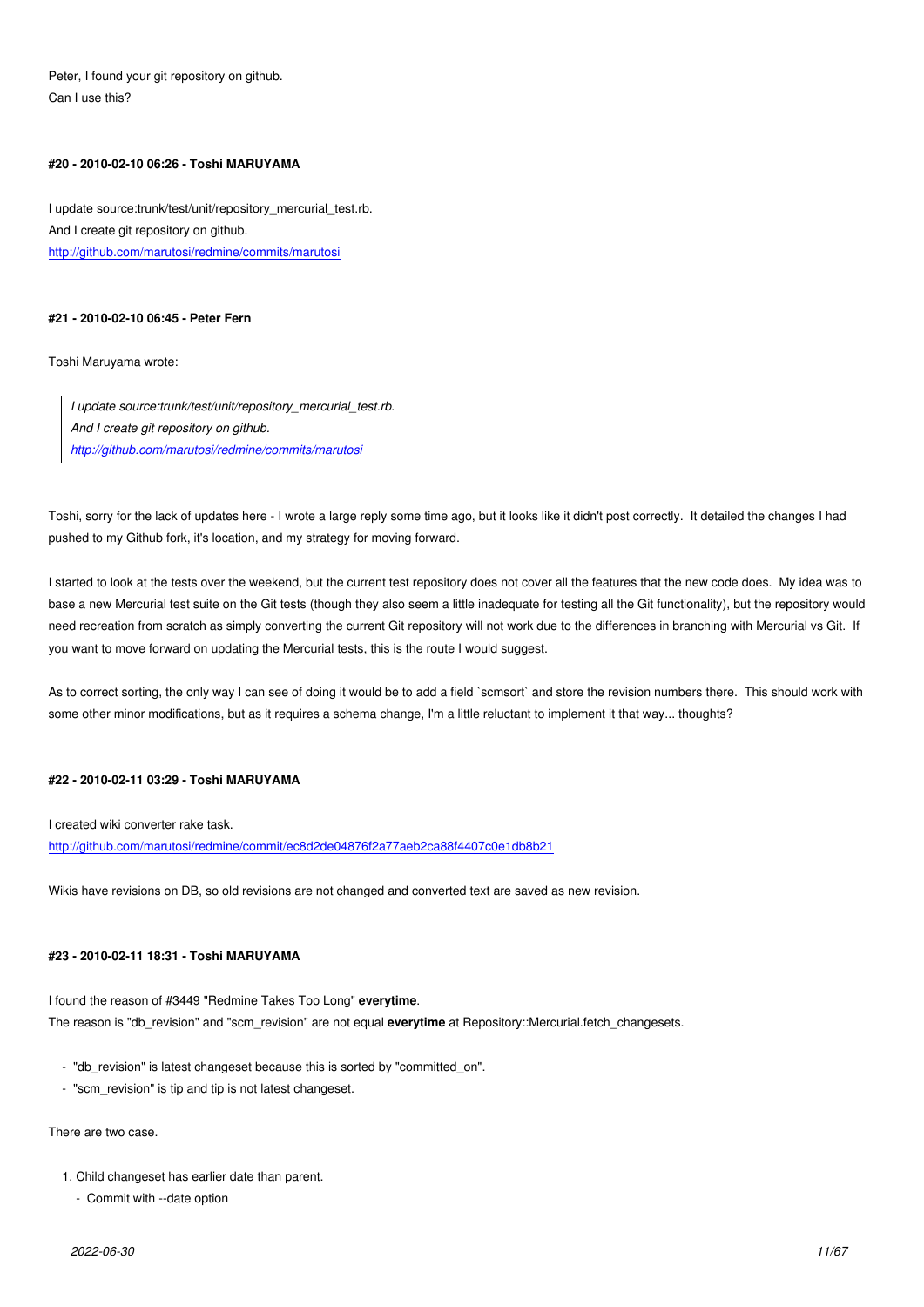- 2. Multiple Heads. http://mercurial.selenic.com/wiki/MultipleHeads
	- Named branches. http://mercurial.selenic.com/wiki/NamedBranches

This condition occur[s frequently](http://mercurial.selenic.com/wiki/MultipleHeads)[.](http://mercurial.selenic.com/wiki/MqExtension)

.

I tried to resolve this pro[blem referring patch of #3449.](http://mercurial.selenic.com/wiki/NamedBranches)

```
class Repository::Mercurial < Repository
```

```
.
.
 def latest_changeset
   @latest_changeset ||= changesets.find (
      :first ,
      :order => "LPAD(revision,10,'0000000000') DESC" 
    )
 end
```
But, SQLite does not support "LPAD".

Adding a field at "changesets" table is only way to resolve this performance problem. So I agree to add "scmsort" field, but I think "scm\_number" or "scm\_no" or "hg\_revno" is better.

Additionally, git rabase changeset has earlier date than parent.

## **#24 - 2010-02-11 19:26 - Toshi MARUYAMA**

Toshi Maruyama wrote:

*I tried to resolve this problem referring patch of #3449.*

I mistake issue number. Correct is #3567 - "Sorting for changesets might go wrong on Mercurial repos".

## **#25 - 2010-02-11 22:13 - Toshi MARUYAMA**

I reconsidered above performance problem.

Mercurial revision number is sequential from 0.

So, "changesets.count - 1" is latest Mercurial revision number in DB.

I create a patch and attach at #3449 - Redmine Takes Too Long On Large Mercurial Repository.

## **#26 - 2010-02-11 23:29 - Peter Fern**

### Toshi Maruyama wrote:

*Adding a field at "changesets" table is only way to resolve this performance problem.*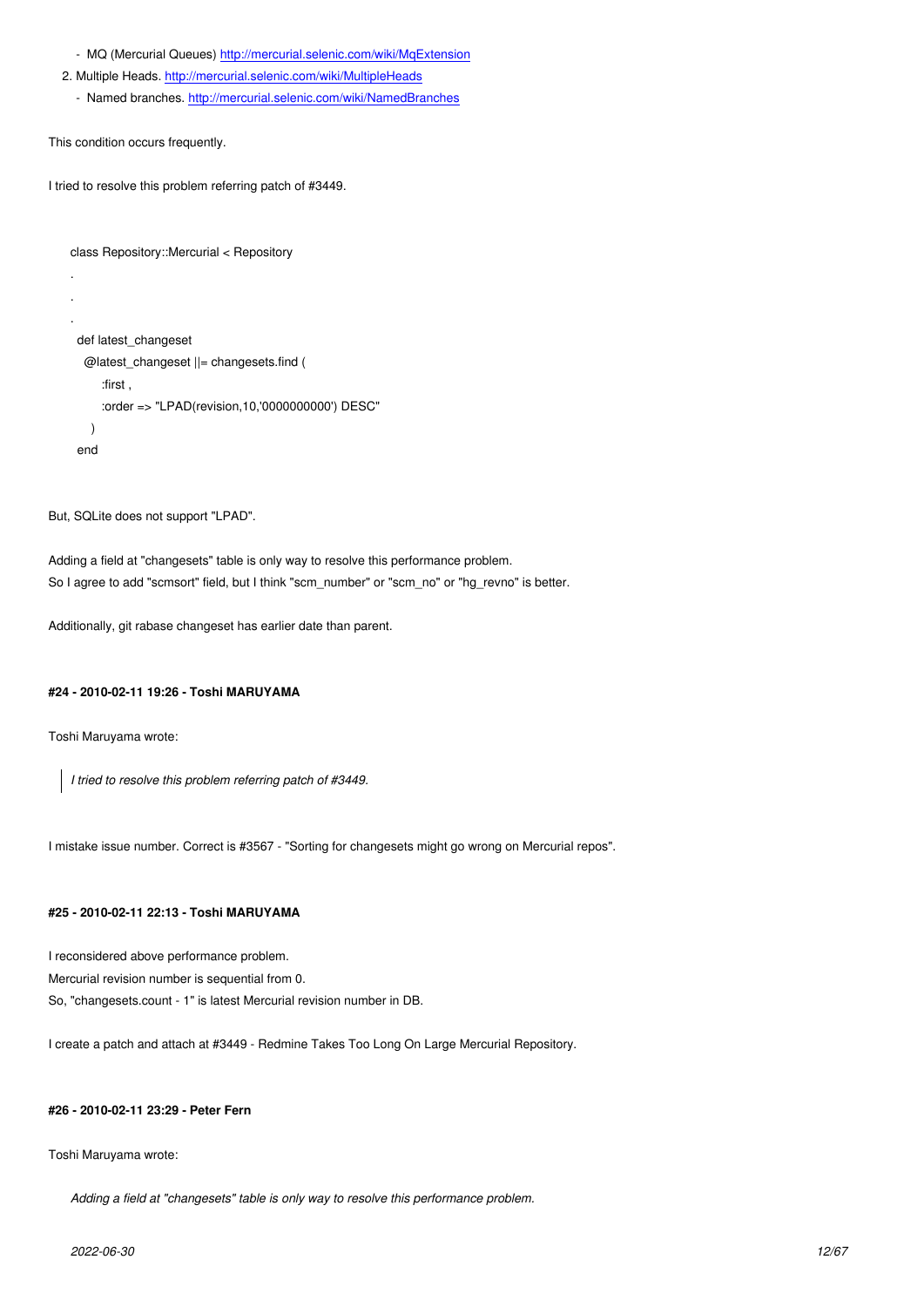*So I agree to add "scmsort" field, but I think "scm\_number" or "scm\_no" or "hg\_revno" is better.*

*Additionally, git rabase changeset has earlier date than parent.*

The reason I suggested scmsort (maybe scm\_order) was so that it could be used for other SCMs that require an order other than committed\_on - in Mercurial that would be the revision number, but in some other SCM, you might use a unix timestamp or some such...

Toshi Maruyama wrote:

*I reconsidered above performance problem. Mercurial revision number is sequential from 0. So, "changesets.count - 1" is latest Mercurial revision number in DB.*

*I create a patch and attach at #3449 - Redmine Takes Too Long On Large Mercurial Repository.*

Be careful - with history editing, the current code does not clear missing revisions, so your count will not reflect the actual number of commits, or the current revision number, in the repository.

## **#27 - 2010-02-12 00:32 - Toshi MARUYAMA**

Peter Fern wrote:

*Be careful - with history editing, the current code does not clear missing revisions, so your count will not reflect the actual number of commits, or the current revision number, in the repository.*

Thanks. I test "hg strip". Changesets ramain on DB.

## **#28 - 2010-02-12 01:01 - Toshi MARUYAMA**

History editing is rare case on shared repository. I think everytime check of histoy editing is high cost. For this case, should Redmine provide another form?

## **#29 - 2010-02-12 01:08 - Peter Fern**

Toshi Maruyama wrote:

*History editing is rare case on shared repository. I think everytime check of histoy editing is high cost. For this case, should Redmine provide another form?*

This overhaul already takes care of it - if the tip id and number of changesets in the repository and database match, no sync is done, otherwise we match off scmids against the log and prune or add as necessary. It's not *that* heavy really, and it's necessary for consistency... Git does the same too.

### **#30 - 2010-02-13 01:30 - Toshi MARUYAMA**

Peter Fern wrote: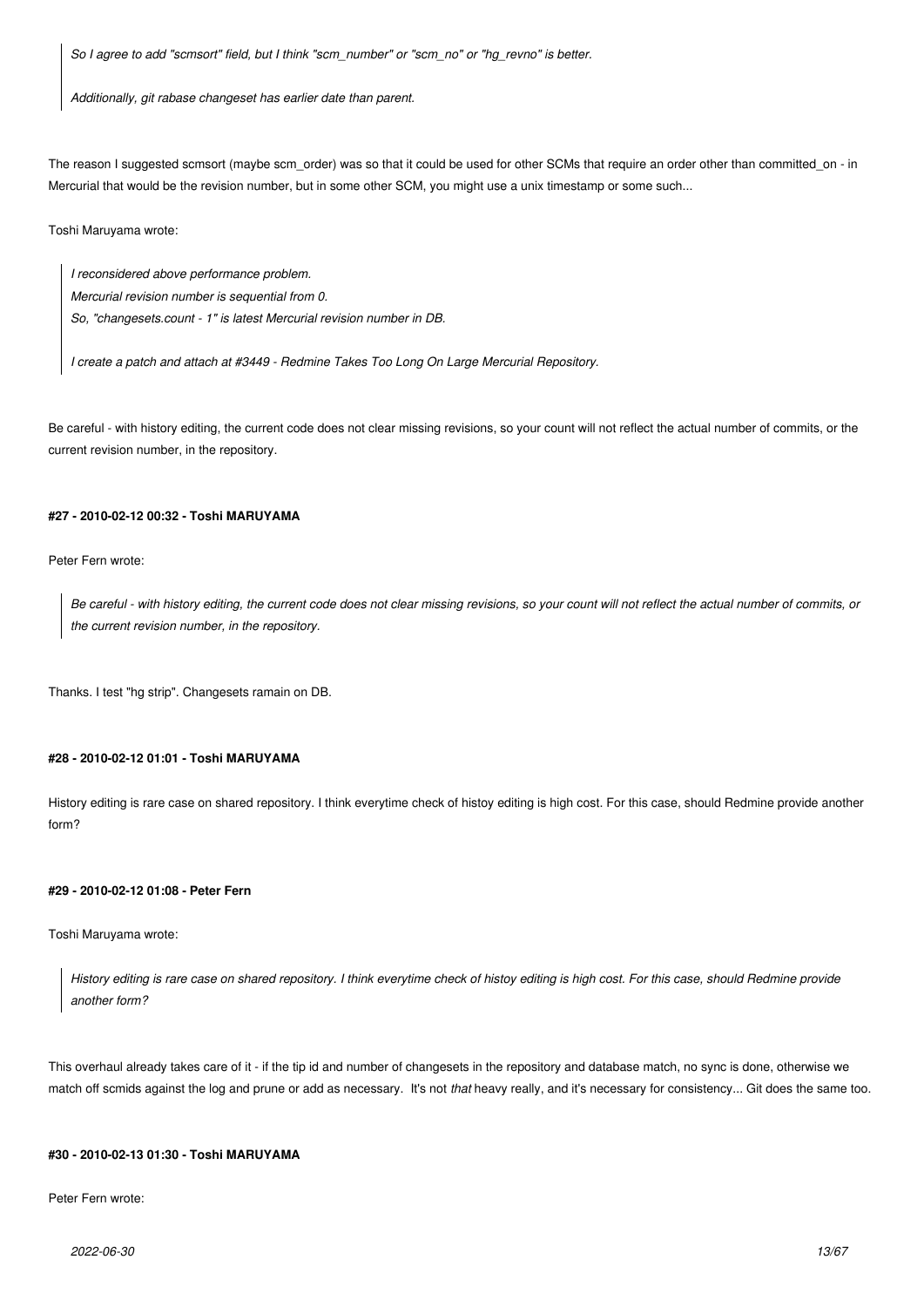*History editing is rare case on shared repository. I think everytime check of histoy editing is high cost. For this case, should Redmine provide another form?*

*This overhaul already takes care of it - if the tip id and number of changesets in the repository and database match, no sync is done, otherwise we match off scmids against the log and prune or add as necessary. It's not that* heavy really, and it's necessary for consistency... Git does the same too.

I test Mercurial crew repository.

## http://hg.intevation.org/mercurial/crew

Completed in 177313ms (View: 777, DB: 5245) | 200 OK [http://localhost/projects/hgcrew/repository] [Completed in 175350ms \(View: 79](http://hg.intevation.org/mercurial/crew)2, DB: 5132) | 200 OK [http://localhost/projects/hgcrew/repository] Completed in 175149ms (View: 792, DB: 5136) | 200 OK [http://localhost/projects/hgcrew/repository]

\$ du -sh .hg 25M .hg  $$$  du -sh. 41M \$ find .hg -type f | wc 1488 1488 63468 \$ find . -type f | wc 3038 3038 120048

\$ hg log -l2 changeset: 10425:4cfd0d56be6d tag: tip user: XXXXXXXXXXXXXXXXXXX date: Thu Feb 11 21:11:59 2010 +0100 summary: doc: add missing documentation for http\_proxy.always

changeset: 10424:677f15da38c1 user: YYYYYYYYYYYYYYYYYYYYYY date: Thu Feb 11 20:42:20 2010 +0100

summary: url: proxy handling, simplify and correctly deal with IPv6

### **#31 - 2010-02-13 05:12 - Peter Fern**

Toshi Maruyama wrote:

*I test Mercurial crew repository.*

*http://hg.intevation.org/mercurial/crew*

Mo[st of this time is spent fetching details f](http://hg.intevation.org/mercurial/crew)or individual metadata for items (parallelizing the metadata retrieval might be a good idea to improve display time):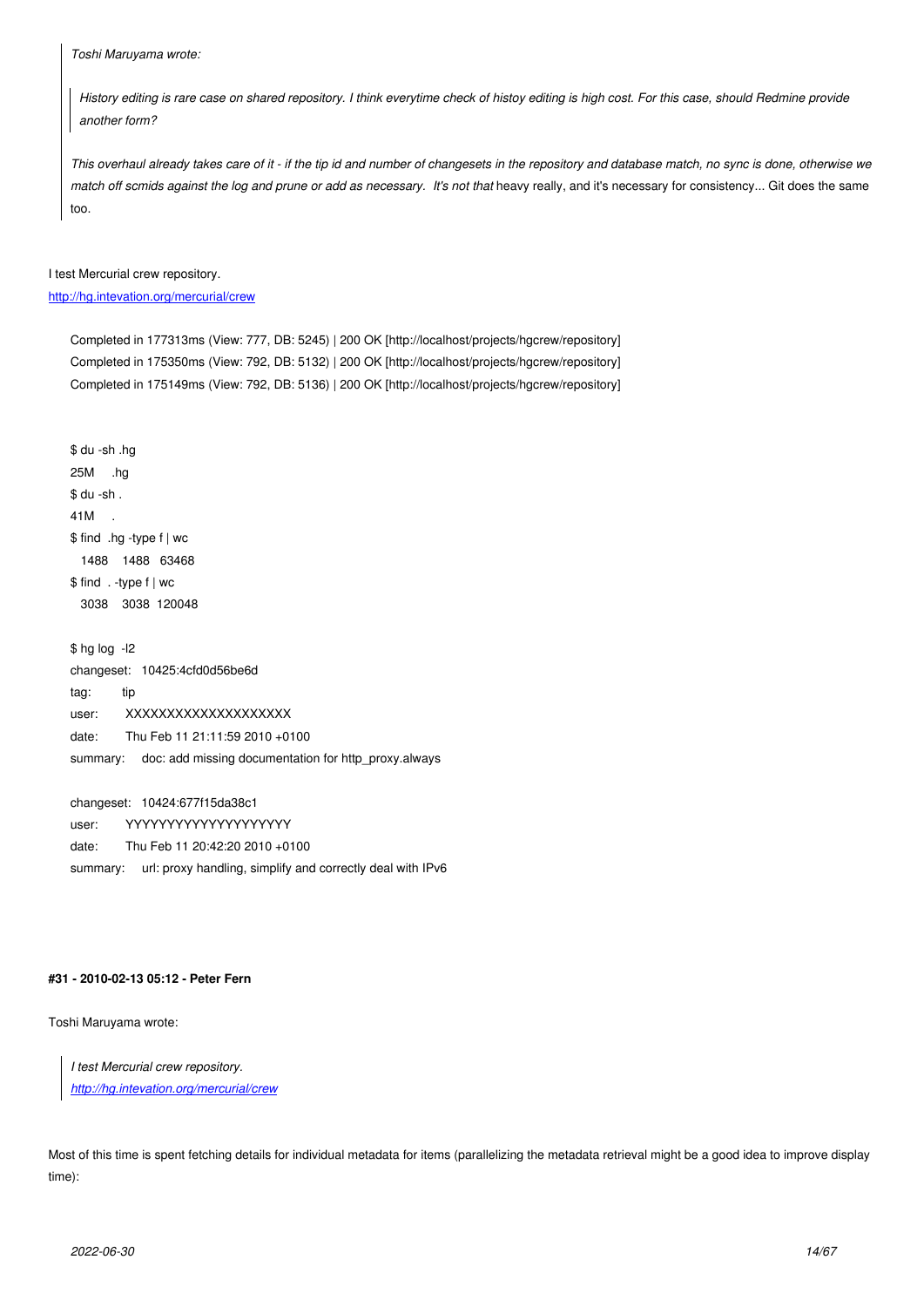Completed in 13612ms (View: 661, DB: 54) | 200 OK [http://localhost/projects/hgcrew/repository] Completed in 14331ms (View: 601, DB: 21) | 200 OK [http://localhost/projects/hgcrew/repository] Completed in 13540ms (View: 605, DB: 23) | 200 OK [http://localhost/projects/hgcrew/repository]

Check your error log - I had some problems importing that repository the first time, since when I created the database I did not have the default charset set to UTF-8, and some commit logs contain non-latin characters. I was seeing this:

 Changeset Load Including Associations (0.0ms) Mysql::Error: Illegal mix of collations (latin1\_swedish\_ci,IMPLICIT) and (utf8\_general\_ci,COERCIBLE) for operation '=': SELECT `changesets`.`id` AS t0\_r0, `changesets`.`repository\_id` AS t0\_r1, `changesets`.`revision` AS t0\_r2, `changesets`.`committer` AS t0\_r3, `changesets`.`committed\_on` AS t0\_r4, `changesets`.`comments` AS t0\_r5, `changesets`.`commit\_date` AS t0\_r6, `changesets`.`scmid` AS t0\_r7, `changesets`.`user\_id` AS t0\_r8, `users`.`id` AS t1\_r0, `users`.`login` AS t1\_r1, `users`.`hashed\_password` AS t1\_r2, `users`.`firstname` AS t1\_r3, `users`.`lastname` AS t1\_r4, `users`.`mail` AS t1\_r5, `users`.`mail\_notification` AS t1\_r6, `users`.`admin` AS t1\_r7, `users`.`status` AS t1\_r8, `users`.`last\_login\_on` AS t1\_r9, `users`.`language` AS t1\_r10, `users`.`auth\_source\_id` AS t1\_r11, `users`.`created\_on` AS t1\_r12, `users`.`updated\_on` AS t1\_r13, `users`.`type` AS t1\_r14, `users`.`identity\_url` AS t1\_r15 FROM `changesets` LEFT OUTER JOIN `users` ON `users`.id = `changesets`.user\_id AND (`users`.`type` = 'User' OR `users`.`type` = 'AnonymousUser' ) WHERE (`changesets`.repository\_id = 1 AND (`changesets`.`committer` = 'Wojciech Miłkowski <user@domain.tld>')) ORDER BY changesets.committed\_on DESC, changesets.id DESC LIMIT 1 SQL (0.1ms) ROLLBACK

I fixed it by converting all tables to UTF-8:

echo 'show tables' |mysql -u<redminedbuser> -p<redminedbpass> <redminedbname> |grep -v Tables\_in\_redmine\_dev\_mercurial |xargs -i{} echo 'ALTER TABLE {} CONVERT TO CHARACTER SET utf8 COLLATE utf8\_general\_ci;' |mysql --u<redminedbuser> -p<redminedbpass> <redminedbname>

I should probably commit the changesets in batches, rather than all at once since we could use a lot of memory, and an error causes all the changesets to roll back, which hurts on initial import...

## **#32 - 2010-02-13 05:14 - Peter Fern**

## Fix should be:

echo 'show tables' |mysql -u<redminedbuser> -p<redminedbpass> <redminedbname> |grep -v Tables\_in\_<redminedbname> |xargs -i{} echo 'ALTER TABLE {} CONVERT TO CHARACTER SET utf8 COLLATE utf8\_general\_ci;' |mysql --u<redminedbuser> -p<redminedbpass> <redminedbname>

Where you replace the parameters <redminedbuser>, <redminedbpass>, and <redminedbname>...

## **#33 - 2010-02-13 06:57 - Toshi MARUYAMA**

I use native windows ruby (not cygwin) and SQLite.

### **#34 - 2010-02-13 07:06 - Peter Fern**

Toshi Maruyama wrote: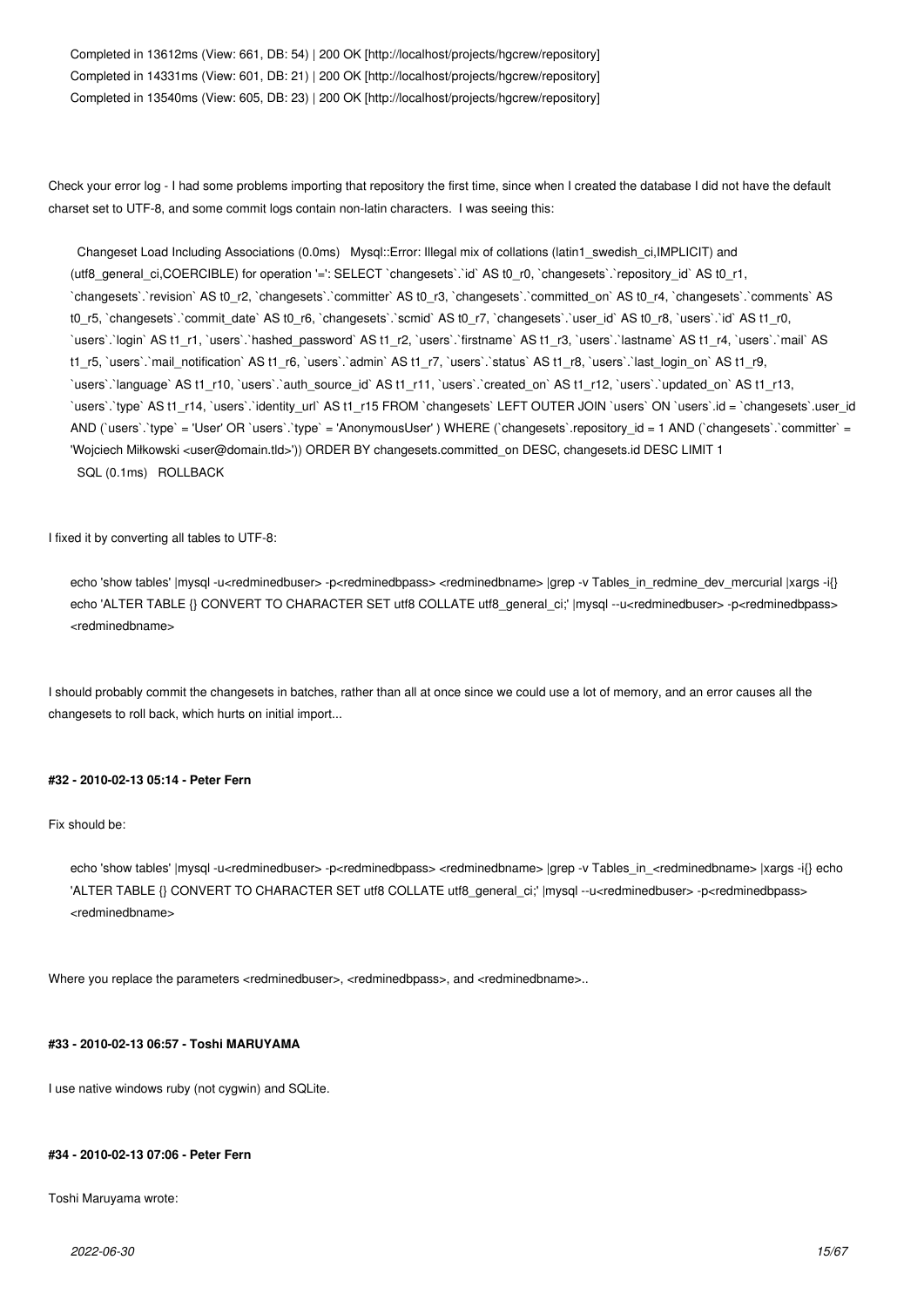*I use native windows ruby (not cygwin) and SQLite.*

Does SQLite deal with UTF-8? Do you have any errors in your logs?

There won't be many (any?) production installs running on SQLite, but I can't believe there could be an order of magnitude difference in performance for this operation, and I've confirmed that no update occurs when the revision count matches in DB and repository, and the tip IDs match. There might be a performance gain on merging changes by moving from 'NOT IN' to 'IN' when deleting, but I'd have to test, and it can't account for what you're seeing.

I would suggest that you must be encountering an error importing the repository, causing Redmine to attempt to re-import each time... what is changelogs.count for that repository?

## **#35 - 2010-02-13 07:09 - Peter Fern**

Peter Fern wrote:

*what is changelogs.count for that repository?*

Err, I mean changesets.count

## **#36 - 2010-02-13 08:23 - Toshi MARUYAMA**

SELECT count(\*) AS count\_all FROM "changesets" WHERE ("changesets".repository\_id = 15)  $=$  > 10426

def fetch\_changesets scm\_info = scm.info return unless scm\_info or scm\_info.lastrev.nil?

db revision = latest changeset ? latest changeset.scmid.to  $s : 0$  scm\_revision = scm\_info.lastrev.scmid.to\_s # Save ourselves an expensive operation if we're already up to date

 scm\_revcount = scm.num\_revisions db\_revcount = changesets.count

 logger.debug( "scm\_revcount :" + scm\_revcount.to\_s ) logger.debug( "db\_revcount :" + db\_revcount.to\_s )

Shelling out: hg -R "R:\WEB-DOWN\hg-crew/" log -r :tip --template='

 [4;35;1mSQL (0.0ms)[0m [0mSELECT count(\*) AS count\_all FROM "changesets" WHERE ("changesets".repository\_id = 15) [0m scm\_revcount :10427

db\_revcount :10426

Shelling out: hg -R "R:\WEB-DOWN\hg-crew/" log -r :tip --template='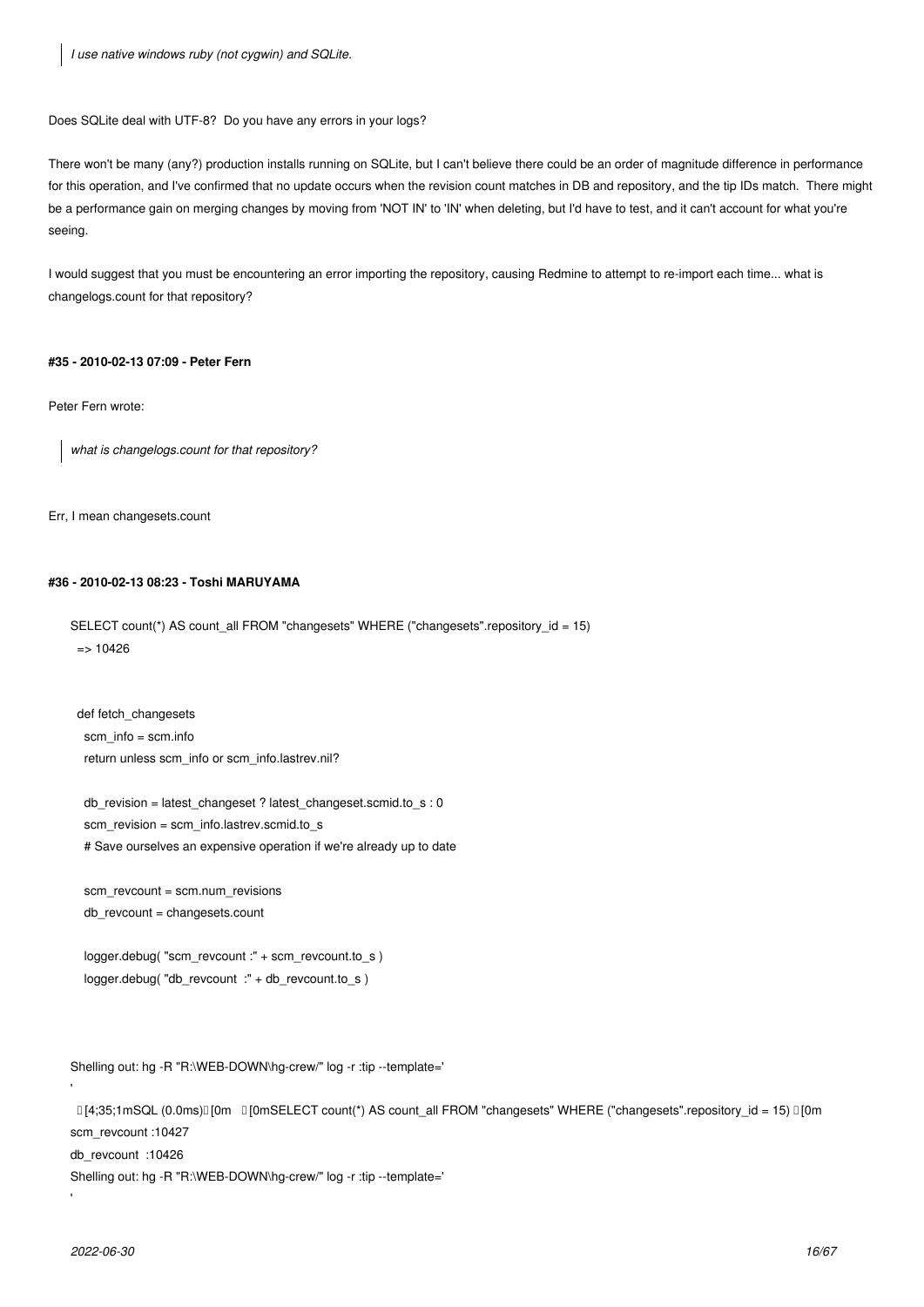$[4;36;1mCACHE (0.0ms)] [0m] [0;1mSELECT count(*) AS count all FROM "changesets" WHERE ("changeses".repository-ide = 15)  $[0m] [0;1mE] [0;1mE] [0;1mE] [0;1mE] [0;1mE] [0;1mE] [0;1mE] [0;1mE] [0;1mE] [0;1mE] [0;1mE] [0;1mE] [0;1mE] [0;1mE] [0;1mE] [0;1mE] [0;1mE] [0;1mE] [0;1mE] [0;1mE] [0;1mE] [0;1mE] [0;1mE]$$ Shelling out: hg --debug --encoding utf8 -R "R:\WEB-DOWN\hg-crew/" --cwd "R:\WEB-DOWN\hg-crew/" log --style

"S:/redmine-00/lib/redmine/scm/adapters/mercurial/hg-template-1.0-lite.tmpl" -r :"4cfd0d56be6dcbcfac90bf95e8f8750ab66fd9aa"

 [4;35;1mChangeset Load (3369.6ms)[0m [0mSELECT \* FROM "changesets" WHERE ("changesets".repository\_id = 15) ORDER BY changesets.committed\_on DESC, changesets.id DESCI [0m

 $I[4:36:1mChangeset Delete all (249.6ms)$ [0m  $I[0:1mDELETE FROM "changesets" WHERE (semid NOT IN")$ 

('9117c6561b0bd7792fa13b50d28239d51b78e51f',

## **#37 - 2010-02-13 08:34 - Peter Fern**

Hmm, so, yours is off-by-one... I wonder if it's a single commit that is not being inserted into the database correctly? You should get an error... can you upload your log as an attachment here?

Mine syncs fine on MySQL (with UTF-8):

DB rev: 1c50a954a5244a8da8d6d2311dd12d6a5f6df357, SCM rev: 1c50a954a5244a8da8d6d2311dd12d6a5f6df357

 SQL (1.1ms) SELECT count(\*) AS count\_all FROM `changesets` WHERE (`changesets`.repository\_id = 1) Shelling out: hg -R '/home/user/workspace/crew/' log -r :tip --template='

DB count: 10430, SCM count: 10430

 CACHE (0.0ms) SELECT count(\*) AS count\_all FROM `changesets` WHERE (`changesets`.repository\_id = 1) Shelling out: hg -R '/home/user/workspace/crew/' log -r :tip --template='

#### **#38 - 2010-02-13 08:34 - Toshi MARUYAMA**

On MSYS/MinGW .

'

\$ hg -R "R:\WEB-DOWN\hg-crew/" log -r :tip --template='\n' | wc 10426 0 10426

\$ which wc /bin/wc.exe

## **#39 - 2010-02-13 08:41 - Peter Fern**

Are you using the following code in lib/redmine/scm/adapters/mercurial\_adapter.rb?

```
def num_revisions
 cmd = "#{HG_BIN} -R #{target(")} log -r :tip --template='\n'"
  shellout(cmd) {|io| io.readlines.size}
 end
```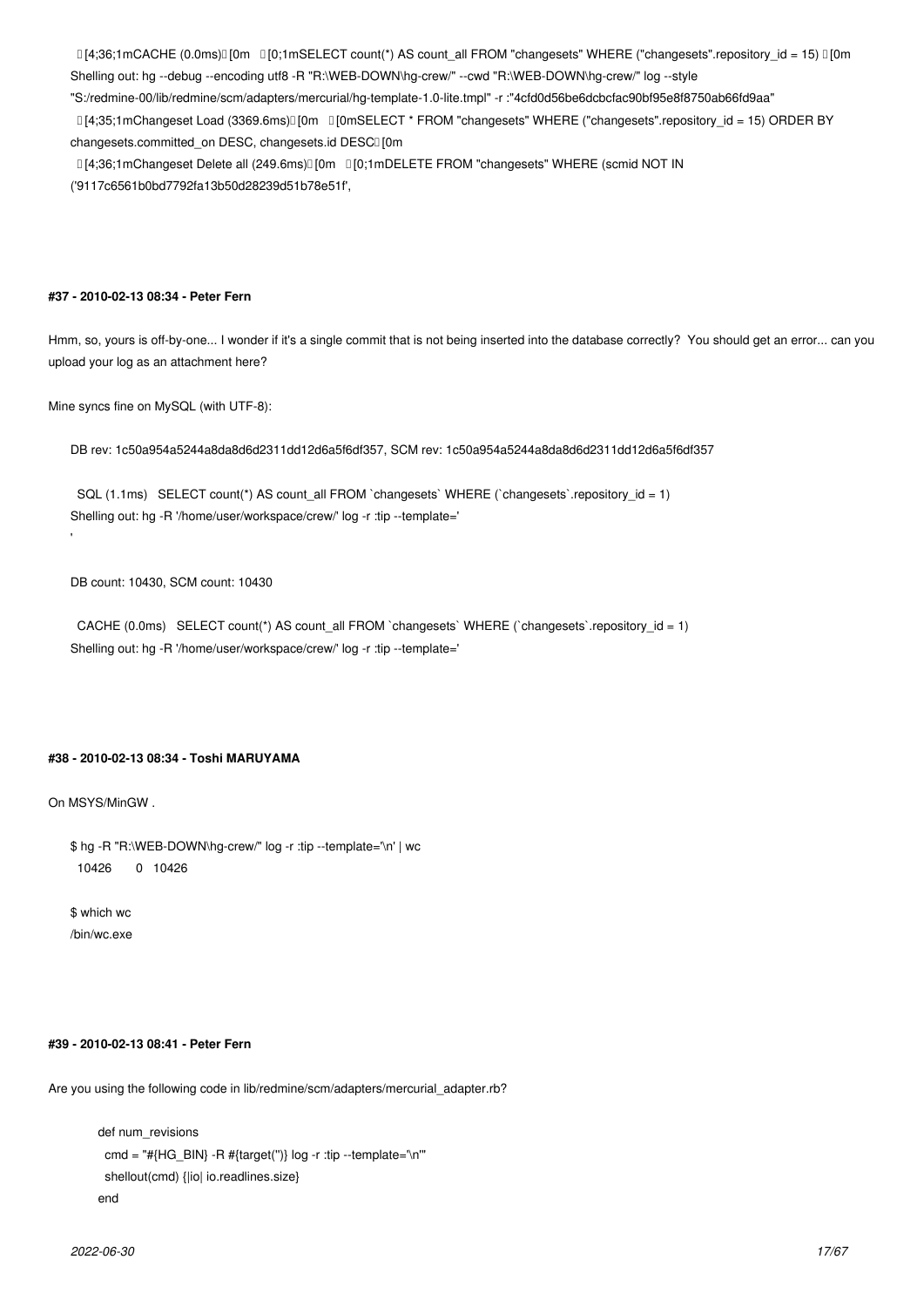## **#40 - 2010-02-13 08:45 - Toshi MARUYAMA**

Peter Fern wrote:

```
Are you using the following code in lib/redmine/scm/adapters/mercurial_adapter.rb?
[...]
```
Yes.

## **#41 - 2010-02-13 08:49 - Toshi MARUYAMA**

Toshi Maruyama wrote:

*Peter Fern wrote: Are you using the following code in lib/redmine/scm/adapters/mercurial\_adapter.rb? [...] Yes.*

http://github.com/marutosi/redmine/blob/marutosi/lib/redmine/scm/adapters/mercurial\_adapter.rb#L150

## **[#42 - 2010-02-13 09:01 - Peter Fern](http://github.com/marutosi/redmine/blob/marutosi/lib/redmine/scm/adapters/mercurial_adapter.rb#L150)**

Well... that's odd - for some reason io.readlines.size is one larger for you on Windows, perhaps there is an extra line of output generated somehow. I'm not quite sure how to resolve that since I can't reproduce it.

## **#43 - 2010-02-13 11:23 - Toshi MARUYAMA**

```
def num_revisions
  # cmd = "#{HG_BIN} -R #{target('')} log -r :tip --template='\n'" 
  # shellout(cmd) {|io| io.readlines.size}
 cmd = "#{HG_BIN} -R #{target(")} log -r :tip --template='{rev}\n'"
 i = 0 logger.debug ( "test start" )
  shellout(cmd) do |io|
   io.each_line do |line|
   i + = 1 logger.debug ( "test:" + line )
   end
  end
  logger.debug ( "test finish i: " + i.to_s )
 end
```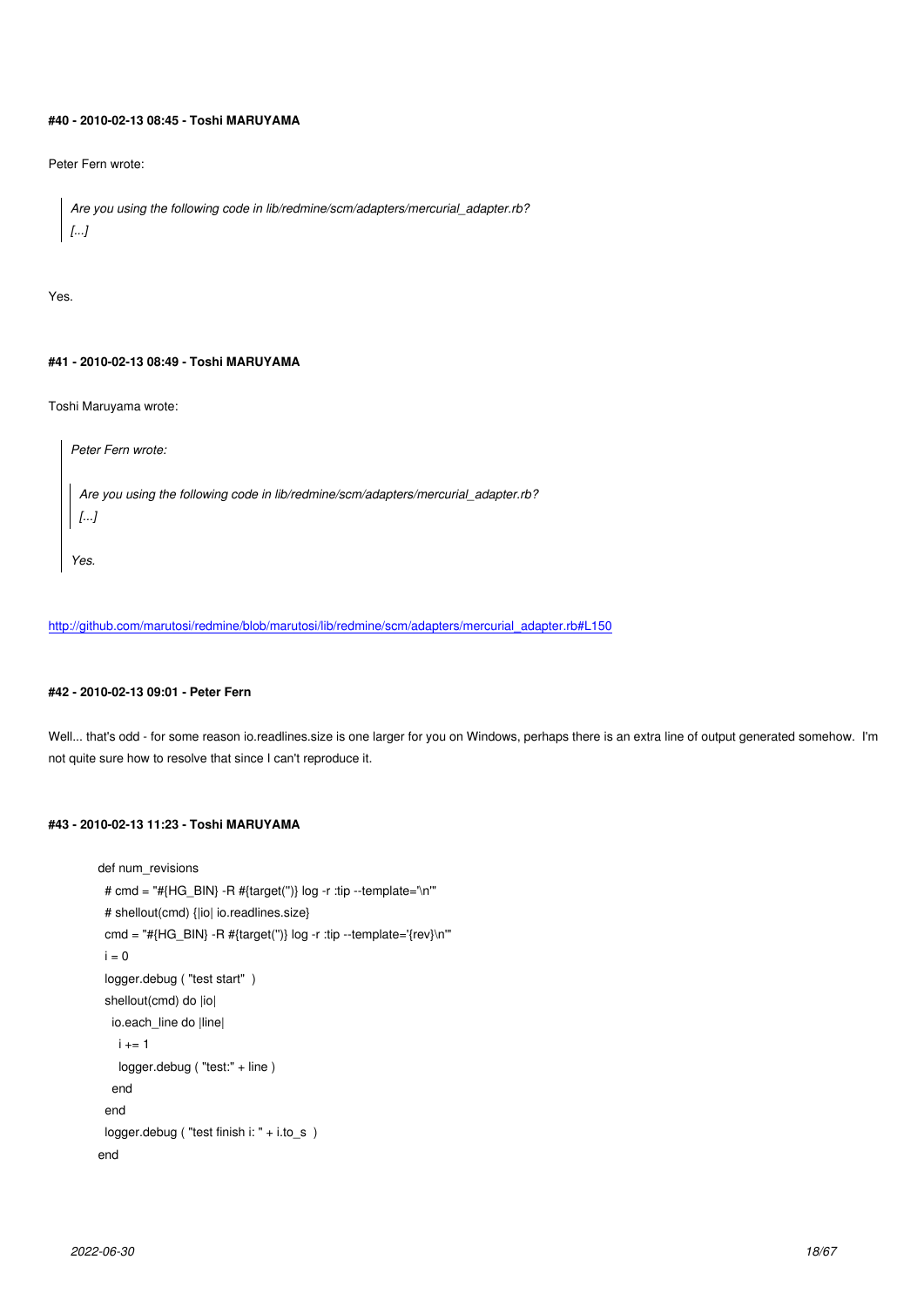## test start

Shelling out: hg -R "R:\WEB-DOWN\REDMINE\hg-test-repo\redmine-test-mercurial-repository/" log -r :tip --template='{rev} 'test:'0 test:''1 test:''2 test:''3 test:''4 test:''5 test:' test finish i: 7  $[14:36:1 \text{mCACHE } (0.0 \text{m})]$  [0m  $[10:1 \text{mSELECT count}^*]$  AS count all FROM "changesets" WHERE ("changesets".repository  $id = 19)$  [10m

### **#44 - 2010-02-13 11:43 - Peter Fern**

*- File hg-win32-extraline.patch added*

Hmm, so you have a trailing line of output... try the attached patch.

## **#45 - 2010-02-13 11:45 - Peter Fern**

Peter Fern wrote:

*Hmm, so you have a trailing line of output... try the attached patch.*

Actually, that won't work. I just noticed all the "'" quotes, so something about the shell there is interpreting the quotes literally. Give me a moment.

## **#46 - 2010-02-13 11:48 - Peter Fern**

*- File hg-win32-extraline-attempt2.patch added*

Try this instead.

If this works, we'll have to go through all the other @shellout@s and make sure we're not using single quotes there too.

## **#47 - 2010-02-13 11:59 - Peter Fern**

Actually, should probably just shell\_quote it

## **#48 - 2010-02-13 12:03 - Toshi MARUYAMA**

def num\_revisions

# cmd = "#{HG\_BIN} -R #{target('')} log -r :tip --template='\n'"

```
 # shellout(cmd) {|io| io.readlines.size}
```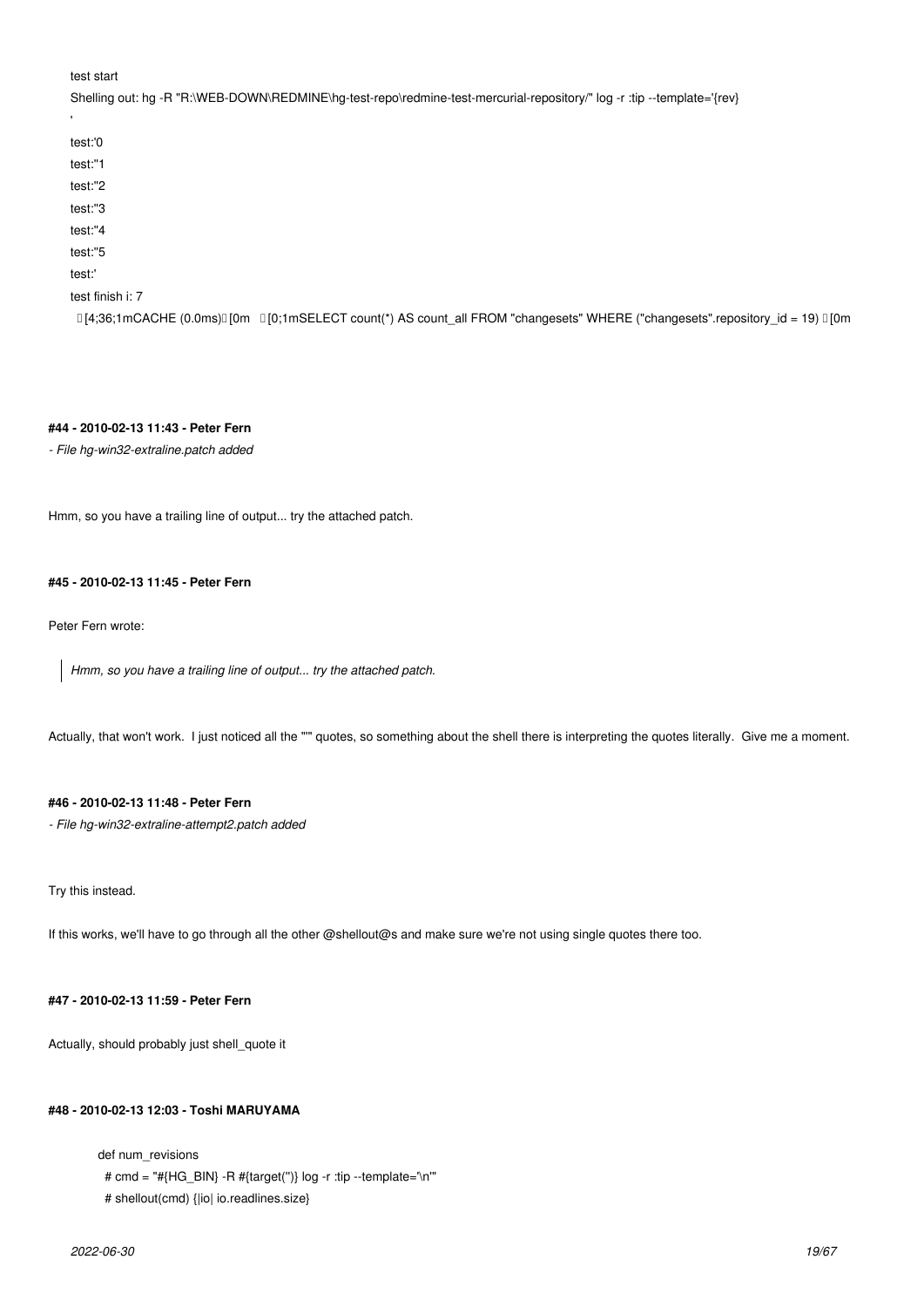```
\mathsf{c}_{\mathsf{H}}log - "#{Ranget(')} log -r :tip --template=\"{rev}\n\"
 i = 0 logger.debug ( "test start" )
  shellout(cmd) do |io|
   io.each_line do |line|
   i + = 1logger.debug ("test:" + line)
   end
  end
  logger.debug ( "test finish i: " + i.to_s )
  i
 end
```
Shelling out: hg -R "R:\WEB-DOWN\REDMINE\hg-test-repo\redmine-test-mercurial-repository/" log -r :tip --template="{rev} " test:0 test:1 test:2 test:3 test:4 test:5 test finish i: 6  $[4;35;1 \text{mCACHE (0.0ms)]$  [0m  $[1]$  [0mSELECT count(\*) AS count\_all FROM "changesets" WHERE ("changesets".repository\_id = 19)  $[1]$  [0m

**#49 - 2010-02-13 12:11 - Peter Fern**

http://github.com/pdf/redmine/commit/4df6b436d8a7dd0a1df242aa16e1fb33ff5618dc

### **[#50 - 2010-02-13 12:21 - Toshi MARUYAMA](http://github.com/pdf/redmine/commit/4df6b436d8a7dd0a1df242aa16e1fb33ff5618dc)**

```
 def num_revisions
  # cmd = "#{HG_BIN} -R #{target('')} log -r :tip --template='\n'" 
  # shellout(cmd) {|io| io.readlines.size}
 # cmd = "#{HG_BIN} -R #{target(")} log -r :tip --template='{rev}\n'"
  cmd = "#{HG_BIN} -R #{target('')} log -r :tip --template=#{shell_quote('{rev}\n')}" 
 \mathsf{i}=\mathsf{0} logger.debug ( "test start" )
  shellout(cmd) do |io|
   io.each_line do |line|
   i + = 1 logger.debug ( "test:" + line )
   end
  end
  logger.debug ( "test finish i: " + i.to_s )
  i
 end
```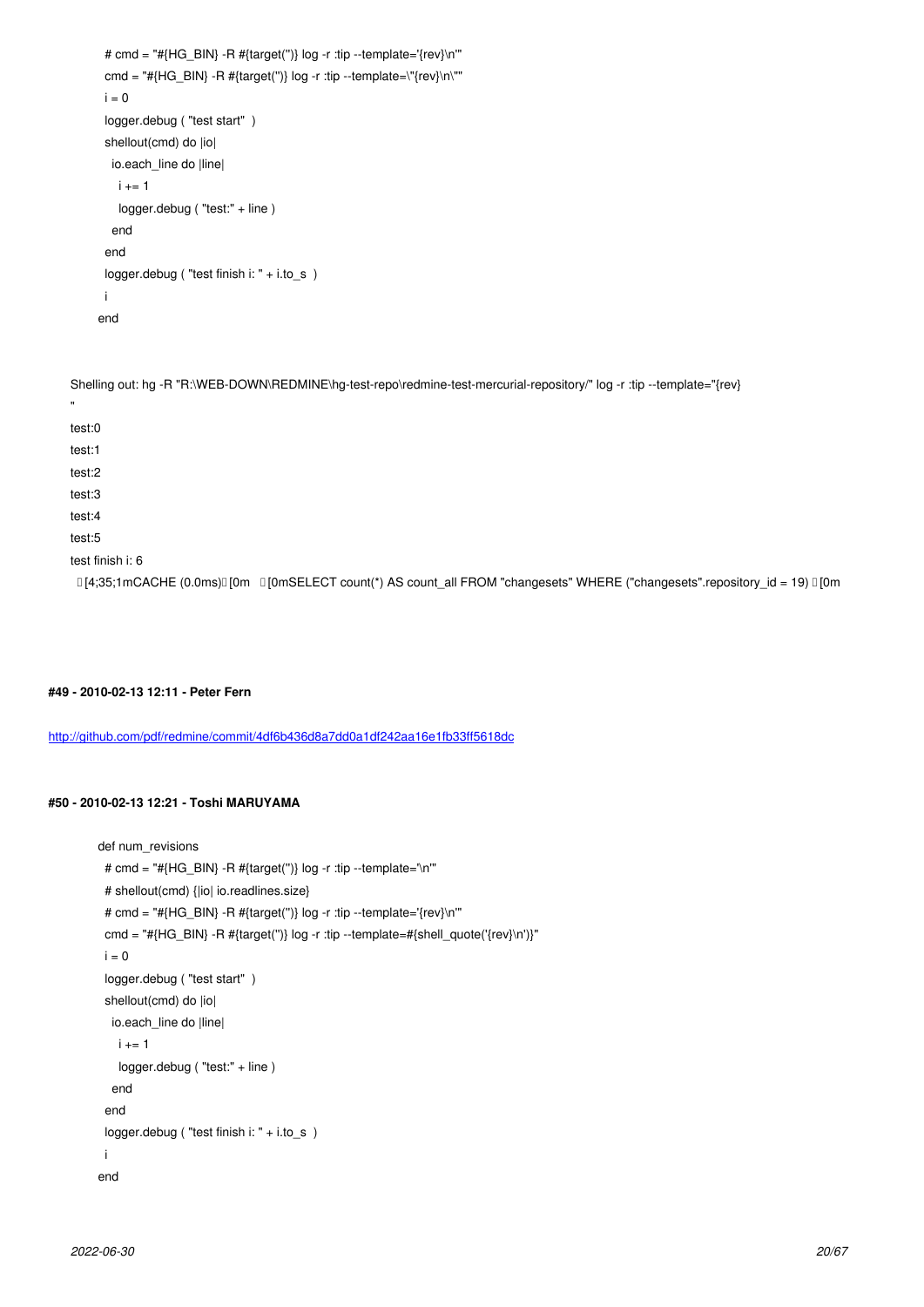| ισοι οιαπ                                                                                                                  |
|----------------------------------------------------------------------------------------------------------------------------|
| Shelling out: hg -R "R:\WEB-DOWN\REDMINE\hg-test-repo\redmine-test-mercurial-repository/" log -r :tip --template="{rev}\n" |
| test:0                                                                                                                     |
| test:1                                                                                                                     |
| test:2                                                                                                                     |
| test:3                                                                                                                     |
| test:4                                                                                                                     |
| test:5                                                                                                                     |
| test finish i: 6                                                                                                           |

## **#51 - 2010-02-13 12:27 - Peter Fern**

Alright, that should improve your load times significantly. There are probably still some other optimizations to be done, but I believe it's important to first be accurate, then be fast.

## **#52 - 2010-02-13 18:03 - Toshi MARUYAMA**

Git has this single quotes problem too (#3836 - Git repository support fails on Windows).

*source:/tags/0.9.2/lib/redmine/scm/adapters/git\_adapter.rb#L113*

So, I tried to fix it.

But, "GitAdapter#num\_revisions" method removed from trunk by r3394 and logic changed.

### **#53 - 2010-02-14 10:38 - Toshi MARUYAMA**

Peter Fern wrote:

*Alright, that should improve your load times significantly. There are probably still some other optimizations to be done, but I believe it's important to first be accurate, then be fast.*

New Repository::Git#fetch\_changesets is good for performance. Mercurial has sequential revision number, so this process is easy and fast.

- 1. From database get revision number and hash id ordered by revision number from tip.
- 2. If revision number and hash id are not equal, remove changeset from database.
- 3. If revision number and hash id are equal, loop finish.
- 4. Read new changesets from repository and insert into database.

### **#54 - 2010-02-21 03:07 - Toshi MARUYAMA**

I finished coding and unit test with DB migrate of adding "scm\_order" field. http://github.com/marutosi/redmine/commits/c72615fac2f99be855a3189e28fa78ed15ad2c96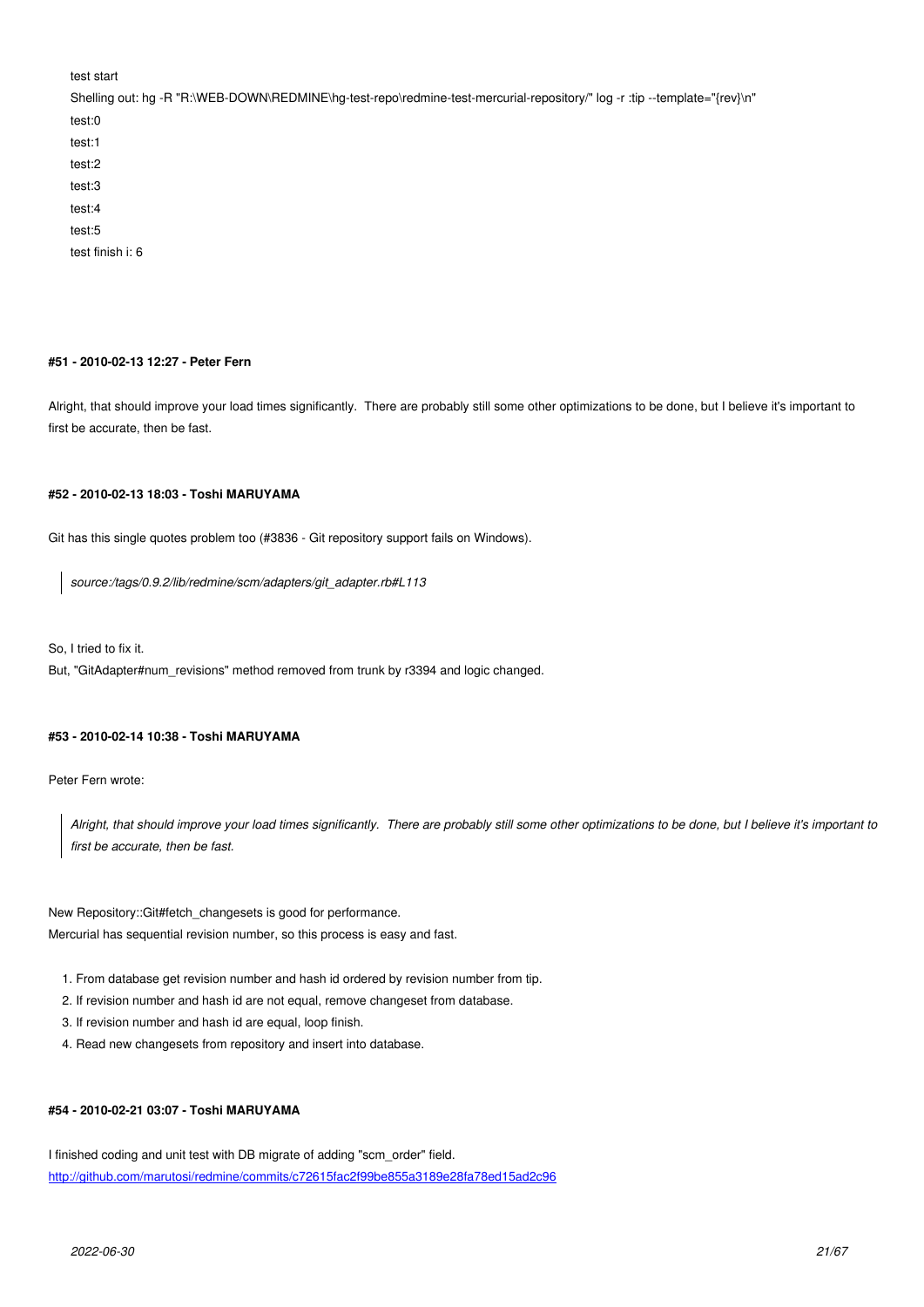I remove "MercurialAdapter#entry(path=nil, identifier=nil)" method, then this test finished with no error.

## **#55 - 2010-03-01 09:22 - Toshi MARUYAMA**

I finished coding, unit test and functional test. http://github.com/marutosi/redmine/commits/hg-overhaul http://github.com/marutosi/redmine/commit/8b90fe01b1cf0de746327fd00937e60d9390b753

## **[#56 - 2010-03-07 11:19 - Toshi MARUYAMA](http://github.com/marutosi/redmine/commits/hg-overhaul)**

*- File hg-overhaul-0.9.3.patch added*

I create new git branch for Redmine 0.9 stable. http://github.com/marutosi/redmine/commits/hg-overhaul-0.9 And I create and attach patch for Redmine 0.9.3.

[This patch includes git binary patch.](http://github.com/marutosi/redmine/commits/hg-overhaul-0.9)

Binary files are Mercurial bundle files.

http://github.com/marutosi/redmine/tree/hg-overhaul-0.9/test/fixtures/repositories/mercurial/ To apply git binary patch, run following commands.

[\\$ git apply hg-overhaul-0.9.3.patch](http://github.com/marutosi/redmine/tree/hg-overhaul-0.9/test/fixtures/repositories/mercurial/) \$ hg import --no-commit hg-overhaul-0.9.3.patch

## **#57 - 2010-03-10 05:00 - Toshi MARUYAMA**

I got a feedback on github and fixed some bugs. I create new tag "hg-overhaul-0.9.3-20100310" for Redmine 0.9.3 http://github.com/marutosi/redmine/tree/hg-overhaul-0.9.3-20100310

You can download tar ball or zip at following link.

[http://github.com/marutosi/redmine/tarball/hg-overhaul-0.9.3-2010031](http://github.com/marutosi/redmine/tree/hg-overhaul-0.9.3-20100310)0 http://github.com/marutosi/redmine/zipball/hg-overhaul-0.9.3-20100310

### **[#58 - 2010-03-13 18:10 - Alessio Caiazza](http://github.com/marutosi/redmine/tarball/hg-overhaul-0.9.3-20100310)**

Toshi Maruyama wrote:

*I got a feedback on github and fixed some bugs. I create new tag "hg-overhaul-0.9.3-20100310" for Redmine 0.9.3*

Executing ruby script/runner "Repository.fetch\_changesets" -e production no longer work with these patches. Issue tracker where not updated if you don't visit manually the repository page.

By the way you did an excellent work ;)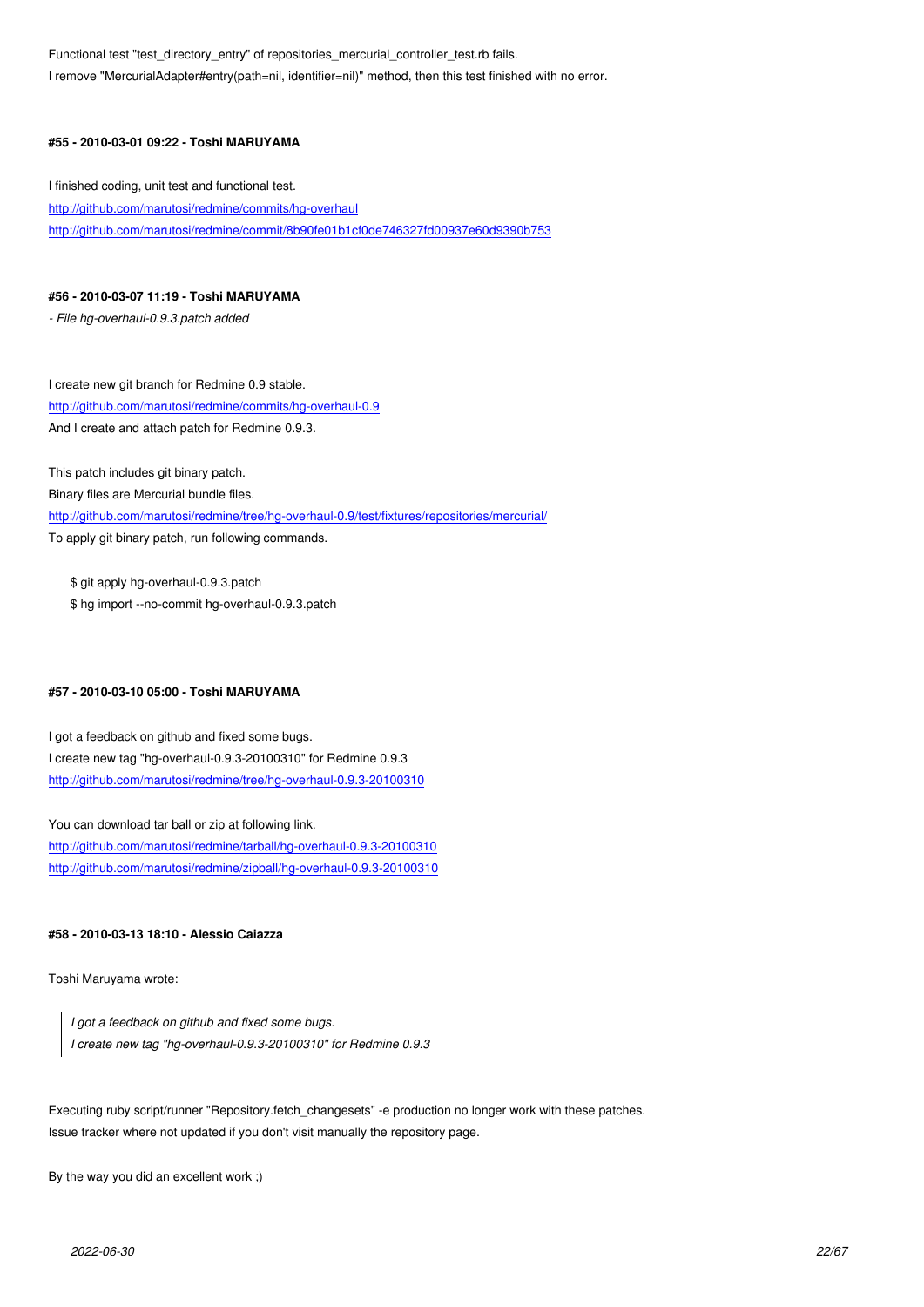### **#59 - 2010-03-14 01:46 - Toshi MARUYAMA**

Alessio Caiazza wrote:

*Toshi Maruyama wrote:*

*I got a feedback on github and fixed some bugs. I create new tag "hg-overhaul-0.9.3-20100310" for Redmine 0.9.3*

*Executing ruby script/runner "Repository.fetch\_changesets" -e production no longer work with these patches. Issue tracker where not updated if you don't visit manually the repository page.*

*By the way you did an excellent work ;)*

Thank you for your feedback. Can you use git? Please pull and use latest revision of "hg-overhaul-0.9" branch.

## **#60 - 2010-03-14 15:31 - Alessio Caiazza**

Toshi Maruyama wrote:

*Thank you for your feedback. Can you use git? Please pull and use latest revision of "hg-overhaul-0.9" branch.*

## git? :(

Yes the "hg-overhaul-0.9" branch fixed the problem.

Today I made a patch, based on this branch, for editing some options of .hg/hgrc inside project repository settings.

This patch needs some more work, but I'll publish it very soon (I hope).

## **#61 - 2010-03-15 07:54 - Peter Fern**

@Toshi - I apologise for my lack of attention to this issue, I've been out of town for most of the last 6 weeks or so, but it's excellent to see that you've been able continue with this in my absence. I will try and set aside some time in the next few days for some review and testing.

## **#62 - 2010-03-16 12:14 - Alessio Caiazza**

Alessio Caiazza wrote:

*Toshi Maruyama wrote:*

*I got a feedback on github and fixed some bugs. I create new tag "hg-overhaul-0.9.3-20100310" for Redmine 0.9.3*

*Executing ruby script/runner "Repository.fetch\_changesets" -e production no longer work with these patches. Issue tracker where not updated if you don't visit manually the repository page.*

*By the way you did an excellent work ;)*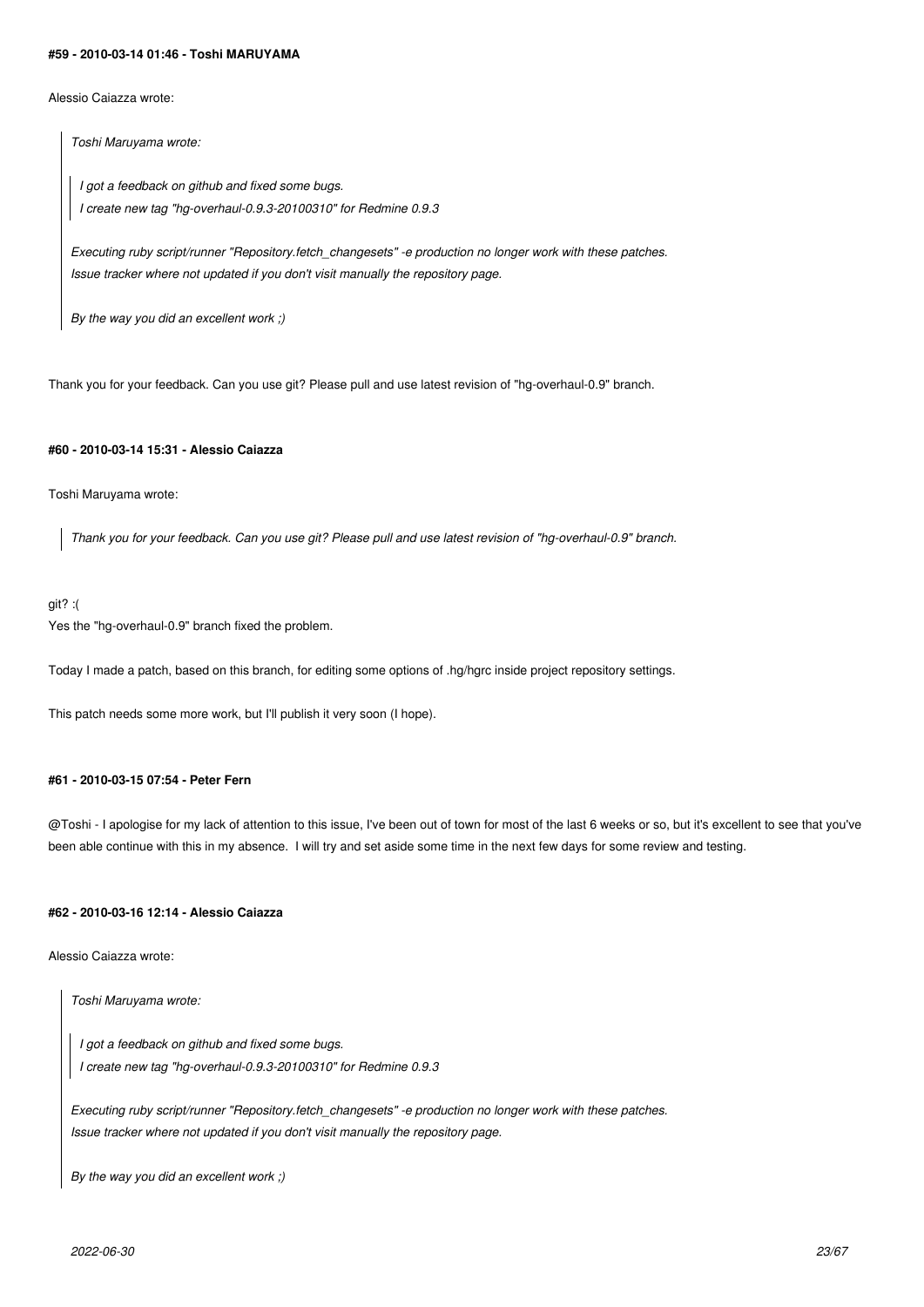If you change a repo url, the root\_url attribute didn't get updated, so executing Repository.fetch\_changesets didn't get any updates, but viewing the Repository page updates all the issues.

## **#63 - 2010-03-16 12:37 - Toshi MARUYAMA**

Alessio Caiazza wrote:

*I've found an issue, but I'm not sure if it's related to your work or not. If you change a repo url, the root\_url attribute didn't get updated, so executing Repository.fetch\_changesets didn't get any updates, but viewing the Repository page updates all the issues.*

Thanks. I change repo url editable.

http://github.com/marutosi/redmine/blob/d54a7f267a2f48112e268751c4347a0476b0cea2/app/helpers/repositories\_helper.rb#L169 I start an investigation.

### **[#64 - 2010-03-16 13:13 - Paul Rivier](http://github.com/marutosi/redmine/blob/d54a7f267a2f48112e268751c4347a0476b0cea2/app/helpers/repositories_helper.rb#L169)**

for what it is worth, mercurial 1.5 has been released last week and - finally - can output log in xml :

http://mercurial.selenic.com/wiki/WhatsNew

## **[#65 - 2010-03-17 14:59 - Toshi MARUYAM](http://mercurial.selenic.com/wiki/WhatsNew)A**

Alessio Caiazza wrote:

*I've found an issue, but I'm not sure if it's related to your work or not. If you change a repo url, the root\_url attribute didn't get updated, so executing Repository.fetch\_changesets didn't get any updates, but viewing the Repository page updates all the issues.*

#### I fixed and pushed.

http://github.com/marutosi/redmine/tree/hg-overhaul-0.9 http://github.com/marutosi/redmine/commit/2f69eb14648bb3f3da773df407186922fd55c02d Can you try this?

### **[#66 - 2010-03-17 15:14 - Alessio Caiazza](http://github.com/marutosi/redmine/commit/2f69eb14648bb3f3da773df407186922fd55c02d)**

Toshi Maruyama wrote:

*Alessio Caiazza wrote:*

*I've found an issue, but I'm not sure if it's related to your work or not. If you change a repo url, the root\_url attribute didn't get updated, so executing Repository.fetch\_changesets didn't get any updates, but viewing the Repository page updates all the issues.*

## *I fixed and pushed. http://github.com/marutosi/redmine/tree/hg-overhaul-0.9*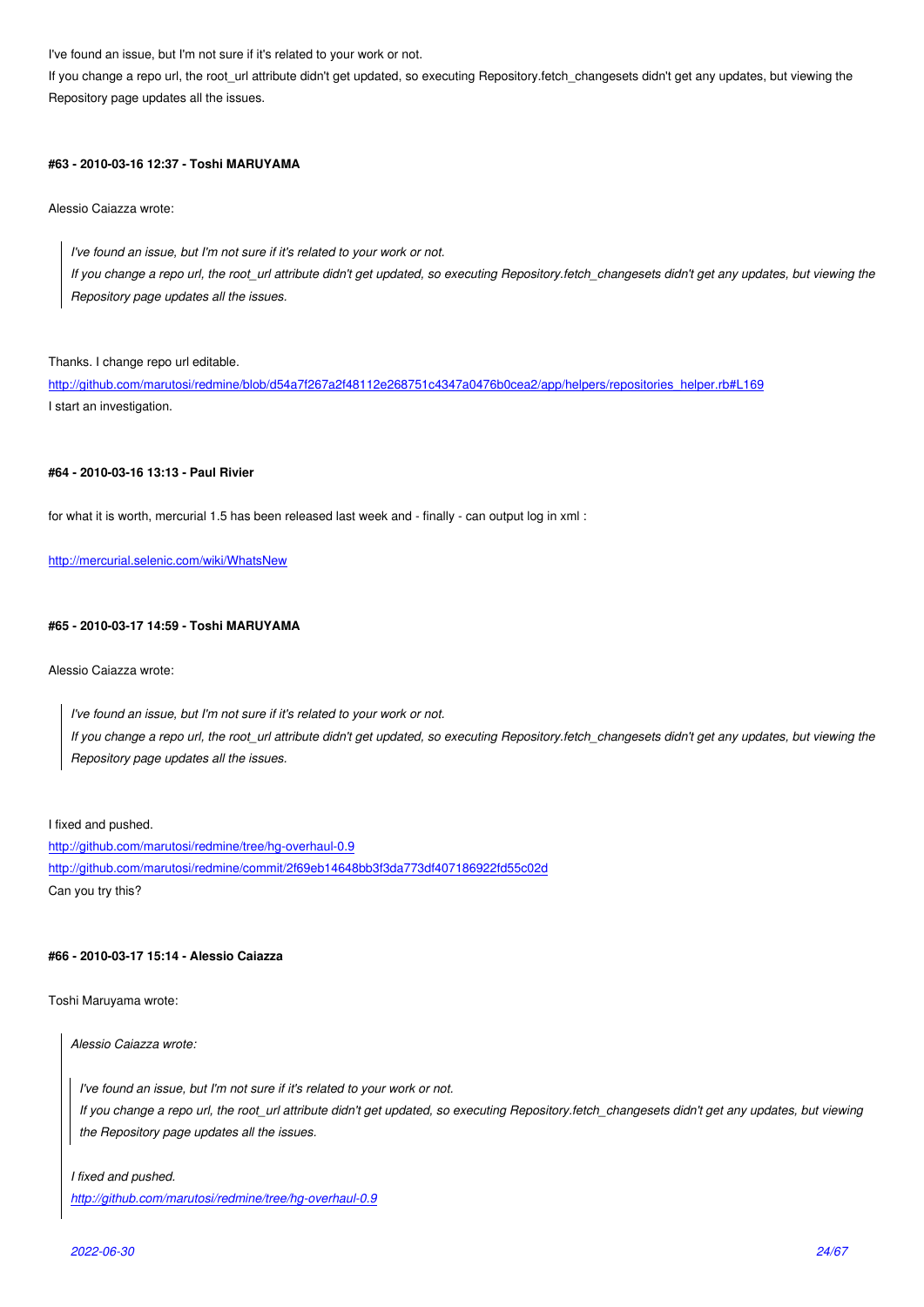[cd /var/www/nolith/rails/redmine && ruby script/runner "Repository.fetch\\_changesets" -e pro](http://github.com/marutosi/redmine/commit/2f69eb14648bb3f3da773df407186922fd55c02d)duction /var/www/nolith/rails/redmine-hg/vendor/rails/railties/lib/commands/runner.rb:48: undefined method `[]' for nil:NilClass (NoMethodError) from /var/www/nolith/rails/redmine-hg/lib/redmine/scm/adapters/mercurial\_adapter.rb:47:in `hgversion' from /var/www/nolith/rails/redmine-hg/lib/redmine/scm/adapters/mercurial\_adapter.rb:37:in `client\_version' from /var/www/nolith/rails/redmine-hg/lib/redmine/scm/adapters/mercurial\_adapter.rb:62:in `lite\_template\_path' from /var/www/nolith/rails/redmine-hg/lib/redmine/scm/adapters/mercurial\_adapter.rb:261:in `revisions' from /var/www/nolith/rails/redmine-hg/lib/redmine/scm/adapters/mercurial\_adapter.rb:155:in `lastrev' from /var/www/nolith/rails/redmine-hg/app/models/repository/mercurial.rb:124:in `fetch\_changesets' from /var/www/nolith/rails/redmine-hg/vendor/rails/activerecord/lib/active\_record/associations/association\_proxy.rb:217:in `send' from /var/www/nolith/rails/redmine-hg/vendor/rails/activerecord/lib/active\_record/associations/association\_proxy.rb:217:in `method\_missing' from /var/www/nolith/rails/redmine-hg/app/models/repository.rb:183:in `fetch\_changesets' from /var/www/nolith/rails/redmine-hg/app/models/repository.rb:181:in `each' from /var/www/nolith/rails/redmine-hg/app/models/repository.rb:181:in `fetch\_changesets' from (eval):1 from /usr/local/lib/site\_ruby/1.8/rubygems/custom\_require.rb:31:in `eval' from /var/www/nolith/rails/redmine-hg/vendor/rails/railties/lib/commands/runner.rb:48 from /usr/local/lib/site\_ruby/1.8/rubygems/custom\_require.rb:31:in `gem\_original\_require' from /usr/local/lib/site\_ruby/1.8/rubygems/custom\_require.rb:31:in `require' from script/runner:3

Maybe you should set root  $url = url$ 

## **#67 - 2010-03-17 16:40 - Toshi MARUYAMA**

Alessio Caiazza wrote:

*Toshi Maruyama wrote:*

*Alessio Caiazza wrote:*

*I've found an issue, but I'm not sure if it's related to your work or not. If you change a repo url, the root\_url attribute didn't get updated, so executing Repository.fetch\_changesets didn't get any updates, but viewing the Repository page updates all the issues.*

*I fixed and pushed.*

*http://github.com/marutosi/redmine/tree/hg-overhaul-0.9 http://github.com/marutosi/redmine/commit/2f69eb14648bb3f3da773df407186922fd55c02d Can you try this?*

*[.[..\]](http://github.com/marutosi/redmine/commit/2f69eb14648bb3f3da773df407186922fd55c02d)*

*Maybe you should set root\_url = url*

I fixed error handling and pushed github. Your trace means version check error.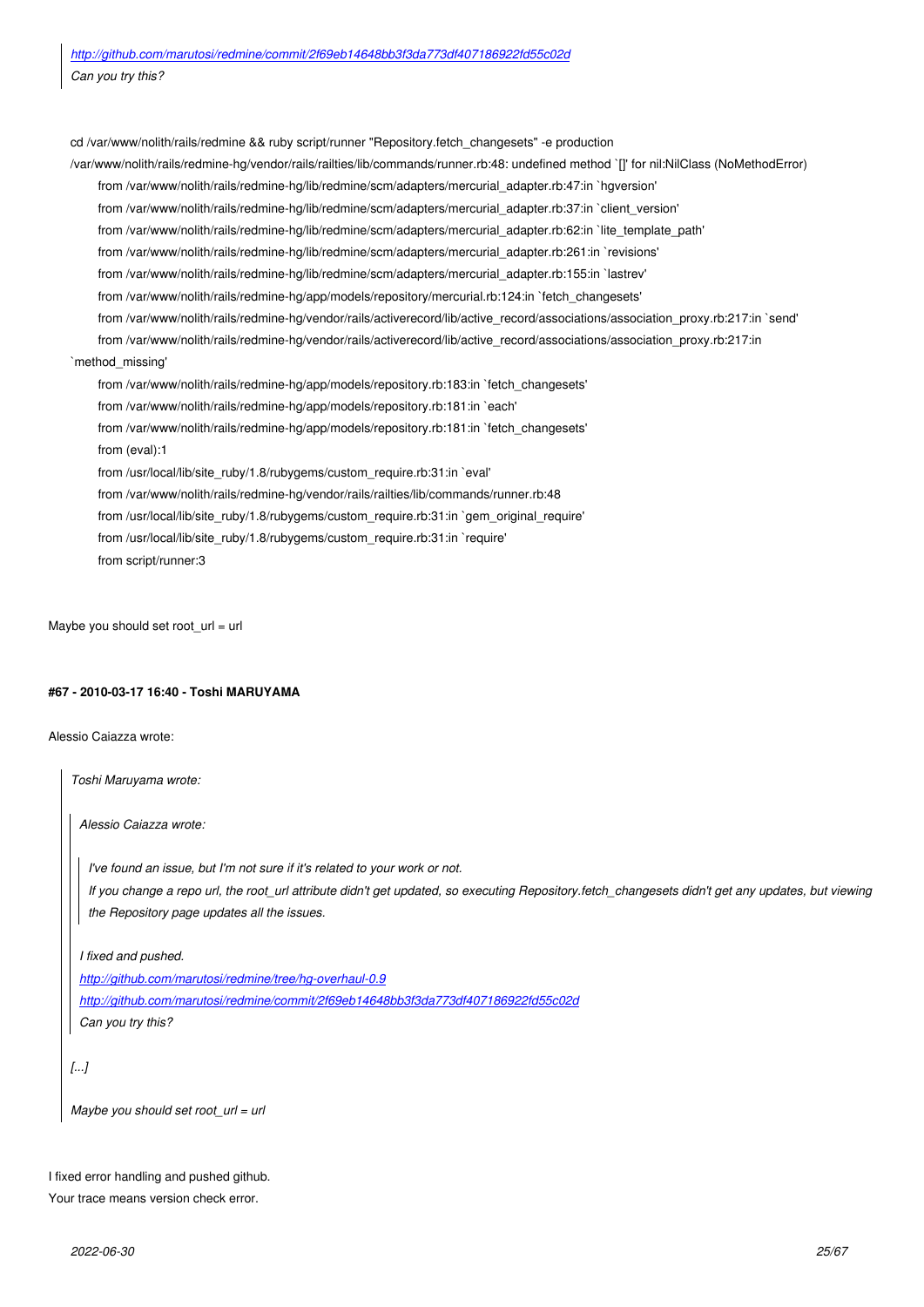Or, "hg --version" does not output "version"?

On Fedora 12.

\$ LANG=it\_IT.UTF-8 hg --version Mercurial Distributed SCM (version 1.5)

\$ LANG=ja\_JP.UTF-8 hg --version Mercurial Distributed SCM (version 1.5)

\$ rpm -q mercurial mercurial-1.5-2.fc12.i686

### **#68 - 2010-03-17 16:48 - Toshi MARUYAMA**

Alessio Caiazza wrote:

*Maybe you should set root\_url = url*

root\_url set at source:tags/0.9.3/lib/redmine/scm/adapters/abstract\_adapter.rb#L50.

## **#69 - 2010-03-17 17:10 - Alessio Caiazza**

Toshi Maruyama wrote:

*Alessio Caiazza wrote: Toshi Maruyama wrote: Alessio Caiazza wrote: I've found an issue, but I'm not sure if it's related to your work or not. If you change a repo url, the root\_url attribute didn't get updated, so executing Repository.fetch\_changesets didn't get any updates, but viewing the Repository page updates all the issues. I fixed and pushed. http://github.com/marutosi/redmine/tree/hg-overhaul-0.9 http://github.com/marutosi/redmine/commit/2f69eb14648bb3f3da773df407186922fd55c02d Can you try this? [.[..\]](http://github.com/marutosi/redmine/commit/2f69eb14648bb3f3da773df407186922fd55c02d) Maybe you should set root\_url = url I fixed error handling and pushed github.*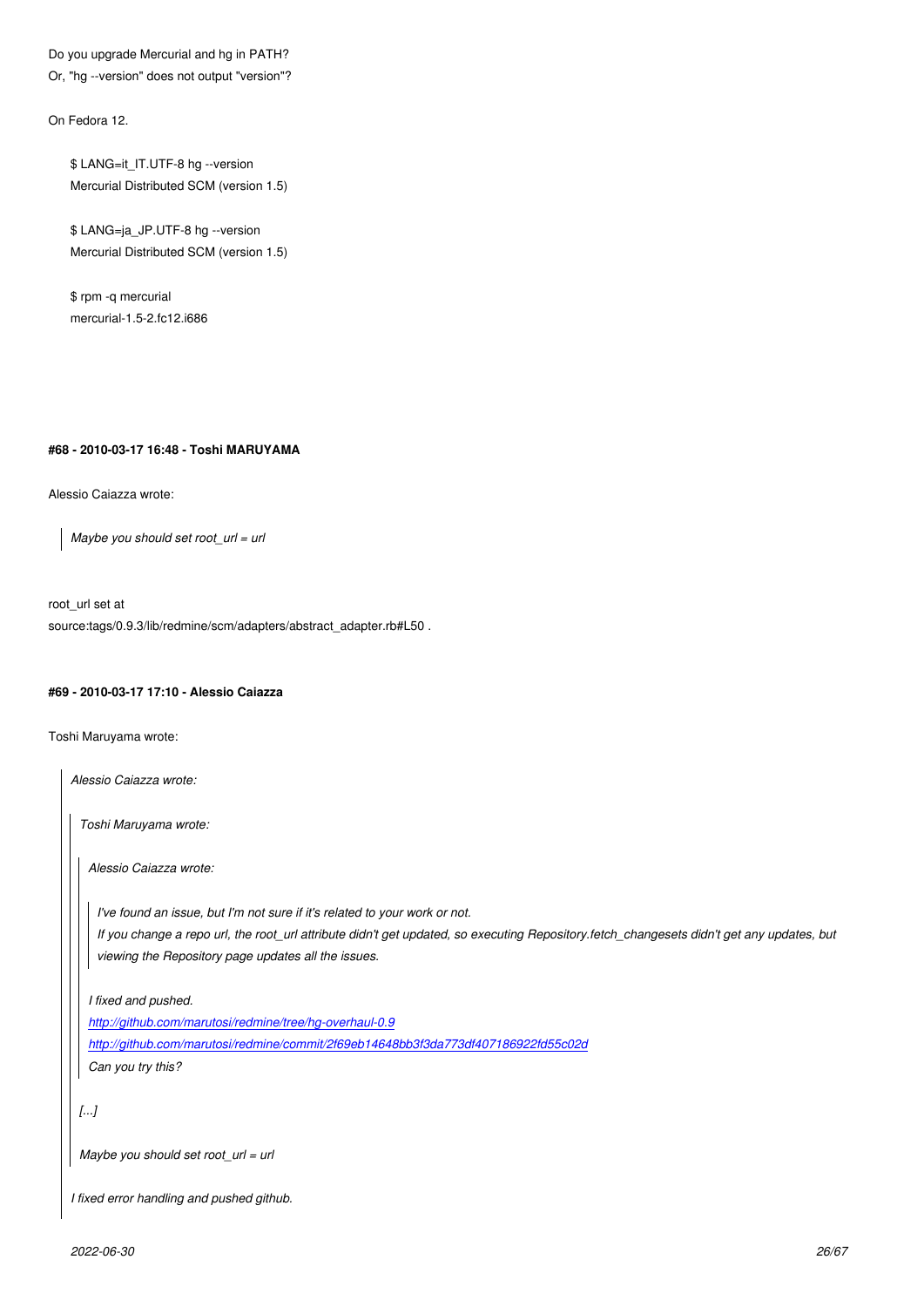I'm sorry. I didn't checked the error, only cut and pasted it. :(

*Do you upgrade Mercurial and hg in PATH?*

That's strage, I didn't....

*Or, "hg --version" does not output "version"? [...]*

 \$ locale | grep LANG LANG=it\_IT.UTF-8

 \$ hg --version Mercurial SCM Distribuito (versione 1.4.3)

Copyright (C) 2005-2010 Matt Mackall <mpm@selenic.com> e altri Questo è software libero; vedere i sorgenti per le condizioni di copia. Non c'è alcuna garanzia; neppure di COMMERCIABILITÀ o IDONEITÀ AD UNO SCOPO PARTICOLARE.

Italian localization uses "versione" instead of "version"

By the way I pulled your commits and now it works. Thanks a lot.

## **#70 - 2010-03-17 17:55 - Alessio Franceschelli**

I'll really appreciate an updated patch. An svn patch, built against trunk, would be easy to deploy when redmine installation is a svn checkout.

Thanks!

### **#71 - 2010-03-17 18:56 - Toshi MARUYAMA**

Ale Franz wrote:

*I'll really appreciate an updated patch. An svn patch, built against trunk, would be easy to deploy when redmine installation is a svn checkout.*

*Thanks!*

Thanks. This overhaul includes DB migrate. So, patch for SVN trunk is difficult.

I created git branch for SVN trunk.

http://github.com/marutosi/redmine/tree/hg-overhaul-svn-trunk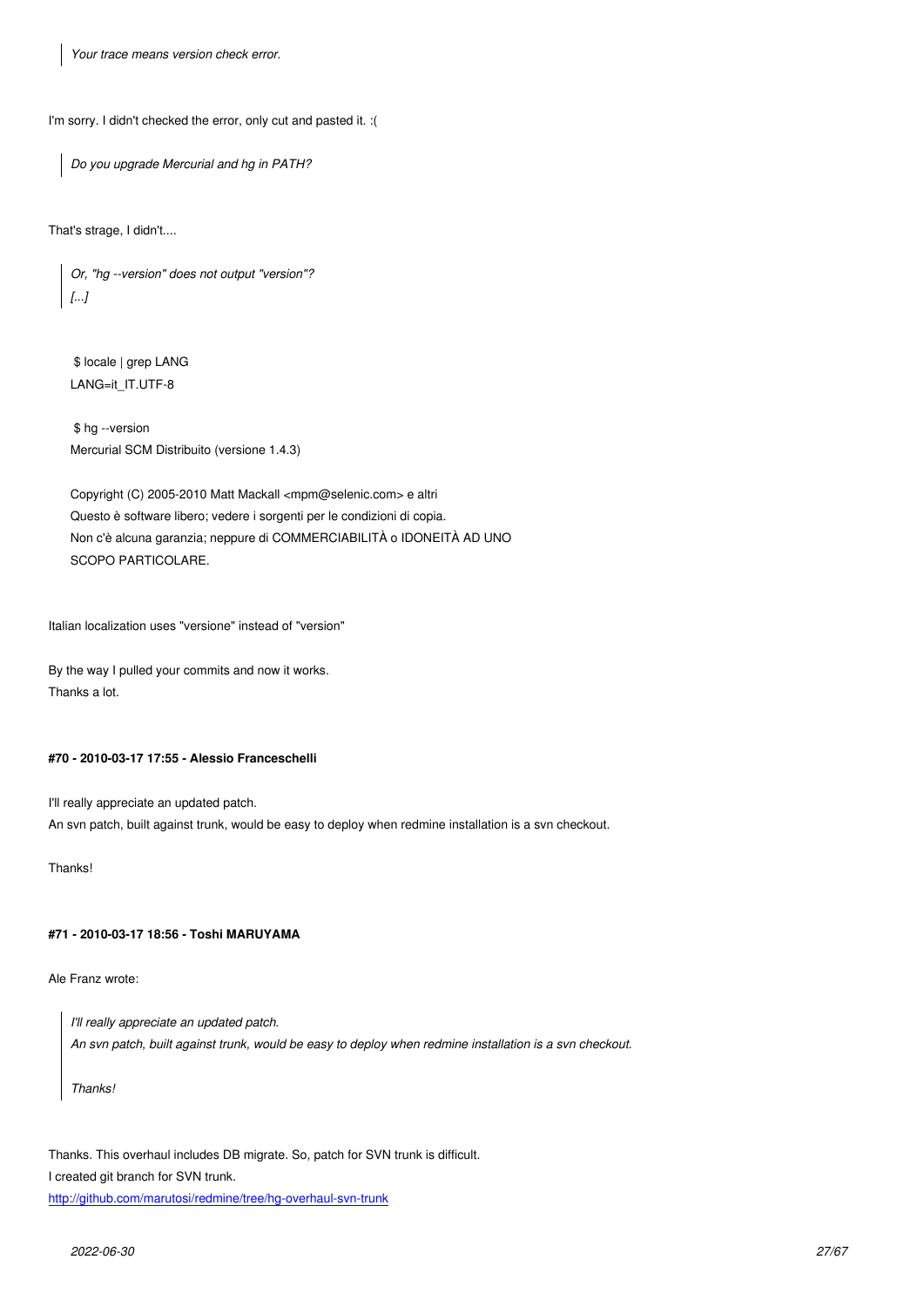## **[#72 - 2010-03-17 20:18 - Alessio Franceschelli](http://github.com/marutosi/redmine/tree/hg-overhaul-0.9)**

OK. I checked out branch hg-overhaul-0.9 In the repository tree, I don't have information (date, author, ..) about the files/folder in the root. btw, it works fine in subfolders. any idea? I have already tried to remove and add again the repository in redmine

thanks!

## **#73 - 2010-03-18 03:11 - Toshi MARUYAMA**

Ale Franz wrote:

*OK. I checked out branch hg-overhaul-0.9 In the repository tree, I don't have information (date, author, ..) about the files/folder in the root. btw, it works fine in subfolders. any idea? I have already tried to remove and add again the repository in redmine*

*thanks!*

I start to write announce, now this include Japanese.

http://bitbucket.org/marutosi/redmine-test-mercurial-repository/src/cda5c85f3ee7/announce.hg-overhaul.txt I will describe details later.

[I hardcode limiter of "hg log -l1 FILE".](http://bitbucket.org/marutosi/redmine-test-mercurial-repository/src/cda5c85f3ee7/announce.hg-overhaul.txt)

because this is very heavy.

git has a same problem.

- http://www.redmine.org/issues/4773#note-13
- #5096

You [can change limiter "@@limit\\_include\\_file\\_rev](http://www.redmine.org/issues/4773#note-13)s" by hand. http://github.com/marutosi/redmine/blob/hg-overhaul-0.9/lib/redmine/scm/adapters/mercurial\_adapter.rb#L32 This limiter is number of files per directory.

[Mercurial branch is "named branch".](http://github.com/marutosi/redmine/blob/hg-overhaul-0.9/lib/redmine/scm/adapters/mercurial_adapter.rb#L32) So, if named brance stored in DB, I think browsing is more fast.

# **#74 - 2010-03-18 03:19 - Toshi MARUYAMA**

Toshi Maruyama wrote:

*Mercurial branch is "named branch". So, if named brance stored in DB, I think browsing is more fast.*

"brance" => branch"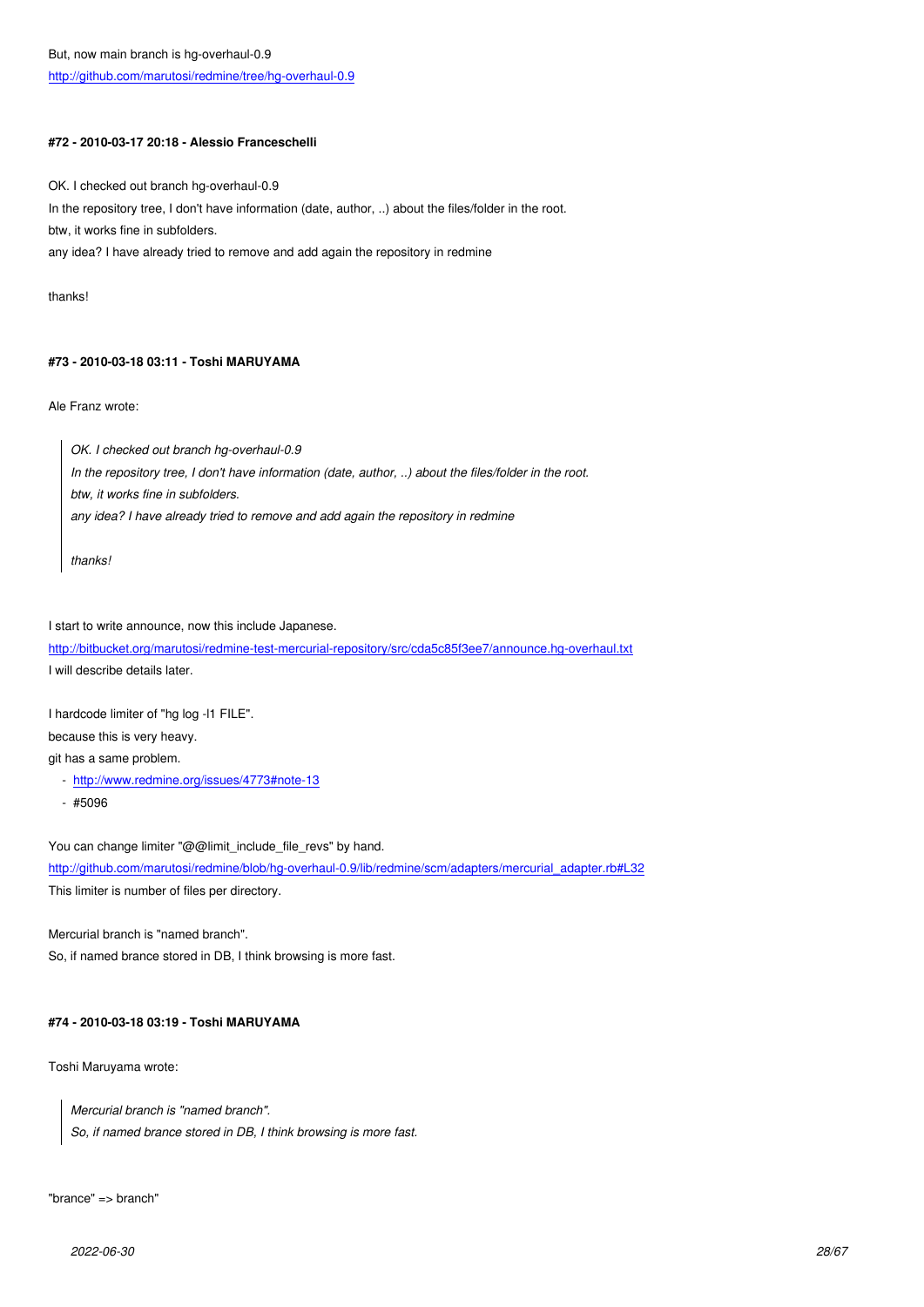## Mercurial branch is "named branch".

So, if named branch stored in DB, I think browsing is more fast.

### **#75 - 2010-03-18 16:25 - Alessio Franceschelli**

*- File overhaul.py added*

I think a solution to have informations about all the files, without the need of getting the log for each file and parse it, could be to use the mercurial API, then simply get the short hex of the changeset for each file.

You could make a mercurial extension, with this custom command.

The info on every changeset are already in the db (loaded during fetch), so the information needed are just the changeset and the filezise.

btw i have no python background; I just tryed to play a little to write this extension (overhaul.py) attached. (on linux, just put it on hgext and enable it on hgrc)

it adds the command "hg overhaul [rev]", where "rev" could be also tip or a branch, as usual. (default is working copy, as every hg command) The output can be splitted on "tab".

I don't know if it could be possible to limit it to a single folder.

maybe you can take a quick look at this extension and find out if it could help you.

## **#76 - 2010-03-19 05:51 - Toshi MARUYAMA**

Thanks Ale. Your suggestion and hg extension are great. Redmine repository browser require information of "file" or "dir". source:/tags/0.9.3/lib/redmine/scm/adapters/abstract\_adapter.rb#L238 Mercurial can not handle directory. So, this is difficult.

This overhaul support branches and this code is based on git code. Git branch is a pointer of head. So, git need to run "git log -n 1". Mercurial branch is "named branch" and named branch fixed on changesets. And, I think Entry#lastrev requires last revision of branch.

Redmine 0.9 Repository::Mercurial build lastrev from DB. source:/tags/0.9.3/app/models/repository/mercurial.rb#L32 But branch information are not stored in DB. So, Redmine need to run "hg log -l1 --only-branch BRANCH FILE".

## **#77 - 2010-03-19 08:18 - Toshi MARUYAMA**

First stage of my future plans.

- Tag is a hash of name and shortid, so redmine can use only DB info with shortid of tag.
- If branch is single including closed branch, redmine can use only DB info.
- Branch support can be selectable.

Personally, I don't want to use named branch aggressively. Because named branch can not delete.

#### **#78 - 2010-03-23 16:31 - Yuya Nishihara**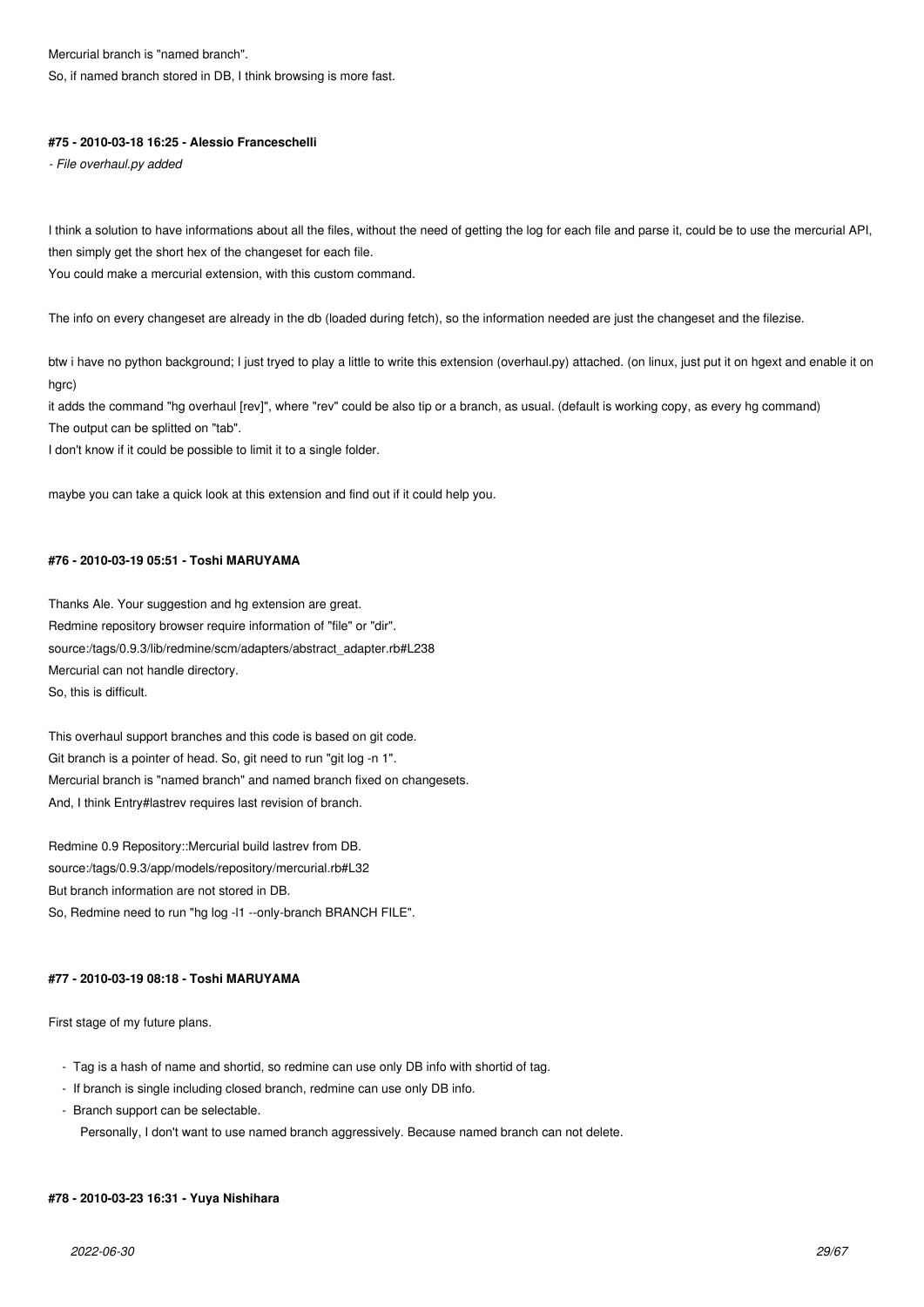*- File revision-no-migration-2.png added*

Hi, last week, I discussed about this overhaul with Toshi, and we agreed, at least, we need to resolve the following issues:

1. **It lacks performance:** Because the overhauled backend spawns bunch of hg commands on every request, it's really slow.

 2. **It changes database scheme with no migration:** The new implementation uses Changeset.revision as "node id", but currently it's "revision number".

It seems confusing. See attachment:revision-no-migration.png

And possible solutions (my opinion):

1. We need to reduce the number of hg calls. Ale's idea seems great.

Once packing all hg calls into single command, the performance should be terribly improved.

2. We can bring back "node id" with *no database change*.

 Since "scmid" already contains it, all we need to do is switching to "scmid" in place of "revision". For details, check my patch series, http://bitbucket.org/yuja/redmine-mq/, and screenshot, attachment:revision-no-migration-2.png

My patches don't contain a number of improvements by Peter, Toshi and others, but I'll follow them in the near future. :)

## **#79 - 2010-03-23 17:13 - Alessio Franceschelli**

Yuya Nishihara wrote:

- *1. We need to reduce the number of hg calls. Ale's idea seems great.*
	- *Once packing all hg calls into single command, the performance should be terribly improved.*

If you let me know which information you need to retrieve from the repository, I'll update the extension to meet you requirements. I'm quite sure you need: # filtered output on a per directory basis # what else?

#### **#80 - 2010-03-23 17:33 - Yuya Nishihara**

Ale Franz wrote:

*If you let me know which information you need to retrieve from the repository, I'll update the extension to meet you requirements.*

*I'm quite sure you need:*

- *1. filtered output on a per directory basis*
- *2. what else?*

Hi, it's really helpful! :)

I'm yet reached that point, hacking around "node id" issue now, but maybe Toshi has some idea?

## **#81 - 2010-03-27 14:29 - Yuya Nishihara**

*- File ya-hg-overhaul-0.9-stable-2010-03-27.patch added*

Hi, I read the latest overhaul patch by Peter, Toshi, etc., then created another one:

attachment:ya-hg-overhaul-0.9-stable-2010-03-27.patch (for 0.9-stable series)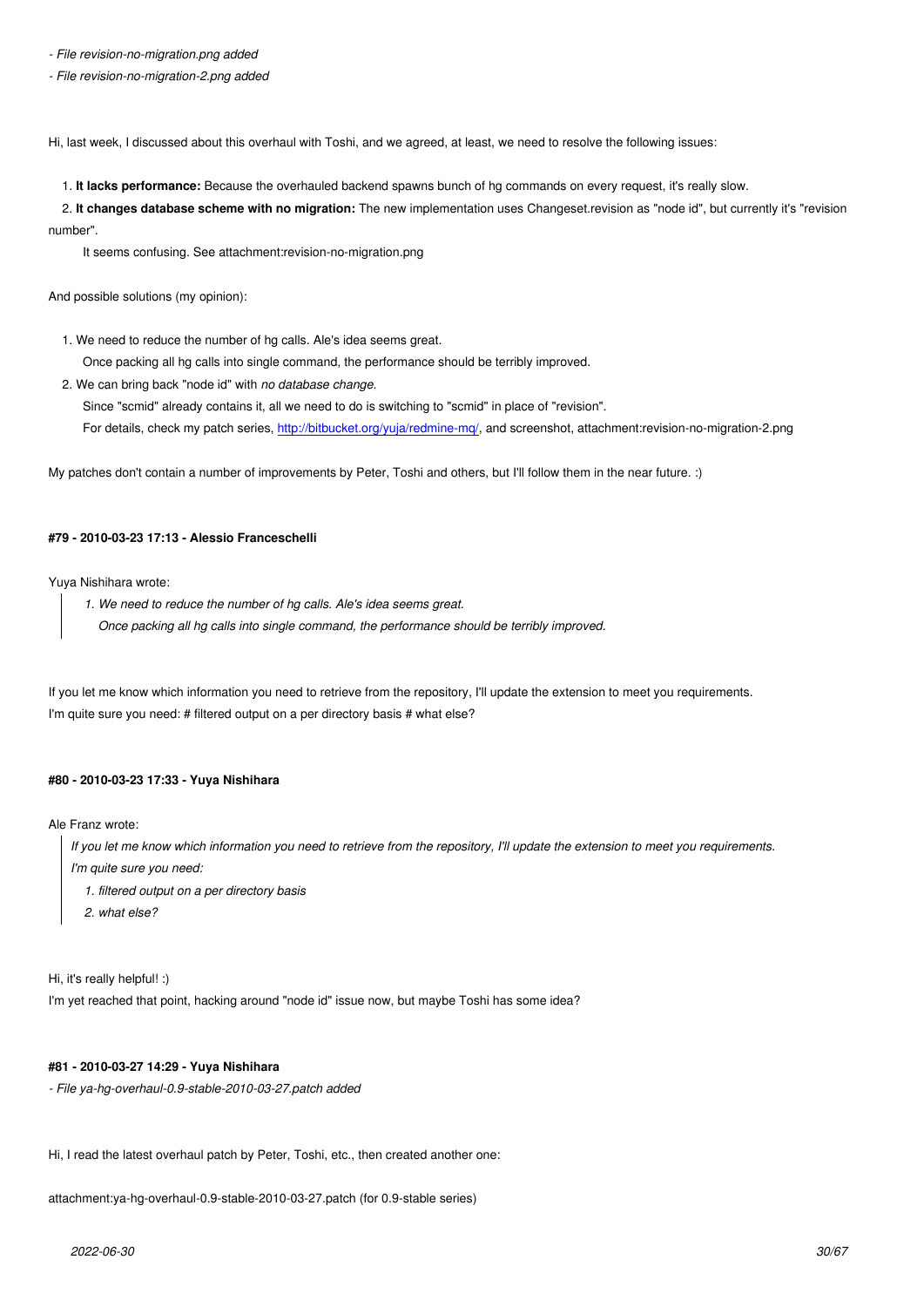And it reduces the number of hg calls, which means it must be as fast as the 0.9-stable.

It implements or fixes:

- Tag/branch support, #1981
- File size issue, #3421
- Node ID instead of revision number, #3724
- Diff of changeset can be wrong if the previous changeset isn't the parent.

I'm not sure about #3449, so it's not included yet.

Limitations:

- No test cases are updated yet.
- Some pages shows revision number instead of rev:nodeid combo.
- Some codes are badly implemented. I need to clean up them.
- Maybe it lacks compatibility with older Mercurial clients.
	- It uses helper extension to fetch file entries, sizes, tags, branches, etc. at once, but it's yet tested, say, with Mercurial 0.9.5.
	- BTW, this extension is based on Alessio's, thanks!; but I mangled it too heavily. :)
- We can reduce bunch of database queries.

Series of MQ patches are available at:

hg qclonehttp://bitbucket.org/yuja/redmine-mq/; hg qselect 0.9; hg qpush -a

### **#82 - 201[0-03-28 10:41 - Yuya Nishihara](http://bitbucket.org/yuja/redmine-mq/)**

Yuya Nishihara wrote:

*I'm not sure about #3449, so it's not included yet.*

I talked with Toshi, and found the patch happened to fix #3449.

The underlaying problem is latest\_changeset does not returns the latest revision. Since my patch changes the order, now it should return the correct one.

### **#83 - 2010-05-17 01:39 - Ammler \_**

Any chance to reconsider #3724?

I am not the only one who prefers revision number. I really would like to see this as an option. http://www.redmine.org/issues/3724#note-14 (or my note-20)

## **#84 - 2010-05-17 15:14 - Yuya Nishihara**

- *[File redmine-issue4455-2010-05-17.jpg add](http://www.redmine.org/issues/3724#note-14)ed*
- *File ya-hg-overhaul-0.9-stable-2010-05-17.patch added*

Marcel Gmür wrote: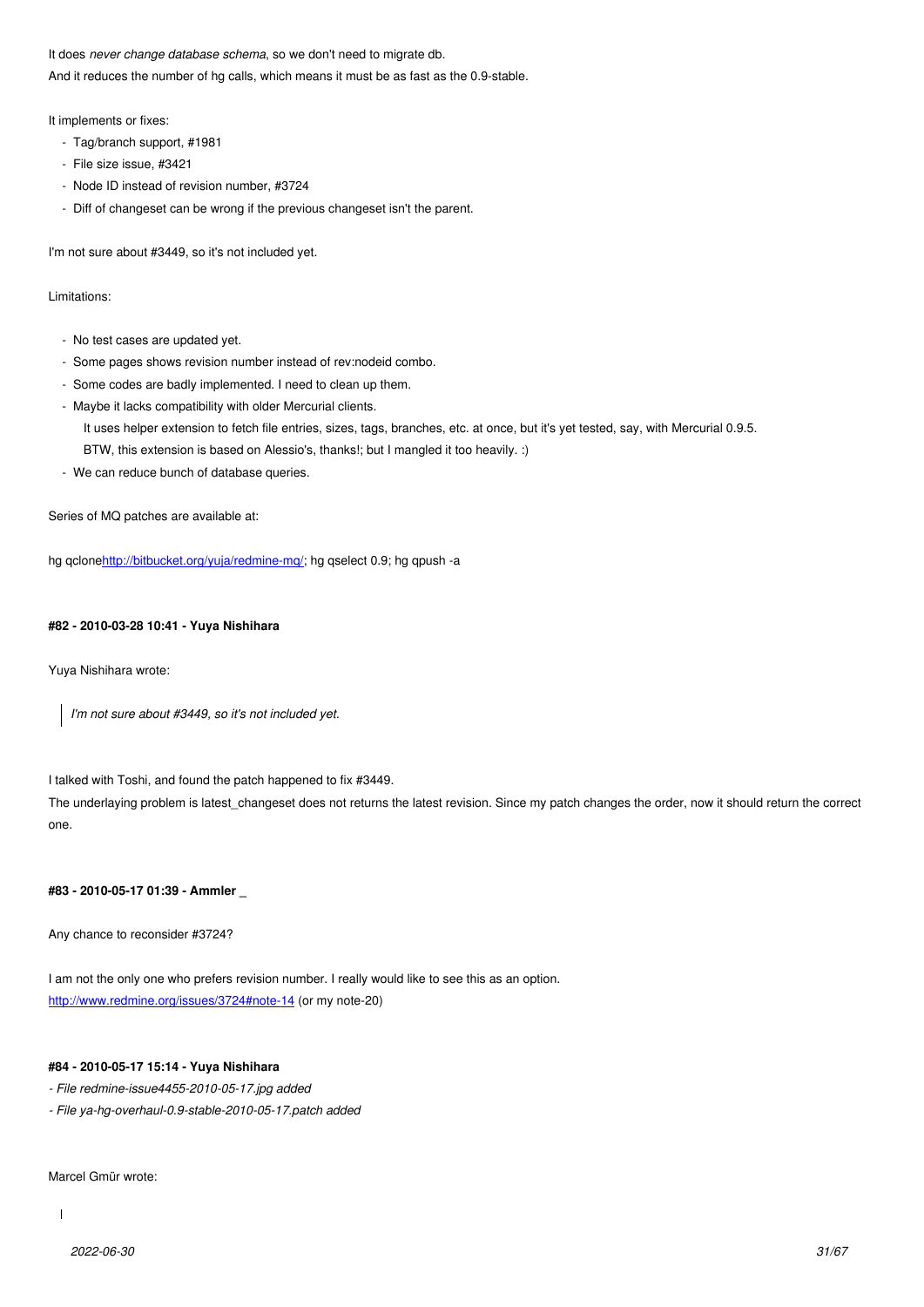As [Toshi suggested at #3724, I tried to keep revis](http://www.redmine.org/issues/3724#note-14)ion numbers as is. See attachment:redmine-issue4455-2010-05-17.jpg - it shows changeset id as "rev:nodeid" style. The URL uses nodeid by default, but also accepts revision number.

I uploaded the latest snapshot of my patch series: attachment:ya-hg-overhaul-0.9-stable-2010-05-17.patch - including many bug fixes since 2010-03-27, thanks to Toshi.

It's also available at http://bitbucket.org/yuja/redmine-mq-issue4455/src

### **#85 - 2010-05-24 2[2:13 - Ammler \\_](http://bitbucket.org/yuja/redmine-mq-issue4455/src)**

It is very nice, that the patch queue doesn't need db migration, so I can run both versions at same time. Progress is quite awesome in this respect.

One little glitch, the fetch changesets somehow does ignore the seconds from commit dates, this causes unordered activity lists if the dev commits multiple changesets in same minute. The database already does support seconds, so this should be fixeable, I hope. :-)

I hope for some reposman support like creating of the repo after project creating and choosing mercurial as VCS. I already use Redmine togehter with hgredmine.

Greets and Thanks so far...

-Ammler http://dev.openttdcoop.org (or http://new.dev.openttdcoop.org with this mq)

### **#86 - 2010-05-31 18:01 - Toshi MARU[YAMA](http://new.dev.openttdcoop.org)**

*- File iso[datesec.patch added](http://dev.openttdcoop.org)*

Marcel Gmür wrote:

*One little glitch, the fetch\_changesets somehow does ignore the seconds from commit dates, this causes unordered activity lists if the dev commits multiple changesets in same minute. The database already does support seconds, so this should be fixeable, I hope. :-)*

I referred Mercurial: The Definitive Guide and Mercurial issue 1799. 'isodatesec' supported at Mercuiral revision 8999d1249171

This patc[h is for Redmine 0.9-stable.](http://hgbook.red-bean.com/read/customizing-the-output-of-mercurial.html)

### **#87 - 2010-06-01 01:35 - Yuya Nishihara**

Toshi Maruyama wrote:

*'isodatesec' supported at Mercuiral revision 8999d1249171*

It means 'isodatesec' is available since Mercuri[al 1.0. :\)](http://mercurial.selenic.com/hg/hg-stable/rev/8999d1249171)

*This patch is for Redmine 0.9-stable.*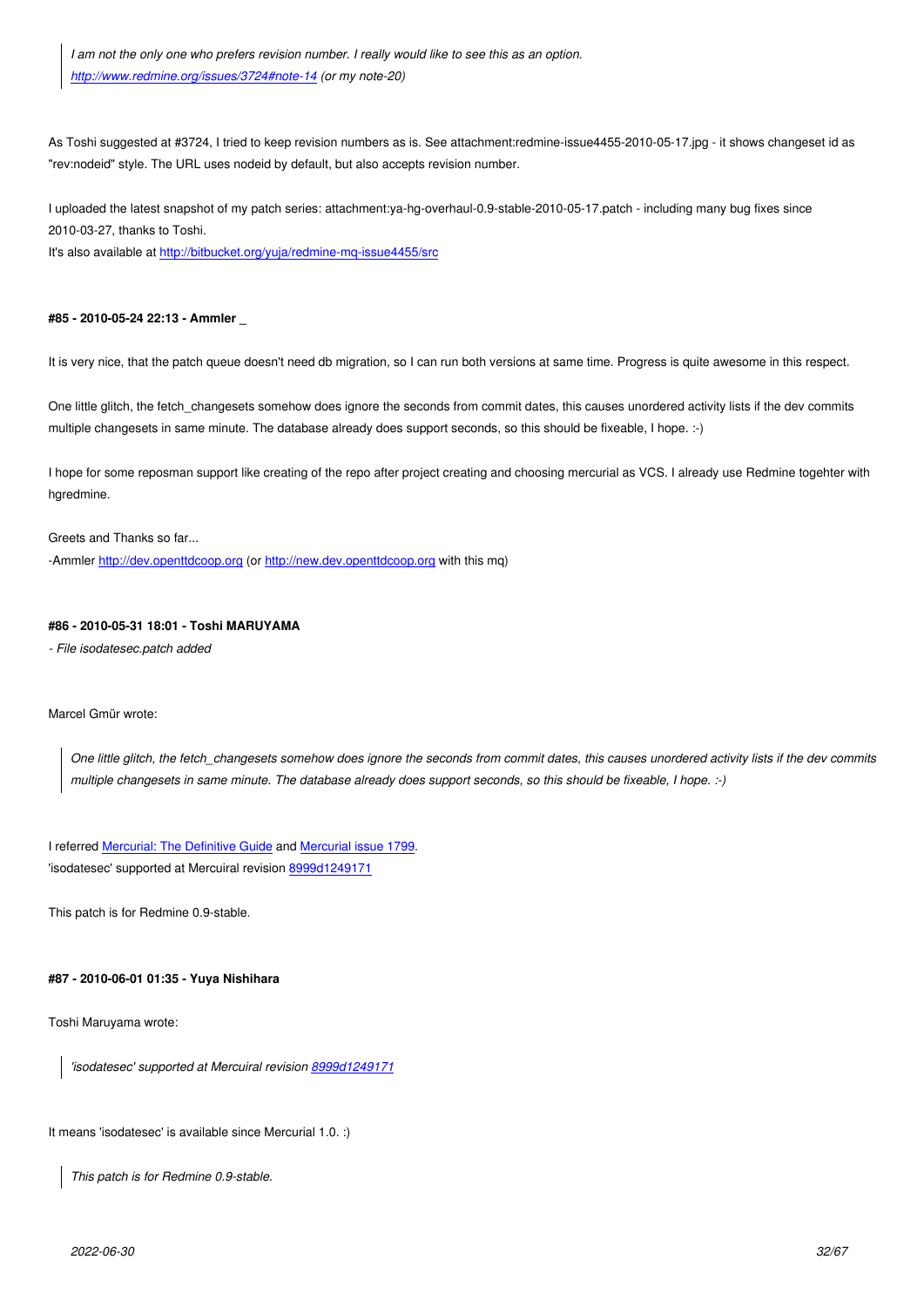**HEDD I EDD, DUTTIVE, IT'S SAFE ENOUGH TO DE GOT IN UPSTREAM** SEPARATELY.

### **#88 - 2010-06-01 14:39 - T[oshi MARUYAMA](http://bitbucket.org/yuja/redmine-mq-issue4455)**

Marcel Gmür wrote:

*I hope for some reposman support like creating of the repo after project creating and choosing mercurial as VCS. I already use Redmine togehter with hgredmine.*

I don't know what hgredmine is.

Reposman has already enabled to create repositories and register to Redmine with a following command.

\$ ruby extra/svn/reposman.rb -s /tmp/hg-repo -u /tmp/hg-repo \ -r localhost:3000 -o foo -g foo --scm mercurial --command "hg init"

#### **#89 - 2010-06-06 09:35 - Toshi MARUYAMA**

Yuya's patch fails in "Activity" of Subversion project.

NoMethodError in Projects#activity

Showing app/views/projects/activity.rhtml where line #13 raised:

undefined method `truncate\_long\_revision\_name' for RepositoriesHelper:Module

Extracted source (around line #13):

10: <%= avatar(e.event\_author, :size => "24") if e.respond\_to?(:event\_author) %>

11: <span class="time"><%= format\_time(e.event\_datetime, false) %></span>

- 12: <%= content\_tag('span', h(e.project), :class => 'project') if @project.nil? || @project != e.project %>
- 13: <%= link\_to format\_activity\_title(e.event\_title), e.event\_url %></dt>
- 14: <dd><span class="description"><%= format\_activity\_description(e.event\_description) %></span>
- 15: <span class="author"><%= e.event\_author if e.respond\_to?(:event\_author) %></span></dd>

16: <% end -%>

/somewhere/app/helpers/repositories\_helper.rb:32:in `format\_revision' /somewhere/app/models/changeset.rb:26 /somewhere/app/views/projects/activity.rhtml:13:in `\_run\_rhtml\_app47views47projects47activity46rhtml' /somewhere/app/views/projects/activity.rhtml:8:in `each' /somewhere/app/views/projects/activity.rhtml:8:in `\_run\_rhtml\_app47views47projects47activity46rhtml' /somewhere/app/views/projects/activity.rhtml:5:in `each'

## /somewhere/app/views/projects/activity.rhtml:5:in `\_run\_rhtml\_app47views47projects47activity46rhtml'

#### **#90 - 2010-06-06 15:43 - Yuya Nishihara**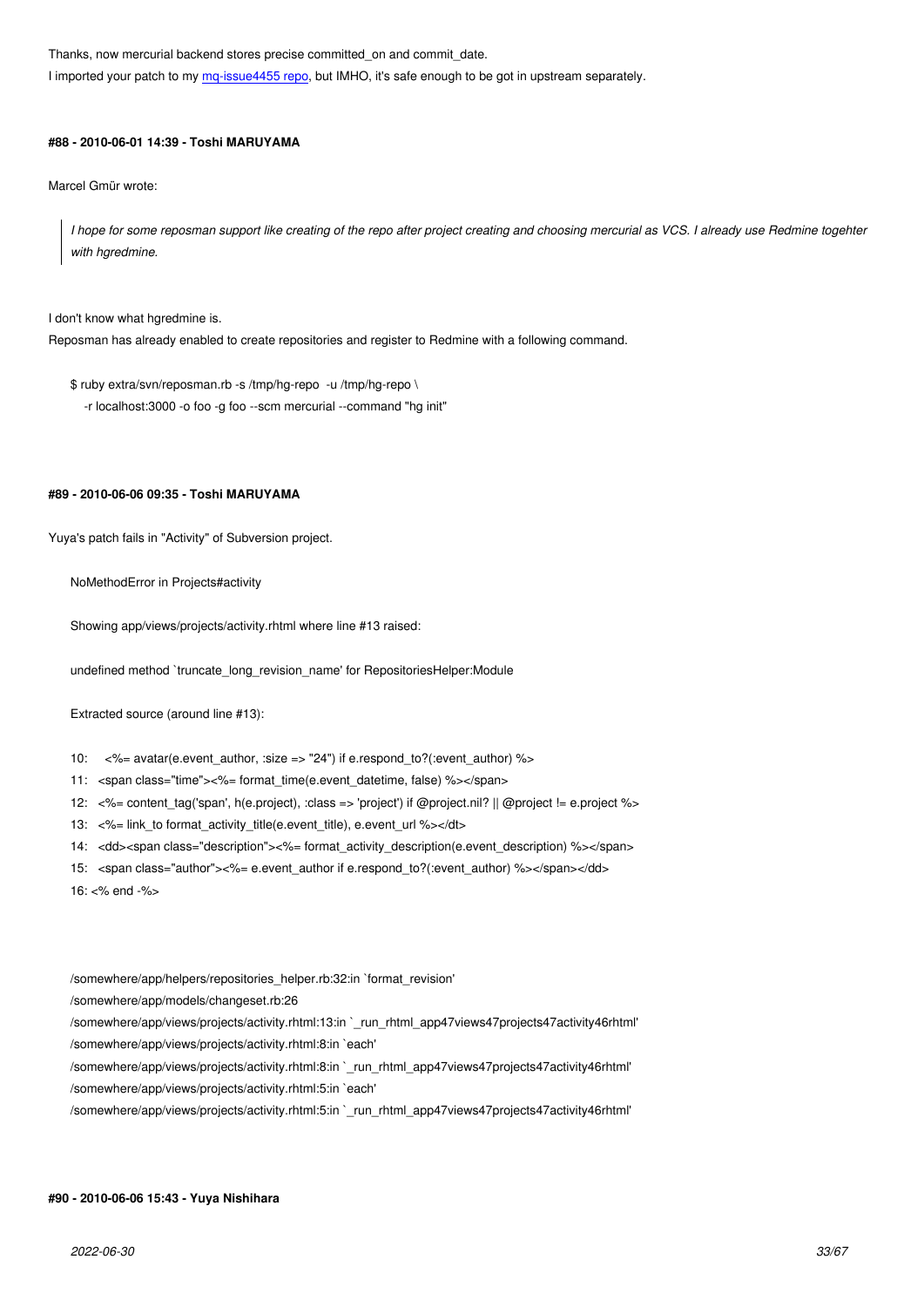*Yuya's patch fails in "Activity" of Subversion project.*

Fixed as http://bitbucket.org/yuja/redmine-mq-issue4455/changeset/e5b02f53025a , though it's workaround yet.

Thanks for reporting it.

## **#91 - 2010-06-06 16:11 - Ammler \_**

it also fails on overall activity, rss feed works.

## **#92 - 2010-06-06 16:45 - Yuya Nishihara**

Marcel Gmür wrote:

*it also fails on overall activity, rss feed works.*

Yes, the previous patch had a problem with non-hg repos, including Subversion. If it occurs on the latest one from http://bitbucket.org/yuja/redmine-mq-issue4455 , it would be another problem.

#### **#93 - 2010-06-07 23:57 - Amml[er \\_](http://bitbucket.org/yuja/redmine-mq-issue4455)**

Well, I also get an error if I try to fetch the changesets of a hg repo:

/usr/lib64/ruby/gems/1.8/gems/rails-2.3.5/lib/commands/runner.rb:48: #<REXML::ParseException: No close tag for /log> (REXML::ParseException)

### **#94 - 2010-06-08 00:24 - Toshi MARUYAMA**

Marcel Gmür wrote:

*Well, I also get an error if I try to fetch the changesets of a hg repo: [...]*

Please tell me and Yuya where hg repo is.

### **#95 - 2010-06-08 12:44 - Ammler \_**

I don't know, what you exactly need, here my full output of the fetch changeset run:

### http://pastebin.com/FkVeC5N0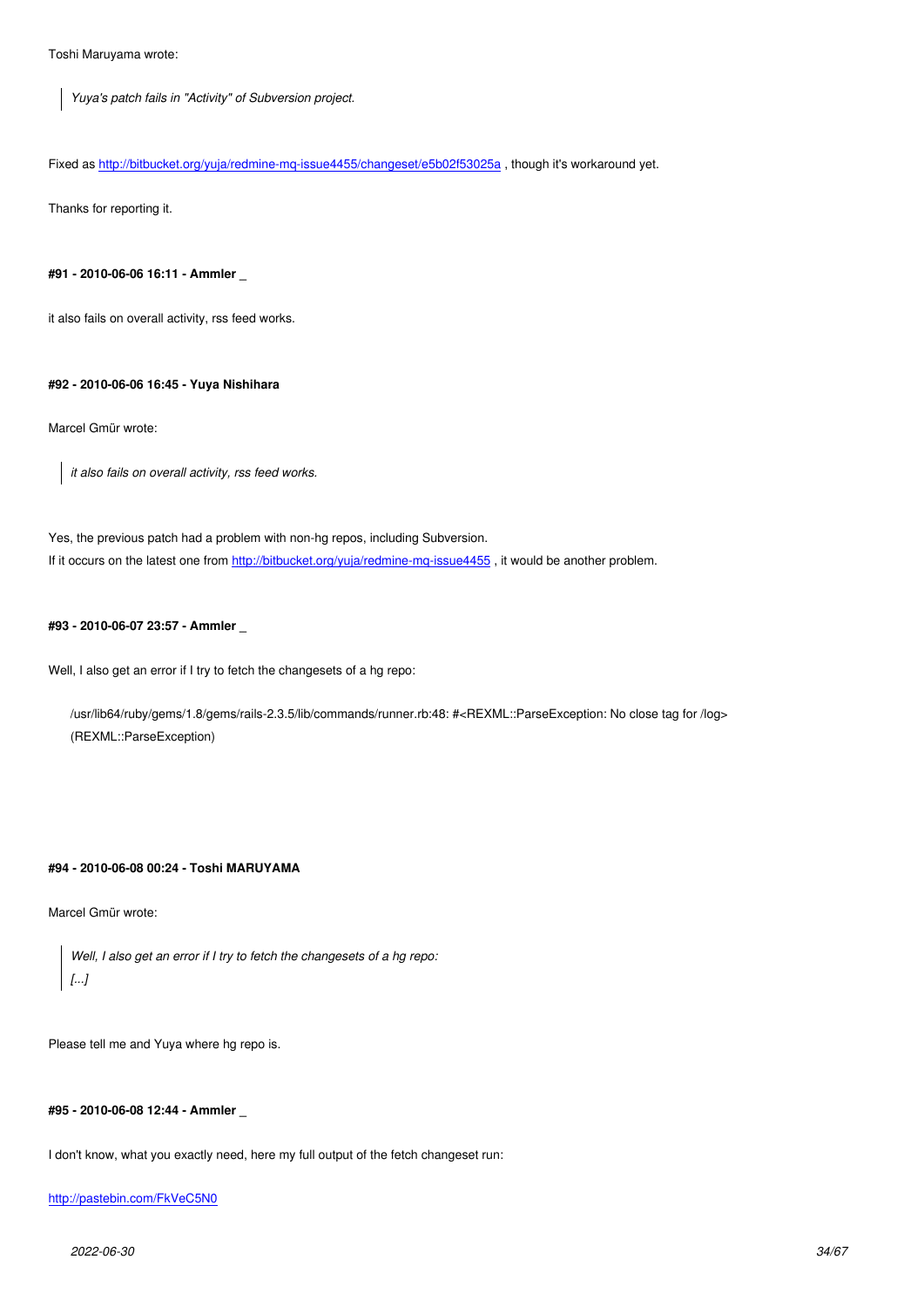I run now both apps parallel, one is the svn vanilla 0.9-stable, the other the qclone from bitbucket.org, My public address is the uses your patch queue, but I still fetch changesets with the svn version, so I don't get seconds, but it works.

Greets

Ammler

#### **#96 - 2010-06-08 13:19 - Yuya Nishihara**

Marcel Gmür wrote:

*I don't know, what you exactly need, here my full output of the fetch changeset run:*

*http://pastebin.com/FkVeC5N0*

Tha[nks for testing the patches. Cou](http://pastebin.com/FkVeC5N0)ld you give us the Mercurial version?

I eliminated "# HG doesn't close the XML Document..." hack temporarily, and yet checked what version have the problem:

http://bitbucket.org/yuja/redmine-mq-issue4455/src/tip/hg/revisions.diff

## **[#97 - 2010-06-08 14:21 - Toshi MARUYAMA](http://bitbucket.org/yuja/redmine-mq-issue4455/src/tip/hg/revisions.diff)**

Marcel Gmür wrote:

*I don't know, what you exactly need, here my full output of the fetch changeset run:*

*http://pastebin.com/FkVeC5N0*

*The error only happens, if there is* something fetch.

[I run now both apps parallel, on](http://pastebin.com/FkVeC5N0)e is the svn vanilla 0.9-stable, the other the qclone from bitbucket.org, My public address is the uses your patch queue, but I still fetch changesets with the svn version, so I don't get seconds, but it works.

**Greets** 

Ammler

Original Redmine does not have "Repository.find\_by\_url". Are you using another patch?

### **#98 - 2010-06-08 14:38 - Yuya Nishihara**

*Original Redmine does not have "Repository.find\_by\_url".*

#### Yes, it has. It's provided by ActiveRecord:

#### http://www.ruby-forum.com/topic/94068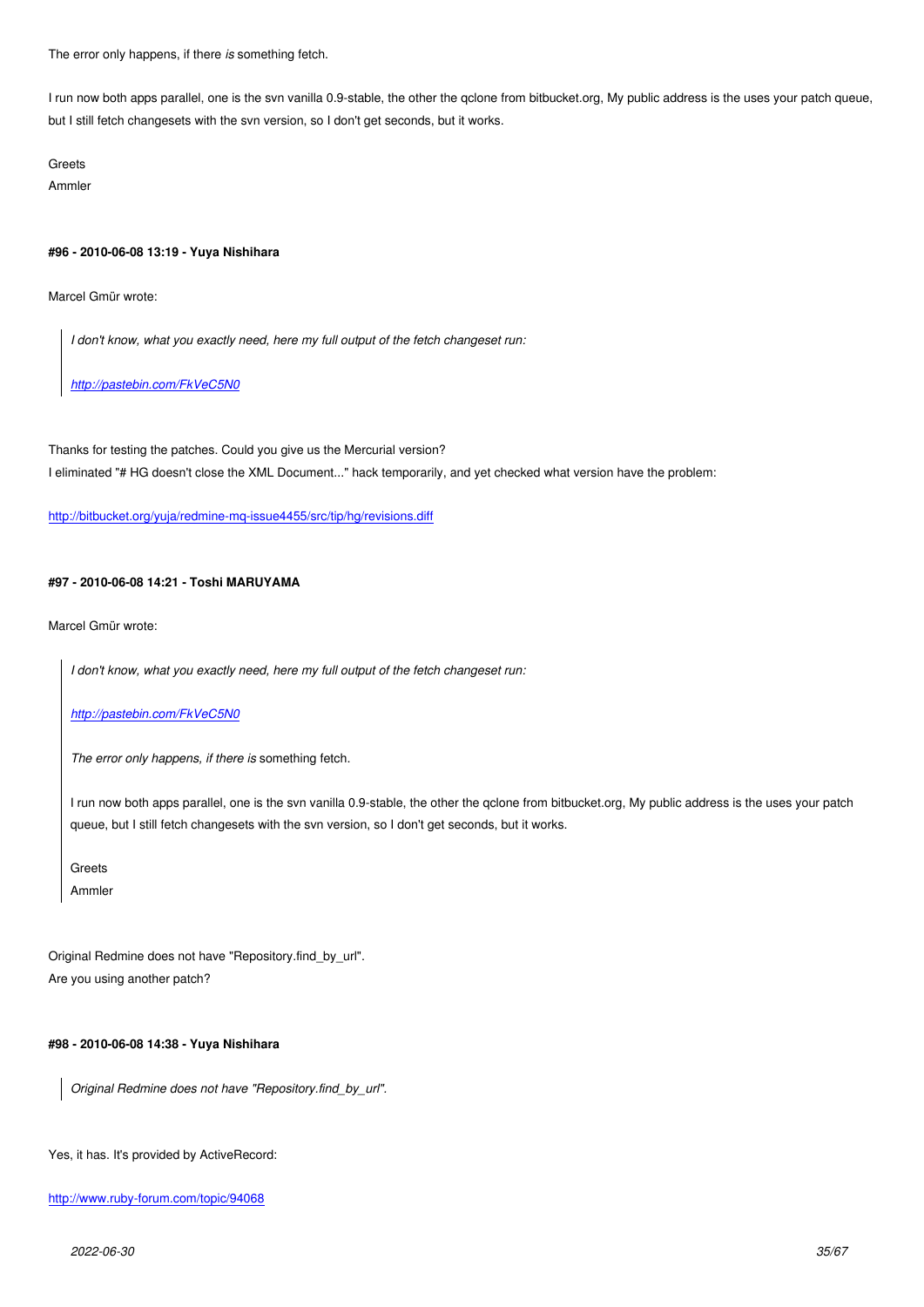#### **#99 - 2010-06-08 15:10 - Toshi MARUYAMA**

hg 1.4 fails.

\$ hg update 1.4 \$ make clean \$ make local

\$ hg --version Mercurial - 000000ツール(バージョン 1.4)

\$ LANG=C ruby script/runner -e test "Repository.find\_by\_url('/WEB-DOWN/hg-repo/tortoisehg').fetch\_changesets" /usr/lib/ruby/gems/1.8/gems/rails-2.3.5/lib/rails/gem\_dependency.rb:119:Warning: Gem::Dependency#version\_requirements is deprecated and will be removed on or after August 2010. Use #requirement /usr/lib/ruby/gems/1.8/gems/rails-2.3.5/lib/commands/runner.rb:48: #<REXML::ParseException: No close tag for /log> (REXML::ParseException) /usr/lib/ruby/1.8/rexml/parsers/treeparser.rb:28:in `parse' /usr/lib/ruby/1.8/rexml/document.rb:227:in `build' /usr/lib/ruby/1.8/rexml/document.rb:43:in `initialize'

## **#100 - 2010-06-08 18:04 - Yuya Nishihara**

Toshi Maruyama wrote:

*hg 1.4 fails.*

Oops, found that "footer" is really new feature: http://bitbucket.org/mirror/mercurial/changeset/56284451a22c

I'll fix it tomorrow. Thanks for your clarification.

## **#101 - 2010-06-09 15:18 - Yuya Nishihara**

Fixed "missing </log>" error on Mercurial < 1.5. The latest patches are available at http://bitbucket.org/yuja/redmine-mq-issue4455/src

Thanks Toshi and Marcel.

**#102 - 2010-06-10 23:02 - Ammler \_**

### http://pastebin.com/AKj5tXXX

Mercurial 1.3.1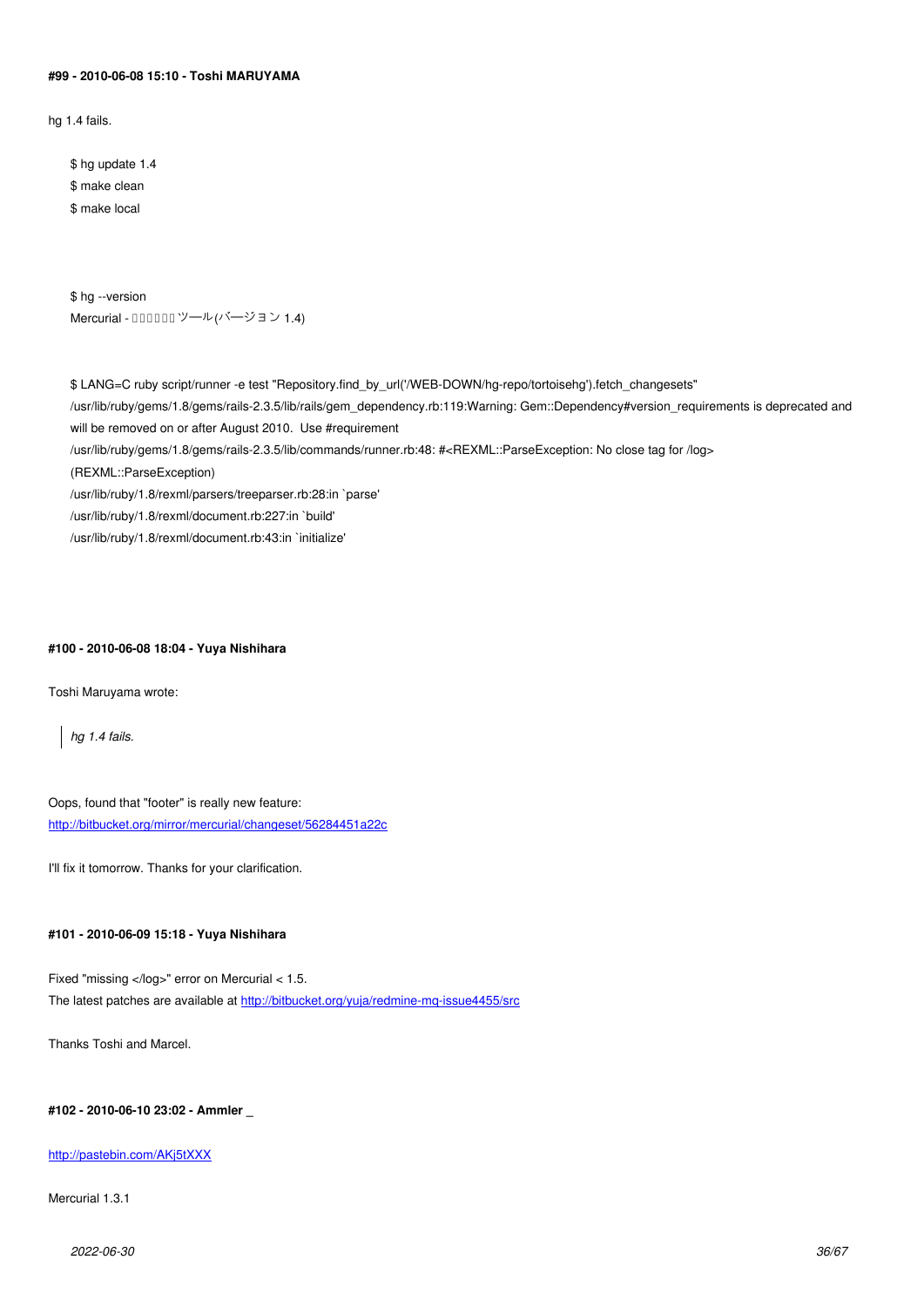changeset. 3780.com/caaabie branch: 0.9-stable tag: qtip tag: hg/version.diff

user: Yuya Nishihara <yuya@tcha.org>

date: Mon Mar 22 16:30:33 2010 +0900

summary: mercurial: get client\_version correctly even if LANG is set

hg 1.3 is given by the stan[dard repos of op](mailto:yuya@tcha.org)enSUSE 11.2, I try now with 1.5

## **#103 - 2010-06-10 23:08 - Ammler \_**

just like to mention, that after update to 1.5.4, it works how it should.

## **#104 - 2010-06-10 23:33 - Ammler \_**

how would you manage patch queues with redmine?

## **#105 - 2010-06-11 01:55 - Toshi MARUYAMA**

Patch Branches for Mercurial is interesting. But pbranch can not import MQ. And I don't know how to manage target for Redmine svn trunk and 0.9 stable with pbranch.

## **#106 - 2010-06-11 0[2:43 - Tosh](http://bitbucket.org/parren/hg-pbranch/issue/13/mq-import)i MARUYAMA**

If we don't use MQ and we use normal hg changesets, I think we can use Transplant extension for Redmine svn trunk and 0.9 stable.

### **#107 - 2010-06-11 13:31 - Toshi MARUYAMA**

### *- File mq-applied-tags.png added*

*- File mq-applied-revisions.png added*

Marcel Gmür wrote:

*how would you manage patch queues with redmine?*

Do you mean MQ applied hg repository on Redmine? http://dev.openttdcoop.org/projects/redmine/repository

I and Yuya agreed Redmine do not need to take care of strip revision of **shared** repository.

## **#108 - 2010-06-12 16:14 - Ammler \_**

The problem is that redmine does fetch the changesets to the repo I qpushed from the patch queue, what happens, if I pop some out again?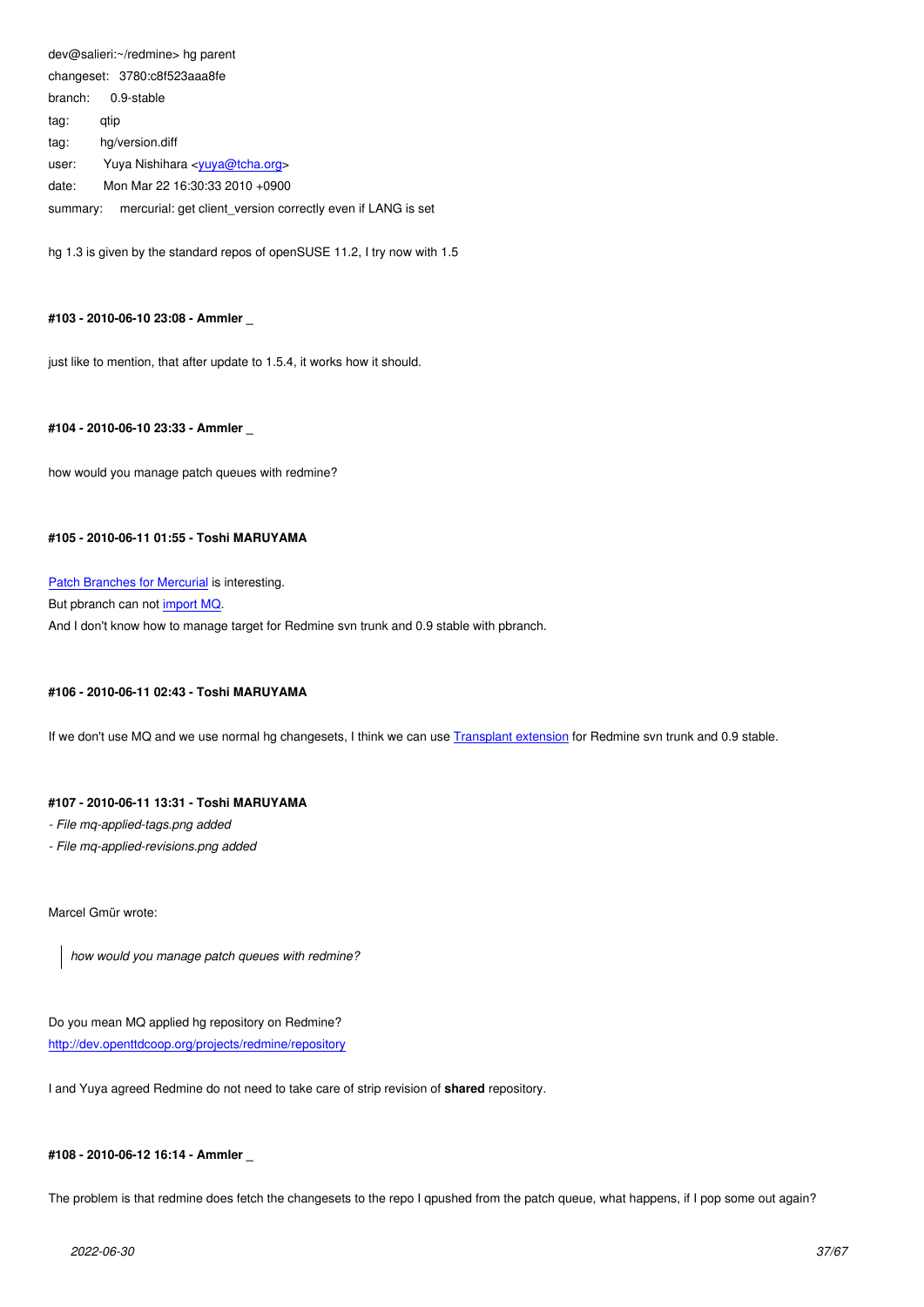Or if some patches got committed to the branch? Maybe the only solution is not to publish the repo, which the queue is based on?

### **#109 - 2010-06-13 16:09 - Yuya Nishihara**

Marcel Gmür wrote:

*Maybe the only solution is not to publish the repo, which the queue is based on?*

Indeed. As MQ is designed for private use, you shouldn't publish MQ-applied repository.

## **#110 - 2010-06-16 15:40 - Ammler \_**

I agree with that, but we still need possiblity for qclone, my suggestion is a new SCM type, MQ for example. With that type reposman creates the 2 repos. Repository view automatically shows only the repo in .hg/patches, the other one is ignored from redmine mainly.

## **#111 - 2010-06-16 16:11 - Toshi MARUYAMA**

I think there is no need to create new SCM type. One repositry per one project is Redmine limitation #779. And "stable" and "developement" repository is popular with Mercruial. Please see #4924 .

#### **#112 - 2010-06-17 17:23 - Ammler \_**

Toshi Maruyama wrote:

*One repositry per one project is Redmine limitation #779.*

Yes, but MQ are 2 repos, which you need only .hg/patches to be public, redmine doesn't need to care about the "base repo", but you need somehow to distinguish for reposman.

Any suggestions, how I can allow my people to create MQ without ssh access?

## **#113 - 2010-06-18 06:50 - Toshi MARUYAMA**

".hg/patches/.hg" is normal hg repository. So, you can clone only it. And "hg qclone" has "-p" option.

\$ hg qclone --help

-p --patches location of source patch repository

```
$ hg clone -U http://bitbucket.org/yuja/redmine-mq/.hg/patches yuya-mq
$ ll yuya-mq/.hg
```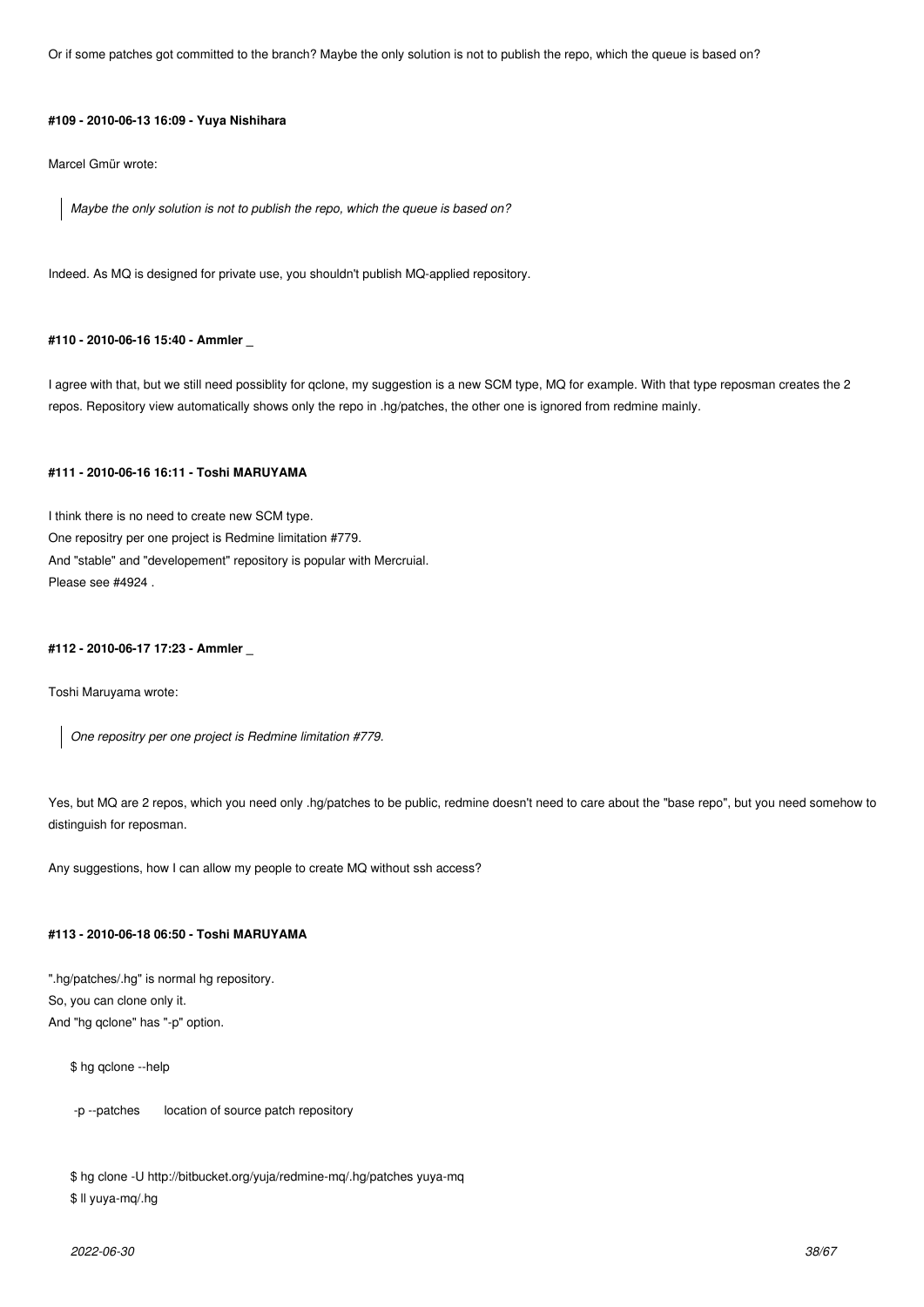-rw-rw-r-- 2 maruyama maruyama 57 2010-06-18 13:16 00changelog.i -rw-rw-r-- 1 maruyama maruyama 94 2010-06-18 13:17 branchheads.cache -rw-rw-r-- 1 maruyama maruyama 67 2010-06-18 13:17 hgrc -rw-rw-r-- 2 maruyama maruyama 23 2010-06-18 13:16 requires drwxrwxr-x 3 maruyama maruyama 1024 2010-06-18 13:21 store -rw-rw-r-- 1 maruyama maruyama 7 2010-06-18 13:17 undo.branch -rw-rw-r-- 1 maruyama maruyama 0 2010-06-18 13:17 undo.dirstate

\$ hg qclone -U http://bitbucket.org/svn/redmine -p ssh://localhost/`pwd`/yuya-mq requesting all changes adding changesets adding manifests adding file changes added 3757 changesets with 20386 changes to 3133 files (+29 heads) requesting all changes adding changesets adding manifests adding file changes added 122 changesets with 292 changes to 73 files

Are you using redmine checkout plugin? And do you want to show "hg qlone URL" on redmine? This is redmine checkout plugin issue, not redmine issue.

## **#114 - 2010-06-18 06:58 - Toshi MARUYAMA**

Toshi Maruyama wrote:

 $n \cap 6$ 

*Are you using redmine checkout plugin? And do you want to show "hg qlone URL" on redmine? This is redmine checkout plugin issue, not redmine issue.*

Sorry, fix typo "qlone" -> "qclone".

Are you using redmine checkout plugin? And do you want to show "hg qclone URL" on redmine? This is redmine checkout plugin issue, not redmine issue.

**#115 - 2010-06-24 10:29 - Ammler \_**

I still don't get, how you will qclone from a redmine project.

#### **#116 - 2010-06-24 12:49 - Toshi MARUYAMA**

Marcel Gmür wrote:

 $\overline{1}$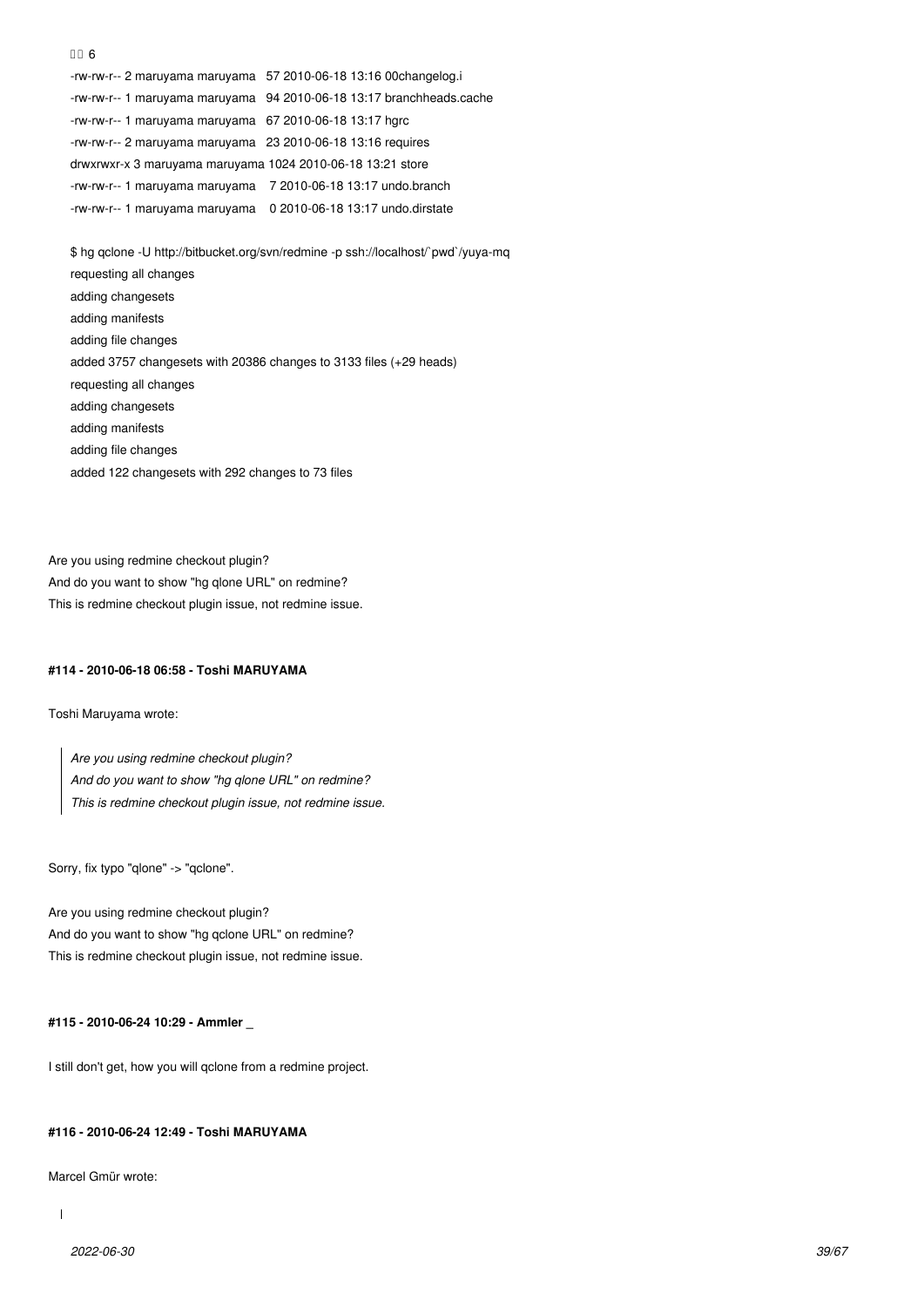# **Make two projects on redmine**

One is normal hg repository, another is MQ repositry.

- 1. tortoisehg-pygtk
- 2. tortoisehg-pygtk-mq

## **"hg init" and set repositories at redmine**

\$ hg init /REDMINE/WORK-DIR-NO-RAID/THG-REPOS/tortoisehg-pygtk \$ hg init /REDMINE/WORK-DIR-NO-RAID/THG-REPOS/tortoisehg-pygtk-mq

# **push to repositories which redmine manages**

\$ mkdir /tmp/redmine-demo

\$ hg clone -U http://bitbucket.org/marutosi/tortoisehg-pygtk \ /tmp/redmine-demo/tortoisehg-pygtk

\$ hg clone -U http://bitbucket.org/marutosi/tortoisehg-pygtk-mq/.hg/patches \ /tmp/redmine-demo/tortoisehg-pygtk-mq

\$ hg -R /tmp/redmine-demo/tortoisehg-pygtk push \

- /REDMINE/WORK-DIR-NO-RAID/THG-REPOS/tortoisehg-pygtk \$ hg -R /tmp/redmine-demo/tortoisehg-pygtk-mq push \
- /REDMINE/WORK-DIR-NO-RAID/THG-REPOS/tortoisehg-pygtk-mq

# **hg qclone**

\$ hg qclone \

 -U /REDMINE/WORK-DIR-NO-RAID/THG-REPOS/tortoisehg-pygtk \ -p /REDMINE/WORK-DIR-NO-RAID/THG-REPOS/tortoisehg-pygtk-mq

\$ hg log -l1 changeset: 6588:6995d295e6f3 tag: tip user: Toshi MARUYAMA <XXXXXXXXXXXXXXXXXXXXXX date: Thu Jun 24 15:00:06 2010 +0900 summary: restore original build env.

\$ hg log -l1 --mq changeset: 1:40bf2cc11197 tag: tip user: Toshi Maruyama <XXXXXXXXXXXXXXXXXXXXXX date: Tue Jun 22 19:12:12 2010 +0900 summary: Manage series.

## **#117 - 2010-06-30 21:52 - Eric Davis**

Is this ready to be reviewed to be included in trunk?

I'm concerned because the latest patches are are targeting 0.9 (should target trunk) and Ammler from IRC pointed me to http://bitbucket.org/yuja/redmine-mq-issue4455/src which looks like a bunch of patches.

### **[#118 - 2010-06-30 21:53 - Holger Just](http://bitbucket.org/yuja/redmine-mq-issue4455/src)**

BTW, in the current incarnation of the checkout plugin, you can overwrite the command shown in the plugin configuration.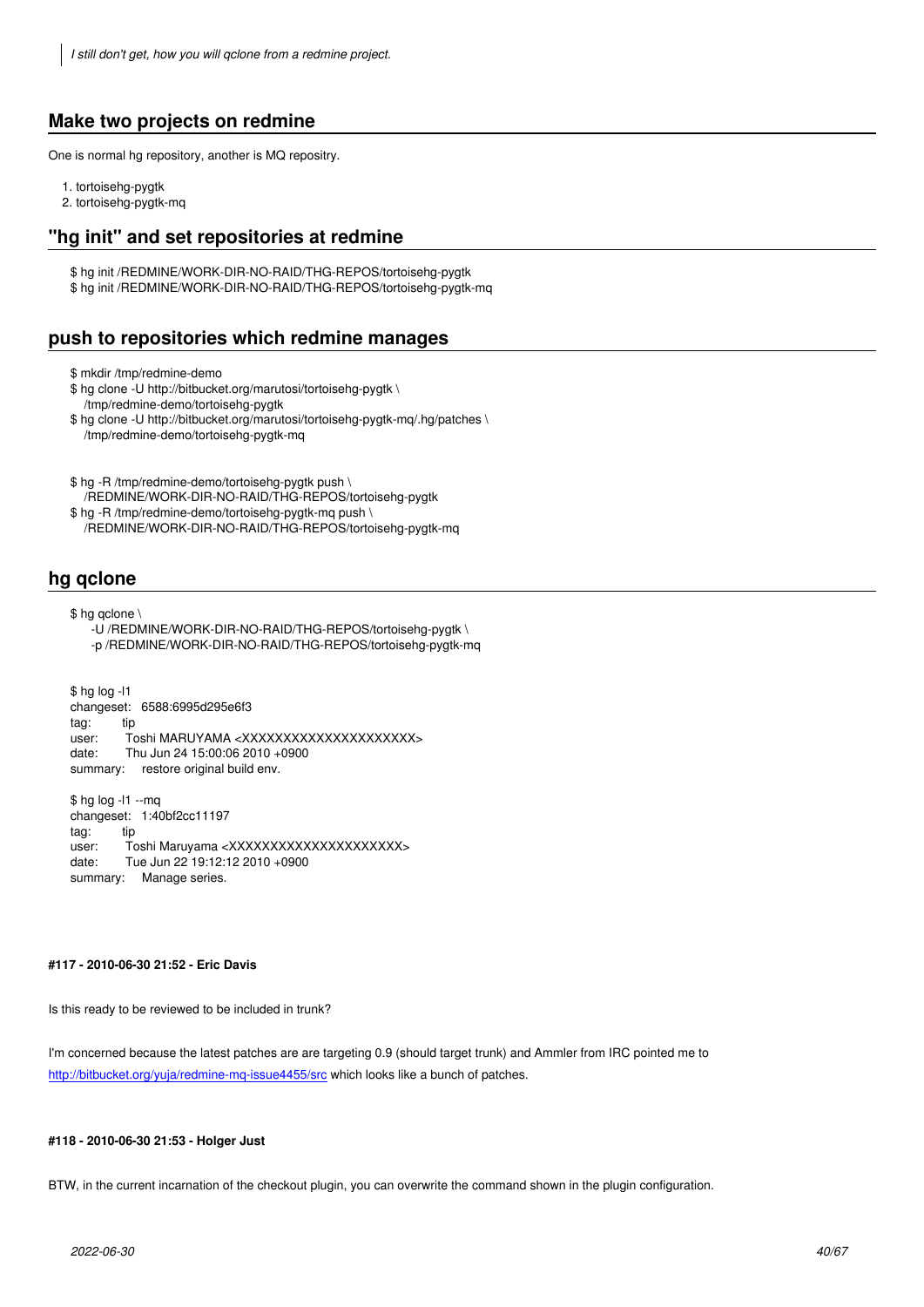## **#119 - 2010-06-30 22:37 - Ammler \_**

I would also quite much support the switch to trunk and would of course also continue to test the patch queue on my productive system.

## **#120 - 2010-07-01 01:30 - Toshi MARUYAMA**

Eric Davis wrote:

*I'm concerned because the latest patches are are targeting 0.9 (should target trunk) and Ammler from IRC pointed me to http://bitbucket.org/yuja/redmine-mq-issue4455/src which looks like a bunch of patches.*

Yuy[a](http://bitbucket.org/yuja/redmine-mq-issue4455/src)'[s MQ targets both of SVN trunk and 0.9 stable.](http://bitbucket.org/yuja/redmine-mq-issue4455/src)

Following is SVN trunk applying commands.

\$ hg qclone -U http://bitbucket.org/yuja/redmine-mq-issue4455 \$ cd redmine-mq-issue4455 \$ hg update tip --mq \$ hg qselect -s +0.9 +experimental +issue-2664

\$ hg qselect no active guards

\$ hg update tip \$ hg branch default

\$ hg pare changeset: 3809:eb19c68290e6 tag: tip user: edavis10@e93f8b46-1217-0410-a6f0-8f06a7374b81 date: Wed Jun 30 03:32:18 2010 +0000 summary: Set @project so macros will work on the welcome and project list. #5781

\$ hg qpush -a applying hg/isodatesec.patch applying git/changeset-order.diff applying sort-changesets-by-id.diff applying changeset-identifier.diff applying changeset-query-identifier.diff applying better-format-revision.diff applying wiki-commit-link-changeset-identifier.diff

applying issue-auto-close-revision-format.diff applying activity-changeset-identifier.diff

*2022-06-30 41/67*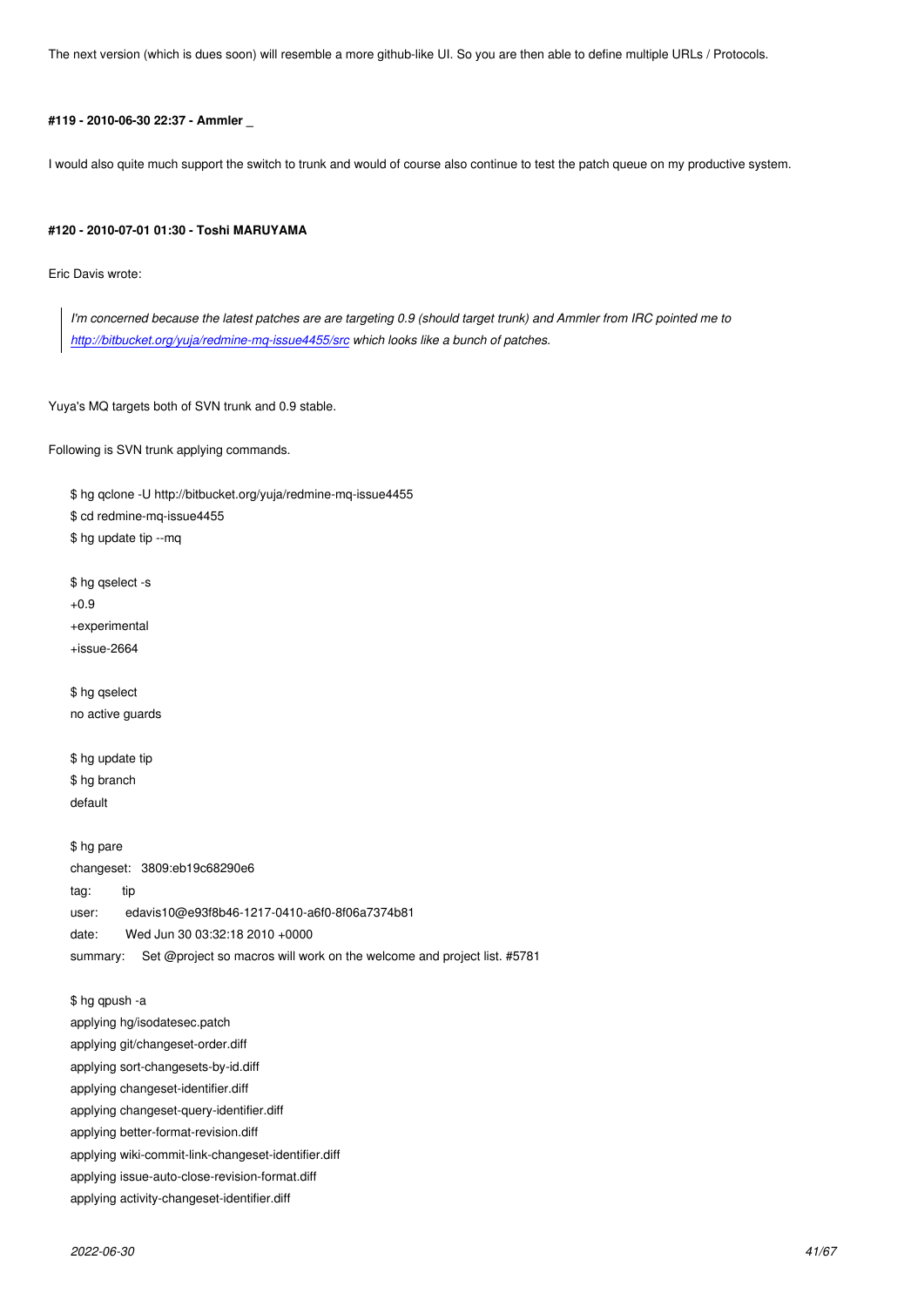applying revision-view-input-field.diff applying fetch-changesets-catch-command-failed.diff applying hgext/helper-by-ale.diff applying hgext/helper-by-me.diff applying hg/cmd.diff applying hg/diff.diff applying hg/annotate.diff applying hg/revisions.diff applying hg/summary.diff applying hg/fetch-changesets.diff applying hg/latest-changesets.diff applying hg/tags.diff applying hg/entries.diff applying hg/branches.diff applying hg/version.diff skipping hg/plain.diff - guarded by ['+experimental'] now at: hg/version.diff

## **#121 - 2010-07-01 05:24 - Toshi MARUYAMA**

You can export git patch with following command.

\$ hg export qbase:qtip --git

### **#122 - 2010-07-01 06:02 - Toshi MARUYAMA**

I tried to push Yuya's MQ to my github with hg-git, but I could not clone git repository with same following problem.

hg-git issue 117 "Exception on first clone" http://github.com/schacon/hg-git/issues#issue/117

### **[#123 - 2010-07-01 15:59 - Yuya Nishihara](http://github.com/schacon/hg-git/issues#issue/117)**

Eric Davis wrote:

*Is this ready to be reviewed to be included in trunk?*

Honestly, not yet. Though most parts are okay, some patches contain rough edges like hard-coded SQL, incompatibility with git plugin, etc.

*I'm concerned because the latest patches are are targeting 0.9*

As Toshi mentioned, it's actually trunk-based. It just includes some changes from trunk to be applied to 0.9 series.

*which looks like a bunch of patches.*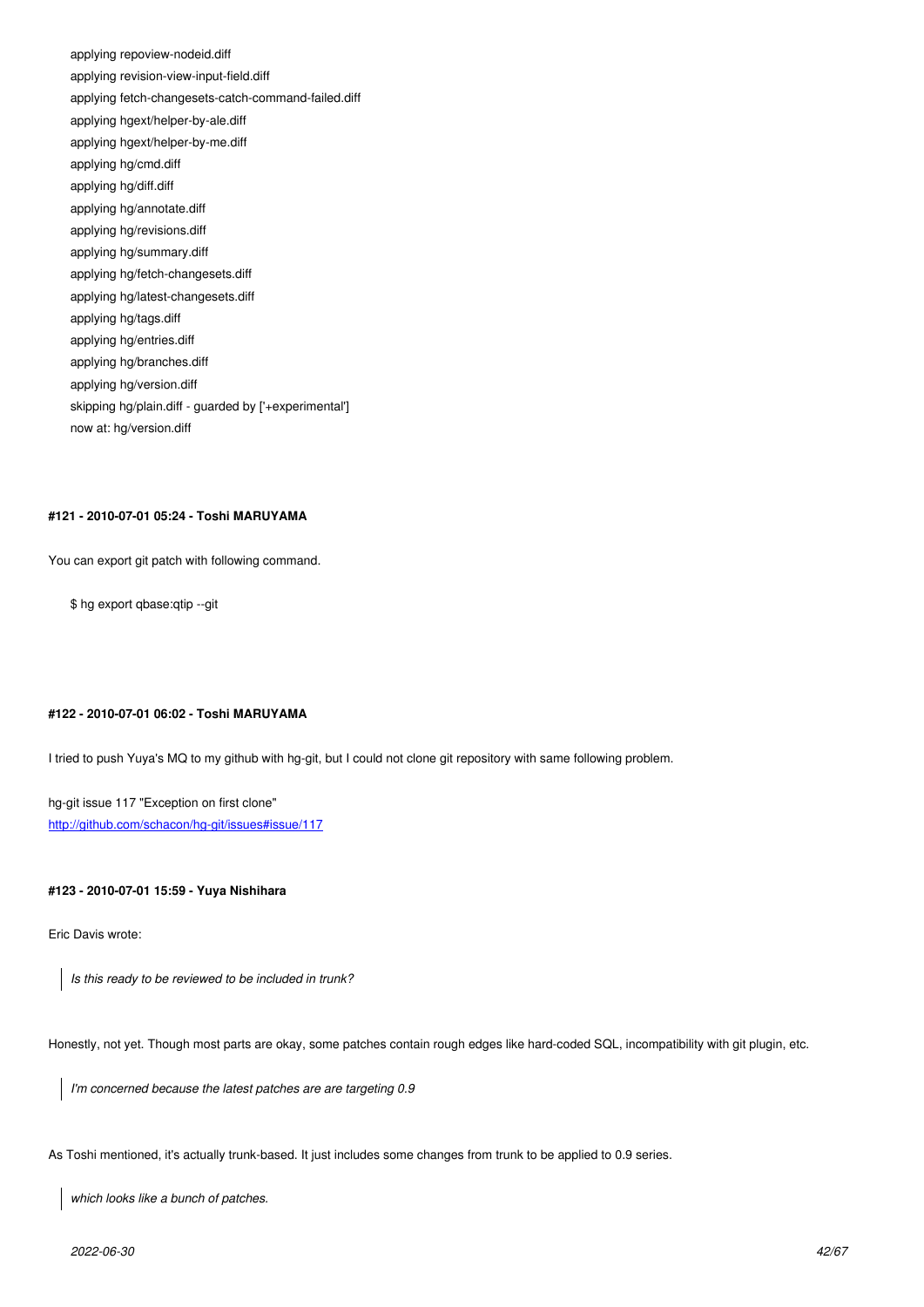I'll fold them into two or three when it's ready.

### **#124 - 2010-07-02 02:58 - Toshi MARUYAMA**

Eric, as mentioned at note-86 and note-87, attachment:isodatesec.patch has no risk. Could you commit this patch?

## **#125 - 2010-07-02 16[:06 - Am](http://www.redmine.org/issues/4455#note-86)ml[er \\_](http://www.redmine.org/issues/4455#note-87)**

Maybe you should create own tickets about finished independent patches.

I have also a urgent bug to report:

Projects without any tracker don't work, workaround is to add a tracker, but that isn't needed on vanilla redmine.

**Greets** 

Ammler

### **#126 - 2010-07-02 16:08 - Ammler \_**

snippet from log:

ActionView::TemplateError (Validation failed: Tracker can't be blank, Tracker can't be blank) on line #45 of app/views/layouts/base.rhtml: 42:

- 43: <% if display\_main\_menu?(@project) %>
- 44: < div id="main-menu">
- 45: <%= render\_main\_menu(@project) %>
- 46: </div>
- 47: <% end %>

48: </div>

vendor/plugins/redmine\_code\_review/app/models/code\_review\_project\_setting.rb:37:in `find\_or\_create'

vendor/plugins/redmine\_code\_review/init.rb:52:in `evaluate\_init\_rb'

lib/redmine/menu\_manager.rb:282:in `call'

lib/redmine/menu\_manager.rb:282:in `allowed\_node?'

lib/redmine/menu\_manager.rb:252:in `menu\_items\_for'

lib/redmine/menu\_manager.rb:251:in `each'

lib/redmine/menu\_manager.rb:251:in `menu\_items\_for'

lib/redmine/menu\_manager.rb:176:in `render\_menu'

lib/redmine/menu\_manager.rb:166:in `render\_main\_menu'

app/views/layouts/base.rhtml:45:in `\_run\_rhtml\_app47views47layouts47base46rhtml'

passenger (2.2.7) lib/phusion\_passenger/rack/request\_handler.rb:95:in `process\_request'

passenger (2.2.7) lib/phusion\_passenger/abstract\_request\_handler.rb:207:in `main\_loop'

passenger (2.2.7) lib/phusion\_passenger/railz/application\_spawner.rb:374:in `start\_request\_handler'

passenger (2.2.7) lib/phusion\_passenger/railz/application\_spawner.rb:332:in `handle\_spawn\_application'

passenger (2.2.7) lib/phusion\_passenger/utils.rb:184:in `safe\_fork'

passenger (2.2.7) lib/phusion\_passenger/railz/application\_spawner.rb:330:in `handle\_spawn\_application'

passenger (2.2.7) lib/phusion\_passenger/abstract\_server.rb:352:in `\_\_send\_\_'

passenger (2.2.7) lib/phusion\_passenger/abstract\_server.rb:352:in `main\_loop'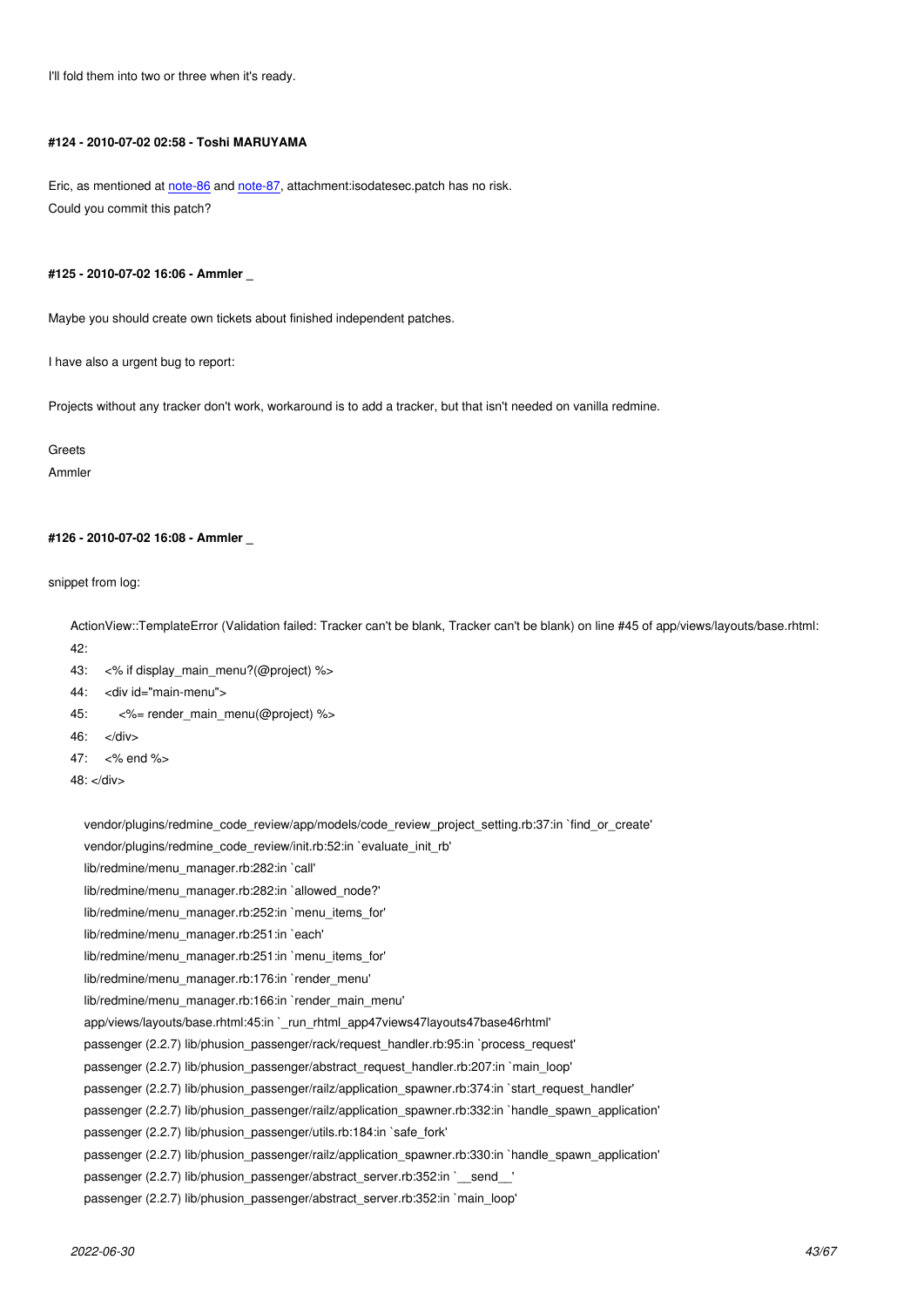passenger (2.2.7) lib/phusion\_passenger/abstract\_server.rb:163:in `start' passenger (2.2.7) lib/phusion\_passenger/railz/application\_spawner.rb:209:in `start' passenger (2.2.7) lib/phusion\_passenger/spawn\_manager.rb:262:in `spawn\_rails\_application' passenger (2.2.7) lib/phusion\_passenger/abstract\_server\_collection.rb:126:in `lookup\_or\_add' passenger (2.2.7) lib/phusion\_passenger/spawn\_manager.rb:256:in `spawn\_rails\_application' passenger (2.2.7) lib/phusion\_passenger/abstract\_server\_collection.rb:80:in `synchronize' passenger (2.2.7) lib/phusion\_passenger/abstract\_server\_collection.rb:79:in `synchronize' passenger (2.2.7) lib/phusion\_passenger/spawn\_manager.rb:255:in `spawn\_rails\_application' passenger (2.2.7) lib/phusion\_passenger/spawn\_manager.rb:154:in `spawn\_application' passenger (2.2.7) lib/phusion\_passenger/spawn\_manager.rb:287:in `handle\_spawn\_application' passenger (2.2.7) lib/phusion\_passenger/abstract\_server.rb:352:in `\_\_send\_\_' passenger (2.2.7) lib/phusion\_passenger/abstract\_server.rb:352:in `main\_loop' passenger (2.2.7) lib/phusion\_passenger/abstract\_server.rb:196:in `start\_synchronously'

Rendering /home/dev/redmine.hg/public/500.html (500 Internal Server Error)

### **#127 - 2010-07-02 16:20 - Yuya Nishihara**

Marcel Gmür wrote:

*Projects without any tracker don't work, workaround is to add a tracker, but that isn't needed on vanilla redmine.*

As your log said, it's redmine\_code\_review's bug, and they've already released the fixed version. See http://www.r-labs.org/issues/392

#### **#128 - 2010-07-02 17:27 - Ammler \_**

:-\$ shame on me :'-(

## **#129 - 2010-07-03 02:12 - Toshi MARUYAMA**

Yuya, could you tell us your thought of #5117.

## **#130 - 2010-07-03 03:37 - Toshi MARUYAMA**

Yuya Nishihara wrote:

*incompatibility with git plugin,*

Do you mean #5357 ?

## **#131 - 2010-07-03 04:50 - Yuya Nishihara**

*Yuya, could you tell us your thought of #5117.*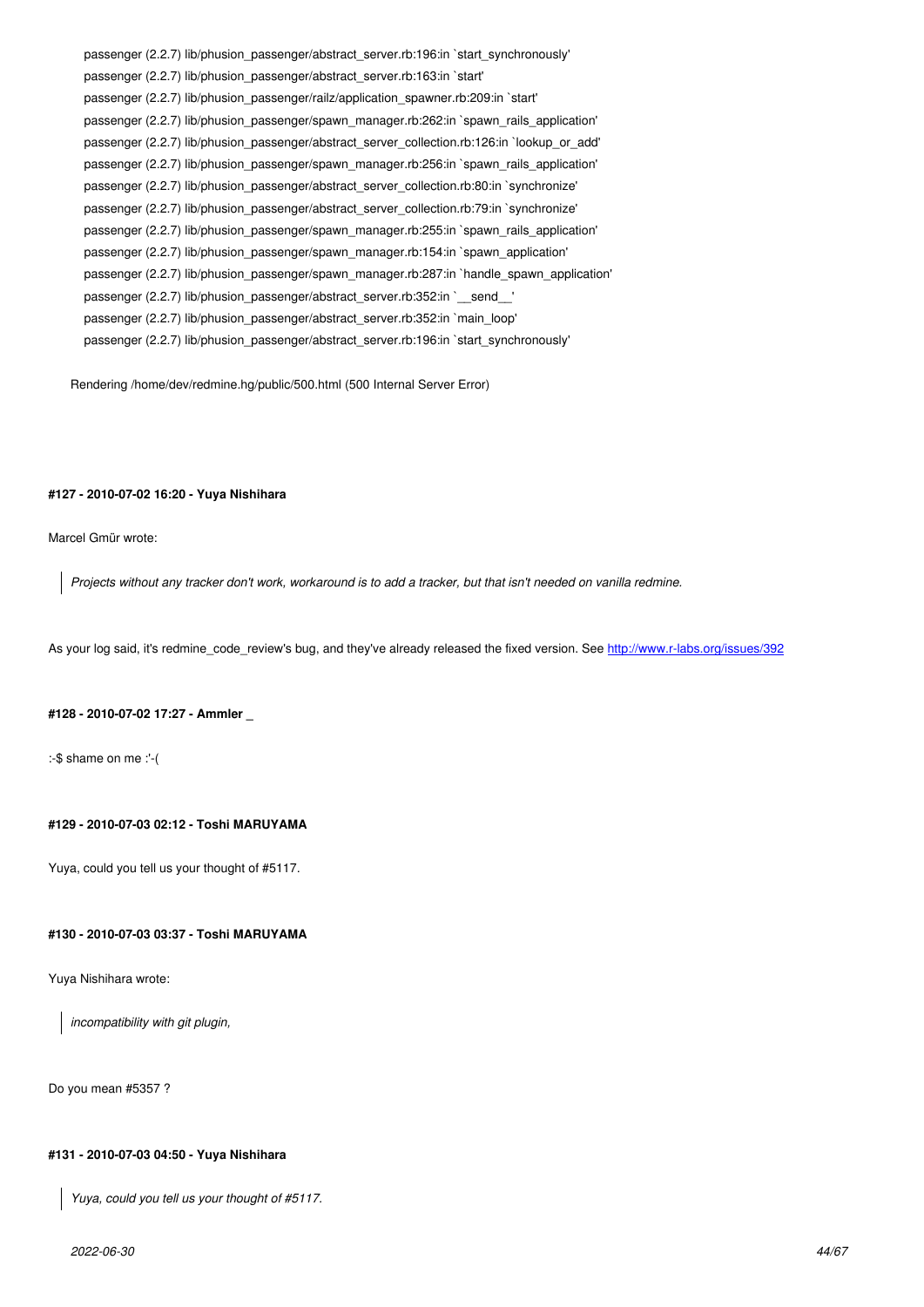It seems good. IMHO, there's room to clean up more, though.

*incompatibility with git plugin,*

*Do you mean #5357 ?*

Yes, git adapter doesn't consider the insertion order.

### **#132 - 2010-07-12 14:06 - Ammler \_**

order by id is fine, just be aware that adding the commits to the db is correct, for example test with commits with exactly same timestamp

## **#133 - 2010-07-17 01:02 - Ammler \_**

Redmine should use the revision number for links per default or else compare the hashes of imported changes with the repo.

As you could rollback, rebase or strip changesets from repos, the hashes and revision numbers can change or the hash could go at all.

### **#134 - 2010-07-17 09:23 - Toshi MARUYAMA**

Marcel Gmür wrote:

*Redmine should use the revision number for links per default or else compare the hashes of imported changes with the repo.*

- http://dev.openttdcoop.org/projects/ukrs2-addons/repository/revisions/0
- http://dev.openttdcoop.org/projects/ukrs2-addons/repository/revisions/9ad23a59f7b6

## **#13[5 - 2010-07-21 02:38 - Toshi MARUYAMA](http://dev.openttdcoop.org/projects/ukrs2-addons/repository/revisions/0)**

Redmine mercurial mirror on bitbucket stopped updating at r3840. Because it is made by hgsubversion, you can pull from SVN only after r3841 to this hg repository.

I described commands at Open discussion: redmine mercurial mirror on bitbucket.

## **#136 - 2010-07-22 23:56 [- Alessio Franceschelli](http://www.redmine.org/boards/1/topics/12312)**

what we need to do to propose it to 1.0.1? any issues pending?

## **#137 - 2010-07-23 01:49 - Eric Davis**

Alessio Franceschelli wrote:

*what we need to do to propose it to 1.0.1?*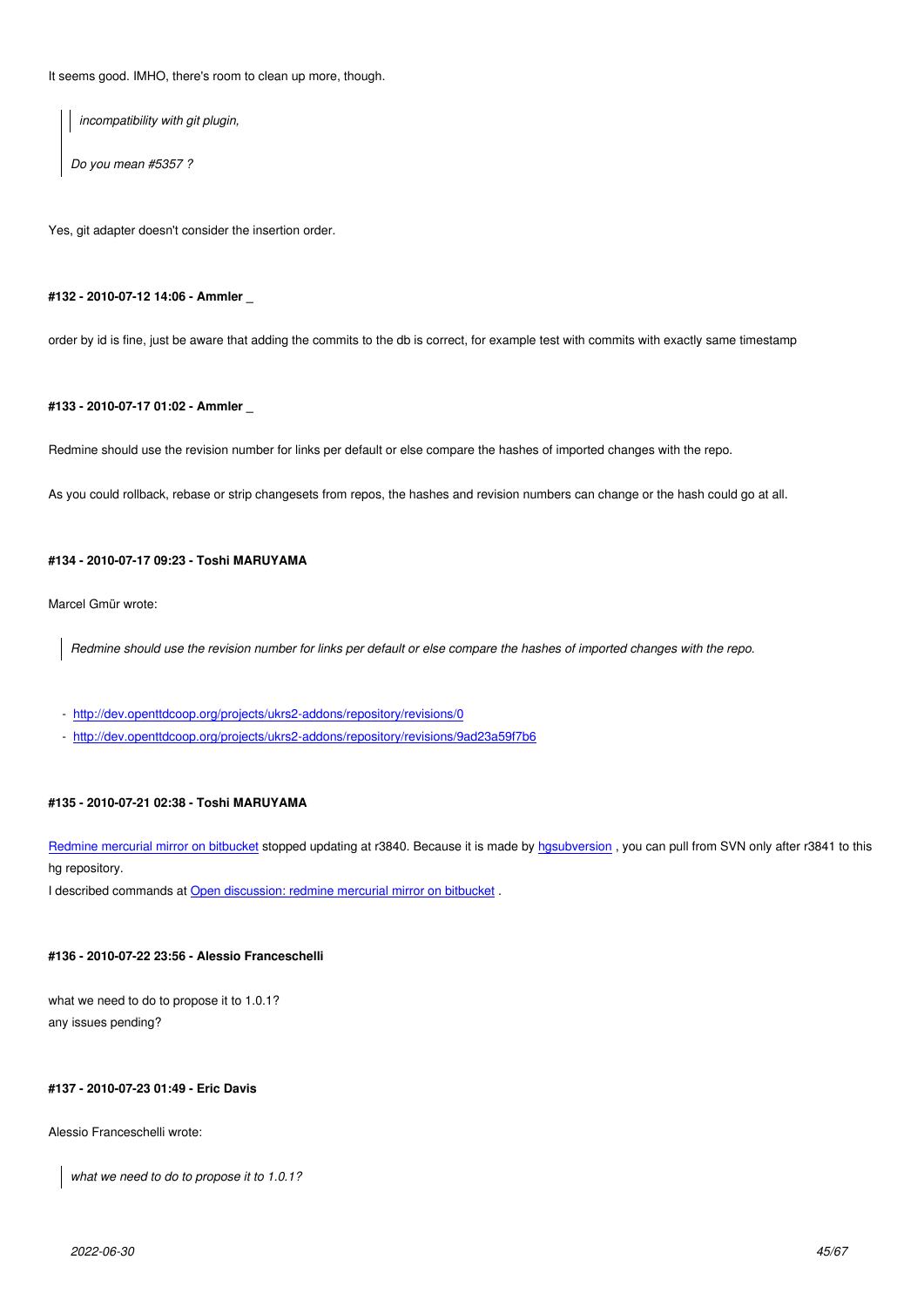## **#138 - 2010-07-23 16:35 - Toshi MARUYAMA**

*- File unit-test-for-isodatesec.diff added*

Unit test for attachment:isodatesec.patch .

### **#139 - 2010-07-27 10:11 - Toshi MARUYAMA**

*- File unit-test-by-nodeid.diff added*

*- File functional-by-nodeid.diff added*

Unit and functional tests by nodeid.

#### **#140 - 2010-07-27 18:32 - Yuya Nishihara**

Thanks Toshi, I've imported these three tests.

And I decided to enable issue tracker at bitbucket to receive these kind of patches. This thread looks quite long, so I don't want to mess up here just for my patch.

http://bitbucket.org/yuja/redmine-mq-issue4455/issues

## **#141 - 2010-07-28 09:55 - Ammler \_**

*[- File merge\\_users\\_stats.diff added](http://bitbucket.org/yuja/redmine-mq-issue4455/issues)*

I have another proposal for this patch queue: #2624 (Repository statistics should honour user-mapping)

It isn't mercurial only issue, but it happens quite likely with Mercurial after the user setup new system and might change the username, add email or change email etc....

I already use it locally in the mq and it seems to work nicely. I'll add my patch here but you might with your interest also relate the ticket it belongs to...

### **#142 - 2010-07-28 10:02 - Ammler \_**

Eric Davis wrote:

*Alessio Franceschelli wrote:*

*what we need to do to propose it to 1.0.1?*

*It won't go into 1.0.1 but once it's ready it can go into 1.1.0.*

I guess, chances to get this in trunk might be better to split the queue in some categories and propose those with its own ticket for inclusion. Maybe you can manage that with your subfolders, you already have?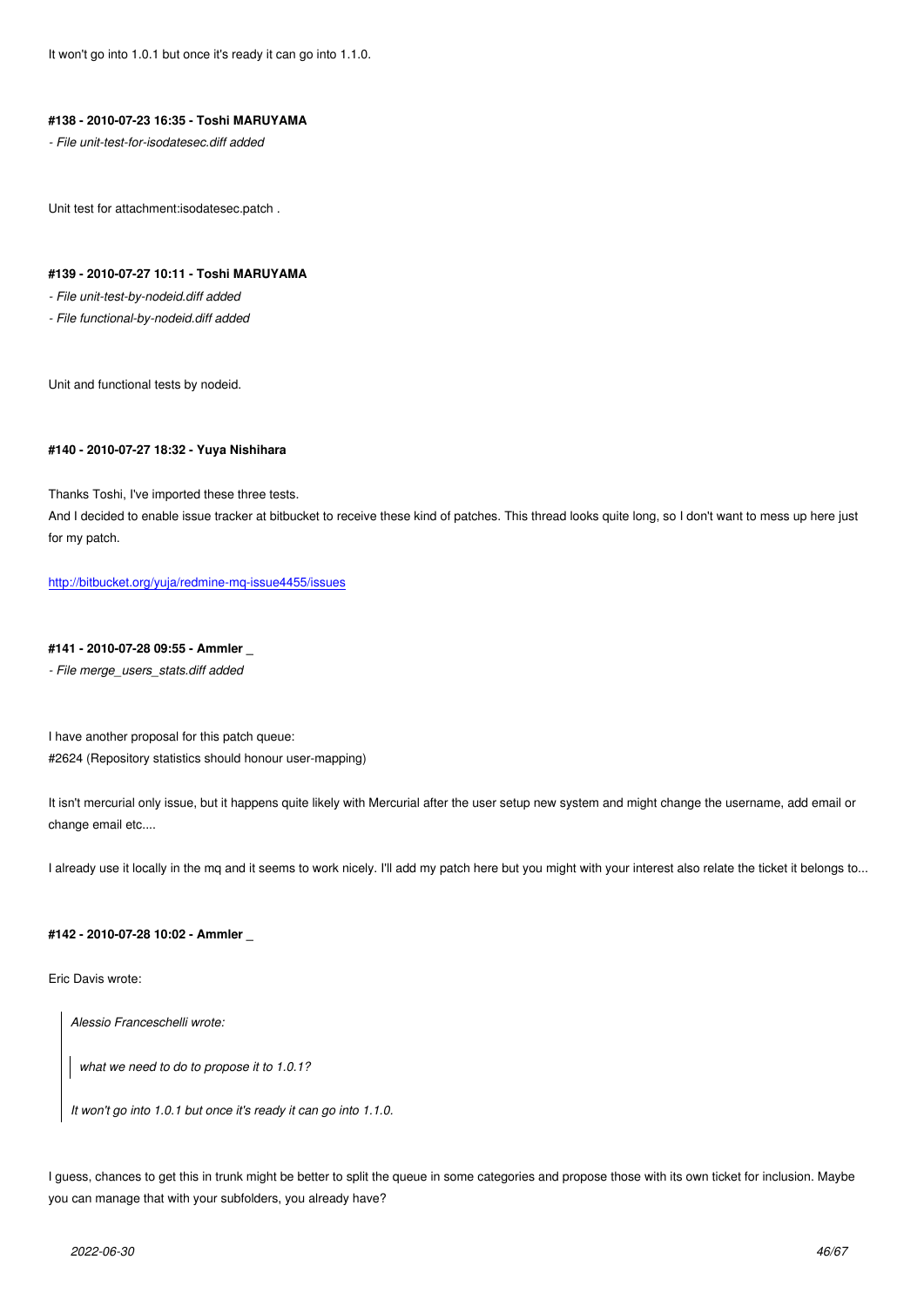#### **#143 - 2010-07-28 23:44 - Eric Davis**

Marcel Gmür wrote:

*I guess, chances to get this in trunk might be better to split the queue in some categories and propose those with its own ticket for inclusion. Maybe you can manage that with your subfolders, you already have?*

If you can convert the code it into multiple patches I can review and apply individually, then that would be great. For example:

- one patch for branch support
- one patch for tag support
- one patch to fix bug 3421

- ...

If that's possible, some of the bug fixes might be accepted into 1.0.1. The 1.0.x series can't get major features or rewrites since it's "stable" but bug fixes and minor features can still be added.

## **#144 - 2010-07-29 19:05 - Yuya Nishihara**

- *File hg-changeset-order.patch added*
- *File hg-isodatesec.patch added*

Currently these two patches are ready. Could you review them?

- attachment:hg-isodatesec.patch ... more accurate commit timestamp, by Toshi
- attachment:hg-changeset-order.patch ... sort changesets by revision, fixes #3449, #3567 (NOTE: It contains git binary diff)

And I think fix mercurial localization issue.diff of #5117 is good candidate.

I'll prepare repository on github if it's convenient than patches as attachments.

## **#145 - 2010-07-30 07:20 - Toshi MARUYAMA**

Yuya Nishihara wrote:

*I'll prepare repository on github if it's convenient than patches as attachments.*

I pushed my github branch. http://github.com/marutosi/redmine/commits/hg-patches-svntrunk

- #5117 fix\_mercurial\_localization\_issue.diff
- [attachment:hg-isodatesec.patch](http://github.com/marutosi/redmine/commits/hg-patches-svntrunk)
- attachment:hg-changeset-order.patch

## **#146 - 2010-07-30 09:02 - Toshi MARUYAMA**

*- File TortoiseHg-PyQt-en.png added*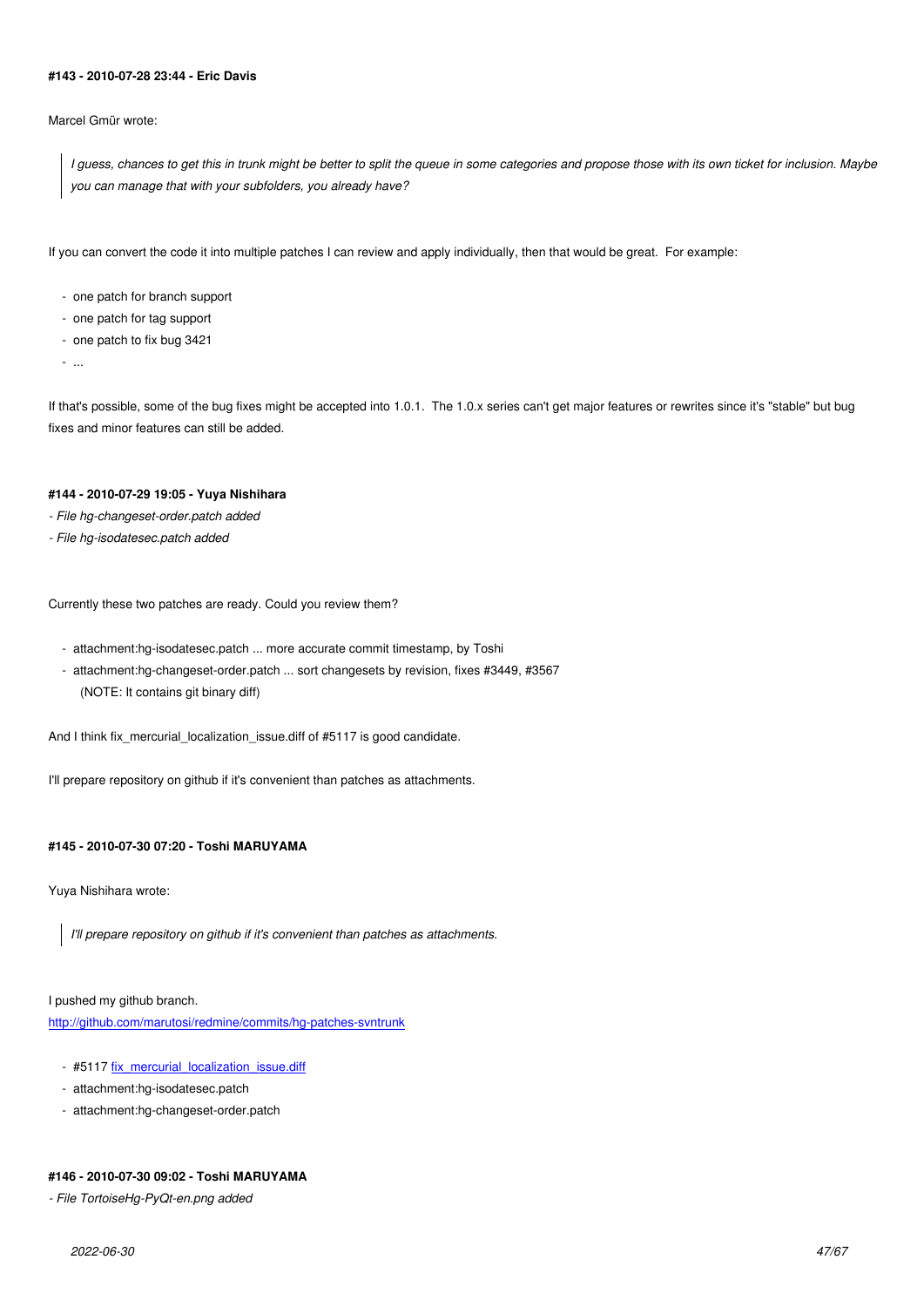I confirm it's fine.

\$ hg clone -U http://bitbucket.org/tortoisehg/thg -r 55bb727fe2fade2187

```
$ hg glog -l3
o changeset: 7945:55bb727fe2fa
| tag: tip
| user: Toshi MARUYAMA <XXXXXXXXXXXXXXXXXXX>
| date: Mon Jul 26 18:44:02 2010 +0900
| summary: tortoisehg.spec: remove hgtk.
|
o changeset: 7944:40cd959737d9
| user: Toshi MARUYAMA <XXXXXXXXXXXXXXXXXXXXXXX
| date: Mon Jul 26 21:36:07 2010 +0900
| summary: nautilus: PyQt(thg) support.
|
o changeset: 7943:cef10e7ab0e5
| user: Yuya Nishihara <YYYYYYYYYYYYYYYYYYYYY>
| date: Sun Jul 25 17:04:10 2010 +0900
| summary: setup: add PyQt4 dependencies instead of PyGtk's
|
```
## **#147 - 2010-08-19 03:38 - Toshi MARUYAMA**

Yuya Nishihara wrote:

*Eric Davis wrote:*

*Is this ready to be reviewed to be included in trunk?*

*Honestly, not yet. Though most parts are okay, some patches contain rough edges like hard-coded SQL, incompatibility with git plugin, etc.*

Is this related #6019 and #6159 ?

svn\_latest\_changesets\_improvement.diff at #6159 seems same approach of Yuya's SQL.

## **[#148 - 2010-08-19 16:34 - Yuya Nishiha](http://www.redmine.org/attachments/4321/svn_latest_changesets_improvement.diff)ra**

Toshi MARUYAMA wrote:

*Is this related #6019 and #6159 ?*

*svn\_latest\_changesets\_improvement.diff at #6159 seems same approach of Yuya's SQL.*

Yes[. Thanks to it, I was able to rewrite the "ha](http://www.redmine.org/attachments/4321/svn_latest_changesets_improvement.diff)rd-coded SQL" patch without sub-query, see #6159.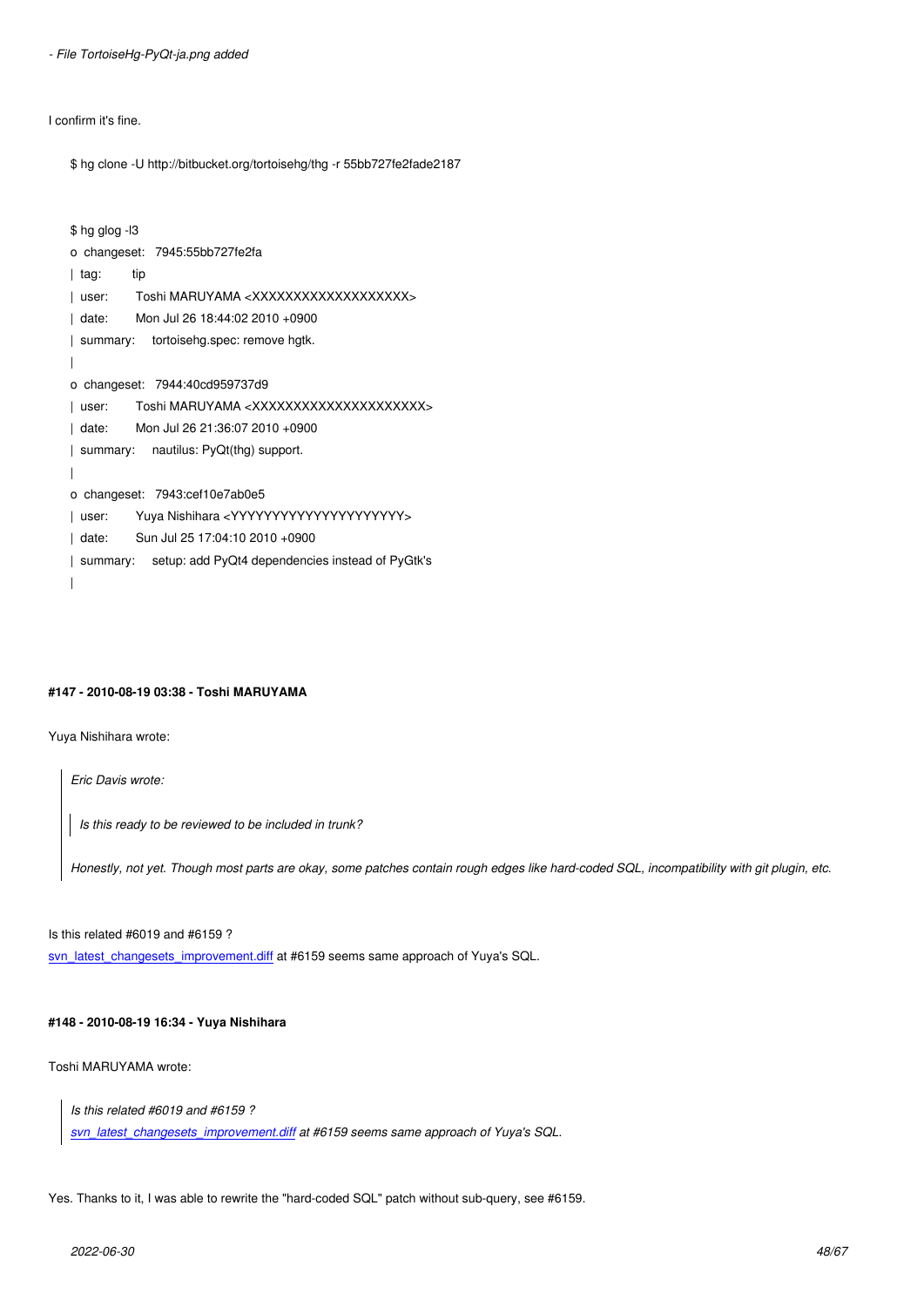#### **#149 - 2010-09-01 10:57 - Gabriele Garuglieri**

Each time one is pulling with rebase both the revisions and hashes of local changesets changes and the repository view shows the rebased changests multiple times with new and old revisons and hashes.

Besides the old revisions are now overriding some pulled revisions that never shows in the repository view.

Are these patches also addressing this problem?

Thanks,

Gabriele

## **#150 - 2010-09-01 11:35 - Toshi MARUYAMA**

Gabriele Garuglieri wrote:

*Each time one is pulling with rebase both the revisions and hashes of local changesets changes and the repository view shows the rebased changests multiple times with new and old revisons and hashes. Besides the old revisions are now overriding some pulled revisions that never shows in the repository view. Are these patches also addressing this problem?*

I described this problem at http://www.redmine.org/issues/3724#note-18.

I tried to resolve it, but it is very difficult.

Because 'revision' of database is not unique.

I and Yuya agreed that hist[ory editing is rare case for](http://www.redmine.org/issues/3724#note-18) **public(shared)** repository and Redmine does not need treat history editing for **public(shared)** repository.

## **#151 - 2010-09-02 09:32 - Gabriele Garuglieri**

I understand that given the constraints with which we have to live, i.e. that the revision and hash, that allow to uniquely identify a changeset in mercurial, can change, the problem of static links in wikis and issues cannot be solved with the current implementation. Perhaps we could think of linking a changeset through a sort of indirection with an internal identifier that could be a hash of committer, date and time of commit, comment and changes that could be used, albeit slowly, to identify and relink again the correct changeset should the history change. But, beside the breaking change in db that this would introduce, this would not solve yet the problem of the static name of the link in pages and i don't know how high could be the probability of hashes collision given the few elements to hash.

Anyhow to begin with i think it could be helpful if it could be integrated in redmine, unless it has some adverse effect that at the moment i don't know, what i do now manually.

After rebase i detect the first out of place revision and then run the following queries:

```
delete from changes 
where changes.changeset_id in
   (select changesets.id from changesets 
  where changesets.repository_id = <repository_id>
   and changesets.id >= 
     (select changesets.id from changesets
    where changesets.repository_id = <repository_id>
    and revision = 'rev#'
     )
   );
```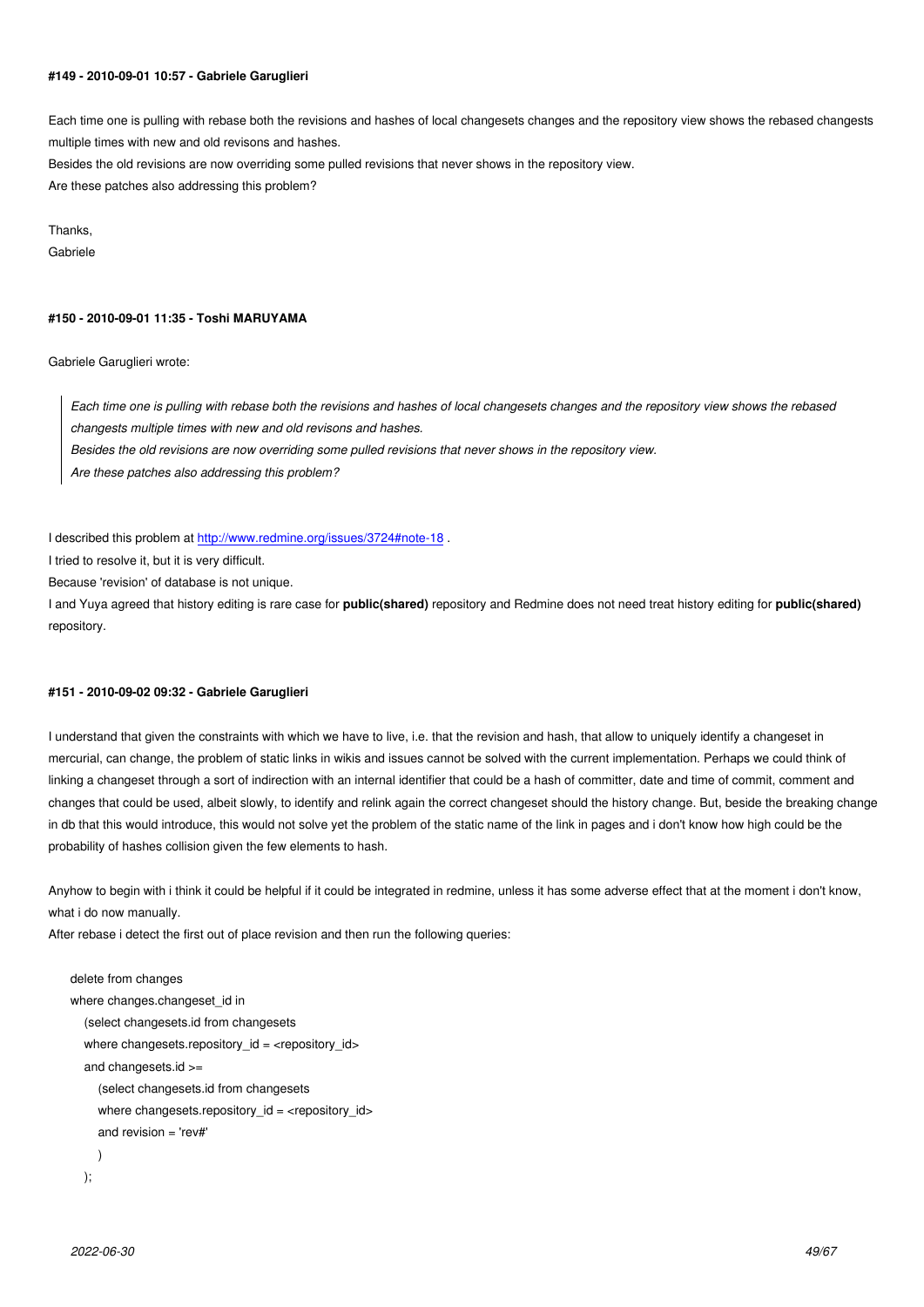```
where changesets_issues.changeset_id in
   (select changesets.id from changesets 
   where changesets.repository_id = <repository_id>
   and changesets.id >= 
     (select changesets.id from changesets
    where changesets.repository_id = <repository_id>
     and revision = 'rev#'
     )
   );
delete from changesets
```

```
where changesets.repository_id = <repository_id>
and changesets.id >= 
   (select changesets.id from changesets
  where changesets.repository_id = <repository_id>
   and revision = 'rev#'
   );
```
The next time i visualize the repository it will refetch the missing revisions in the right order. It's a hack but surely faster than redefining the repo and refetching all the revisions.

They will still be visualized in the wrong order since the only sort available is by date but i think this problem is being addressed by one of your patches.

I think that if one knows exactly what he is doing and knows where the history of two repo clones diverged perhaps this could also partially help (static links in pages excluded) for the issue in http://www.redmine.org/issues/3724#note-18 you mentioned first.

Best regards,

Gabriele

### **#152 - 2010-09-02 09:45 - Toshi MARUYAMA**

Gabriele Garuglieri wrote:

*They will still be visualized in the wrong order since the only sort available is by date but i think this problem is being addressed by one of your patches.*

Sorry, my patches at #3724 are obsolete. I am supporting Yuya, now.

### **#153 - 2010-09-02 16:03 - Toshi MARUYAMA**

Gabriele, please try yuya's MQ. Yuya's MQ resolves problems that you mention. http://bitbucket.org/yuja/redmine-mq-issue4455

## **[#154 - 2010-09-02 16:20 - Toshi MARUYAMA](http://bitbucket.org/yuja/redmine-mq-issue4455)**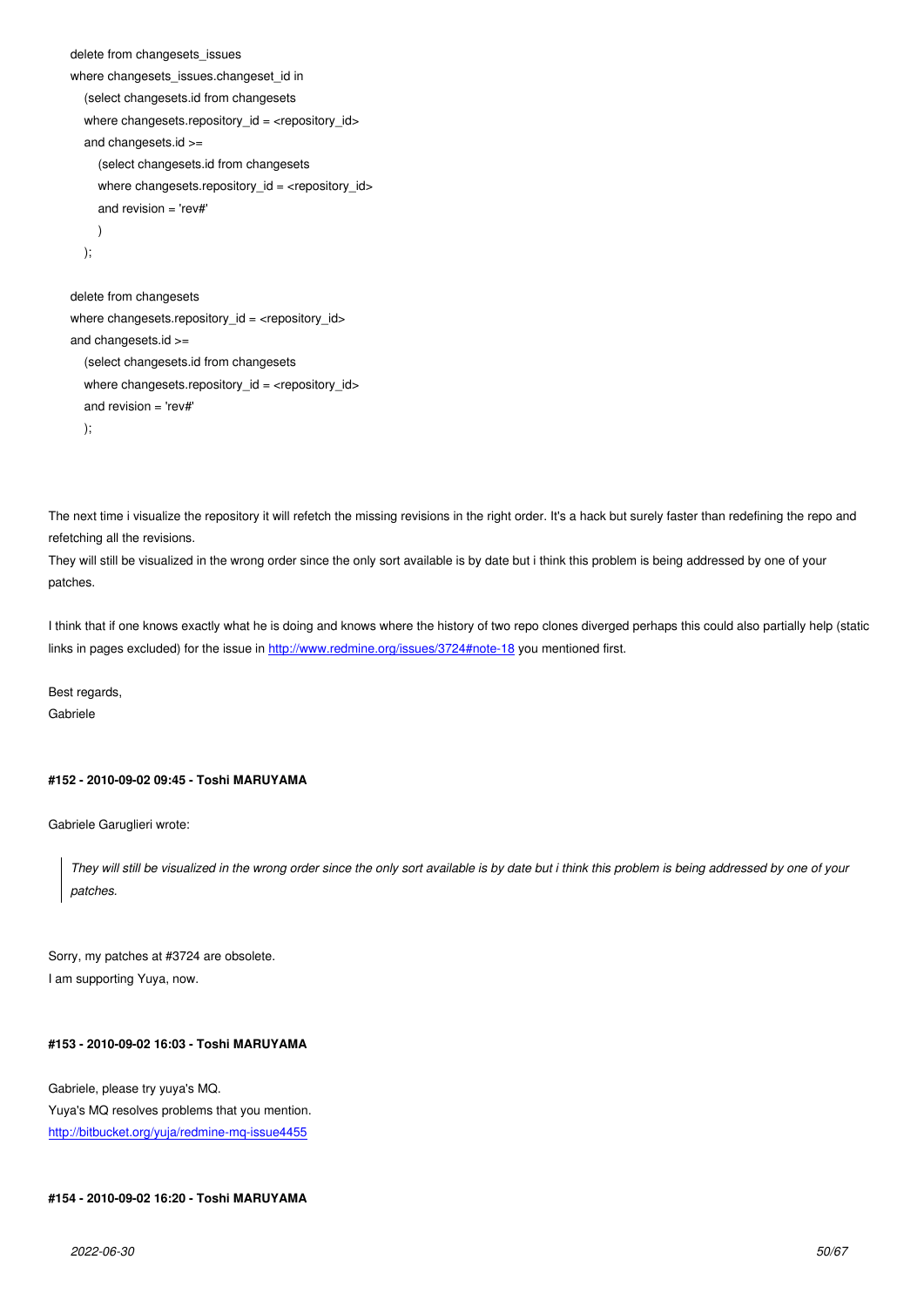## I deleted my obsolete remote branches of github.

I don't know why does github show http://github.com/marutosi/redmine/commit/30845a8c8ed51a71beb6e1d4df4dfbcf3a55c444 that I described at http://www.redmine.org/issues/3724#note-19 .

## **[#155 - 2010-09-03 03:22 - Toshi M](http://www.redmine.org/issues/3724#note-19)[ARUYAMA](http://github.com/marutosi/redmine/commit/30845a8c8ed51a71beb6e1d4df4dfbcf3a55c444)**

As far as I know, redmine 1.0 sets relations between issues and changesets in only case of fetching changesets. There is a issue "Feature #2009 Manually add related revisions".

If '#issue\_number" is written in commit log, redmine add 'rNN' at a journal. I think it is a problem for Mercurial. Yuya's MQ changes from 'rNN' to 'commit:AAA' for it at http://bitbucket.org/yuja/redmine-mq-issue4455/src/beeb014b9a89/hg-use-scmid.patch/issue-auto-close.diff.

### **[#156 - 2010-09-10 15:19 - Ammler \\_](http://bitbucket.org/yuja/redmine-mq-issue4455/src/beeb014b9a89/hg-use-scmid.patch/issue-auto-close.diff)**

#### bitbucket.org/svn/redmine seems stalled

I had running my own hg convert already at http://hg.openttdcoop.org/redmine and could push it to bitbucket.org/OpenTTD/redmine, maybe you like to use that, we could also use our redmine, which is based on the MQ for the project management, if you like.

## http://dev.openttdcoop.org/projects/redmine

we have already HGRedmine running for p[ush authentification](http://hg.openttdcoop.org/redmine)

[Please tell me, if there is interest...](http://dev.openttdcoop.org/projects/redmine)

## **#157 - 2010-09-11 02:07 - Toshi MARUYAMA**

Thanks, Marcel.

I don't like "hg convert", because we need to keep .hg/shamap as described at http://www.redmine.org/boards/1/topics/12312#message-15863. And I don't need old branches.

I start cron job of redmine svn mirror and pushed following repositories.

- http://bitbucket.org/marutosi/redmine-hgsubversion-allbranches-clean
- http://bitbucket.org/marutosi/redmine-hgsubversion-svntrunk-clean
- http://bitbucket.org/marutosi/redmine-hgsubversion-1.0-clean

But [my cron job works only when my Fedora is living.](http://bitbucket.org/marutosi/redmine-hgsubversion-svntrunk-clean)

## **#158 - 2010-09-15 00:56 - Ammler \_**

something else: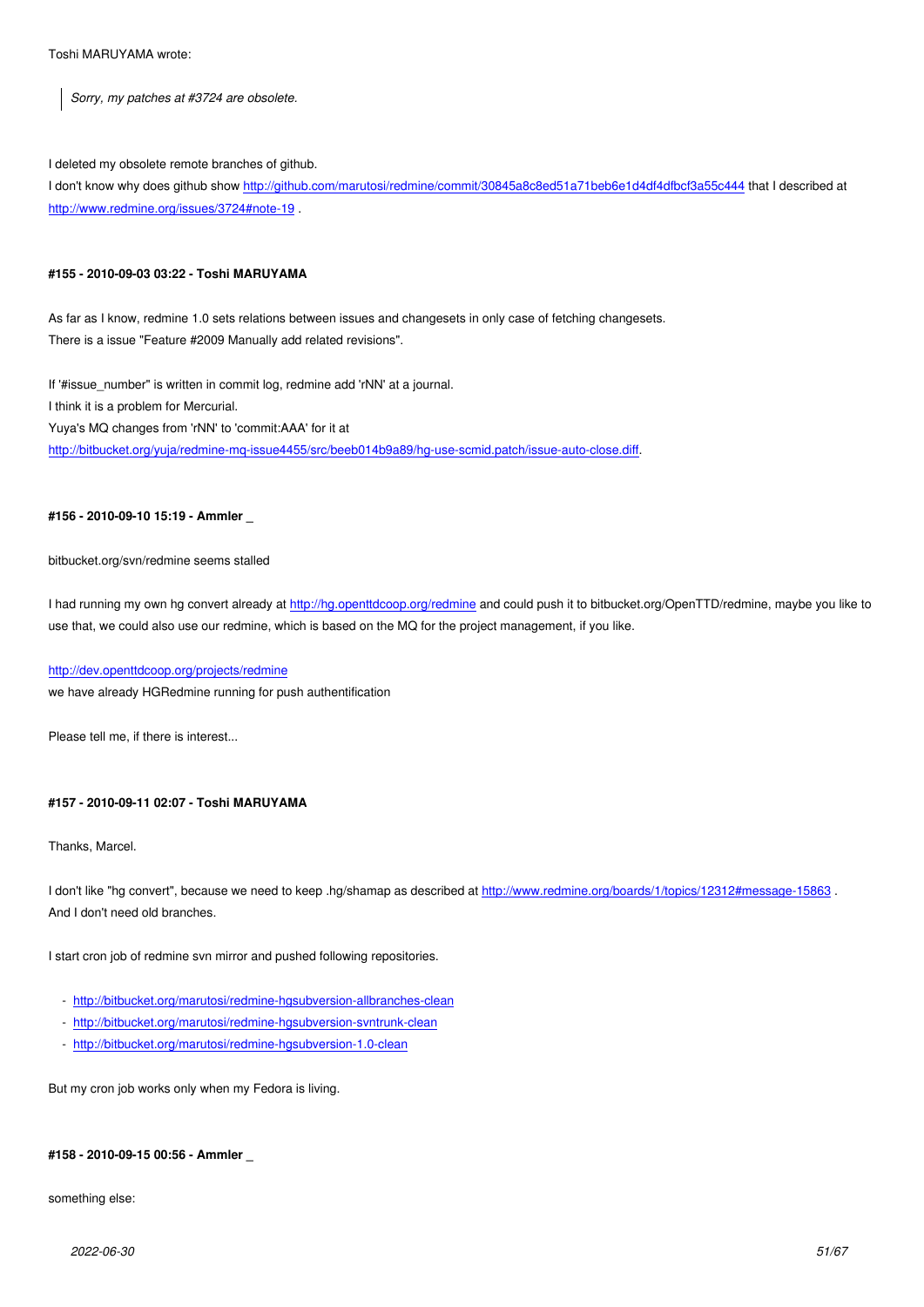It should somehow be viewable, which branch we currently see, maybe by showing always a branch in the branch menu item, as there isn't a empty branch anyway.

## **#159 - 2010-09-21 17:16 - Moritz Voss**

## *http://dev.openttdcoop.org/projects/redmine*

*we have already HGRedmine running for push authentification*

*[Please tell me, if there is interest...](http://dev.openttdcoop.org/projects/redmine)*

Absolutely.

## **#160 - 2010-09-28 10:17 - Alessio Caiazza**

Alessio Caiazza wrote:

*Today I made a patch, based on this branch, for editing some options of .hg/hgrc inside project repository settings.*

*This patch needs some more work, but I'll publish it very soon (I hope).*

... 7 months later ...

I'm too fast ;) As I promised, Feature #6515 (hgrc editor)

## **#161 - 2010-10-13 11:35 - Toshi MARUYAMA**

Marcel Gmür wrote:

*Maybe you should create own tickets about finished independent patches.*

I created new issue for attachment:hg-isodatesec.patch. New issue is #6656 .

#### **#162 - 2010-10-14 13:38 - Toshi MARUYAMA**

Yuya Nishihara wrote:

*Currently these two patches are ready. Could you review them?*

- *attachment:hg-isodatesec.patch ... more accurate commit timestamp, by Toshi*
- *attachment:hg-changeset-order.patch ... sort changesets by revision, fixes #3449, #3567 (NOTE: It contains git binary diff)*

*And I think fix\_mercurial\_localization\_issue.diff of #5117 is good candidate.*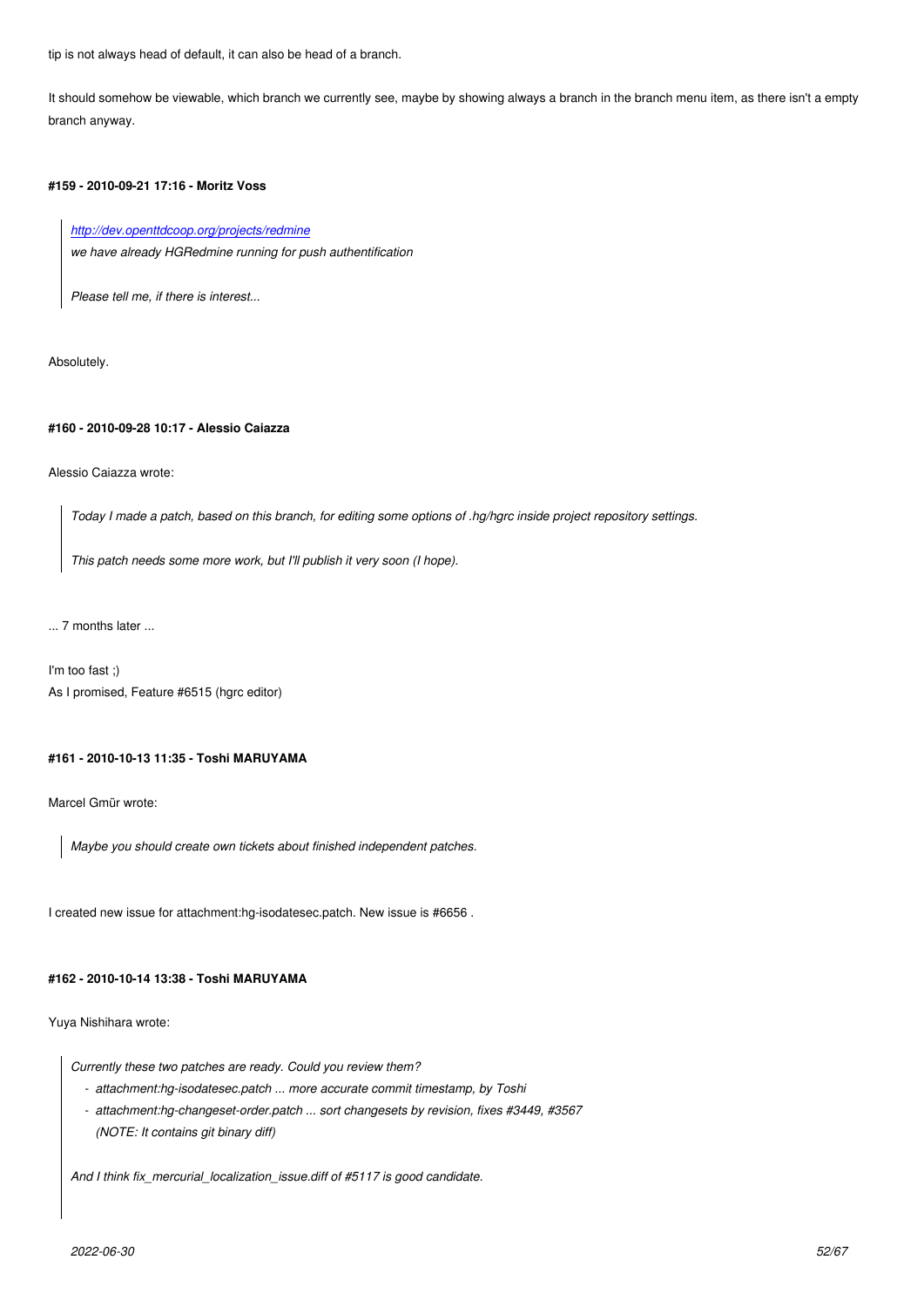I finished updating these issues status.

All these patches include unit tests and independent for each other.

Please set target of these issues to next stable 1.0.3 or 1.1.

# **1. Mercurial adapter loses seconds of commit times**

## **Issue** - #6656

**MQ**

- http://bitbucket.org/yuja/redmine-mq-issue4455/src/d6bc15c54f5d/hg-isodatesec.patch

## **Github revision**

- http://github.com/marutosi/redmine/commits/hg-isodatesec
- http://github.com/marutosi/redmine/commits/c60463816bd02fbadb61
- http://github.com/marutosi/redmine/commit/c60463816bd02fbadb61

## **Git[hub pull request](http://bitbucket.org/yuja/redmine-mq-issue4455/src/d6bc15c54f5d/hg-isodatesec.patch)**

- http://github.com/edavis10/redmine/pull/9

# **2. [Sort changesets by revision and fix fetching](http://github.com/marutosi/redmine/commits/c60463816bd02fbadb61) performance problem**

## **Issue**

[#3449, #3567](http://github.com/edavis10/redmine/pull/9)

**MQ**

http://bitbucket.org/yuja/redmine-mq-issue4455/src/d6bc15c54f5d/hg-changeset-order.patch

## **Github revision**

Because I pushed by hg-git, author and commit date are 2010-07-29. So, [github commit ordering is strange.](http://bitbucket.org/yuja/redmine-mq-issue4455/src/d6bc15c54f5d/hg-changeset-order.patch) This is same problem with #5357.

- http://github.com/marutosi/redmine/commits/hg-order-yuya-mq-c5a47a5f63
- http://github.com[/marut](http://mercurial.selenic.com/wiki/HgGit)osi/redmine/commits/9ea7a1d1fc317f79c8f3730b11de2f2b8fd93f43
- http://github.com/marutosi/redmine/commit/9ea7a1d1fc317f79c8f3730b11de2f2b8fd93f43

## **Github pull request**

- http://github.com/edavis10/redmine/pull/11

# **3. [Mercurial\\_adapter should ensure the right LANG environ](http://github.com/marutosi/redmine/commits/9ea7a1d1fc317f79c8f3730b11de2f2b8fd93f43)ment variable**

### **Iss[ue](http://github.com/edavis10/redmine/pull/11)**

 $-$  #5117

### **MQ**

- http://bitbucket.org/yuja/redmine-mq-issue4455/src/d6bc15c54f5d/hg/version.diff

**Github revision**

- http://github.com/marutosi/redmine/commits/hg-version-yuya-mq-c5a47a5f63
- http://github.com/marutosi/redmine/commits/e2334dcb4b85976a1224
- http://github.com/marutosi/redmine/commit/e2334dcb4b85976a1224

## **Git[hub pull request](http://bitbucket.org/yuja/redmine-mq-issue4455/src/d6bc15c54f5d/hg/version.diff)**

- http://github.com/edavis10/redmine/pull/8

## **#16[3 - 2010-10-15 03:06 - Eric Davis](http://github.com/marutosi/redmine/commit/e2334dcb4b85976a1224)**

*- As[signee set to Eric Davis](http://github.com/edavis10/redmine/pull/8)*

*- Target version set to Unplanned backlogs*

You think it's ready to be included in Redmine 1.1?

Setting this to Unplanned and assigning it to myself so I can remember to review the pull requests.

## **#164 - 2010-10-15 05:52 - Toshi MARUYAMA**

Eric Davis wrote: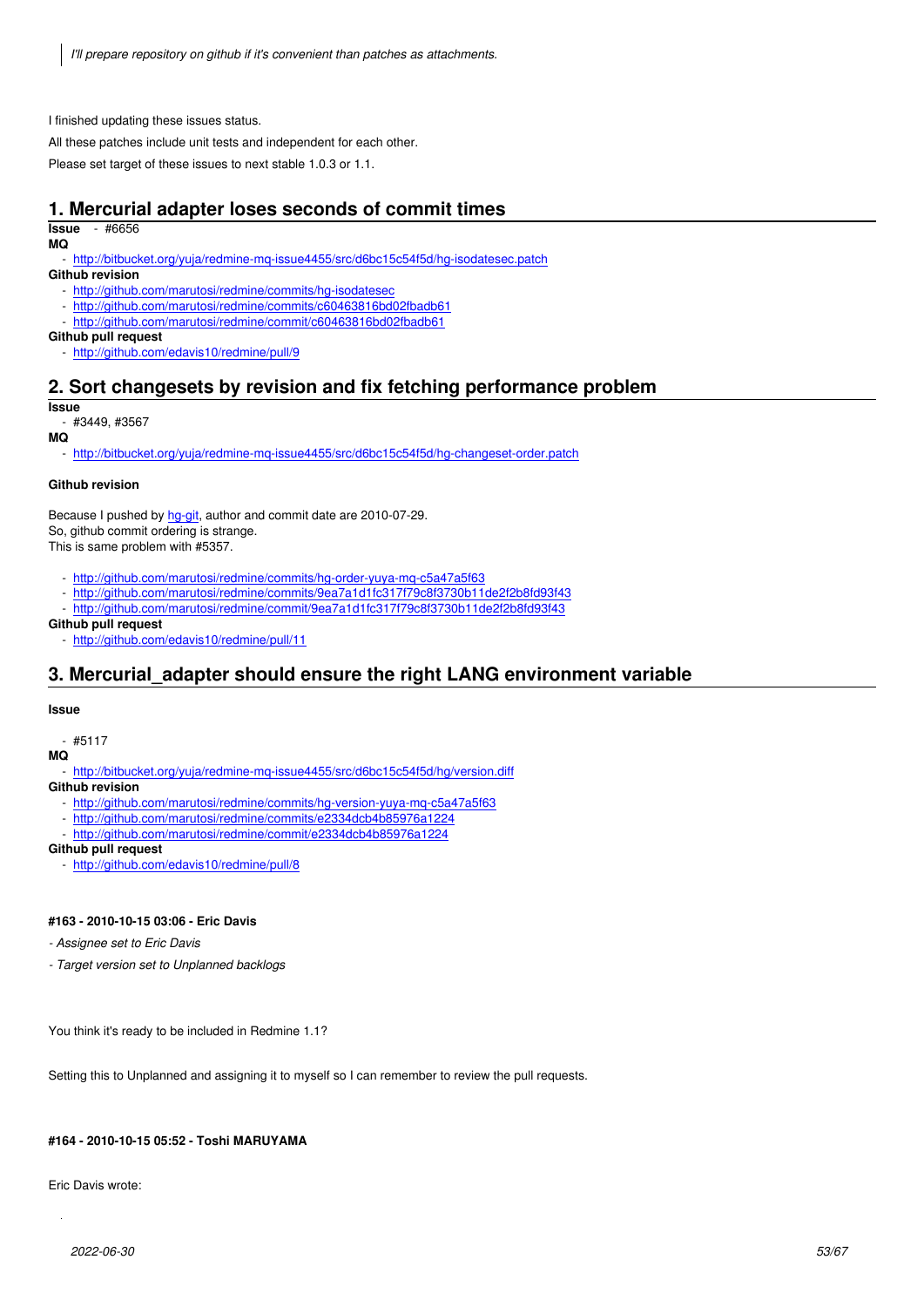Yes.

"1. Mercurial adapter loses seconds of commit times (#6656)" and "3. Mercurial\_adapter should ensure the right LANG environment variable(#5117)" are bug fix with **no behaviour change**, so I wish to set target next stable 1.0.3.

"2. Sort changesets by revision and fix fetching performance problem (#3449, #3567)" is bug fix with **behaviour change**. But this patch effect only for Mercrurial and does not effect other SCM. I think all Mercurial user can accept this behaviour change. Please judge set target 1.0.3 or 1.1.

This overhaul(#4455) has many issues. http://bitbucket.org/yuja/redmine-mq-issue4455/issues?status=new&status=open We still have many works.

## **[#165 - 2010-10-15 14:53 - Toshi MARUYAMA](http://bitbucket.org/yuja/redmine-mq-issue4455/issues?status=new&status=open)**

Toshi MARUYAMA wrote:

*As far as I know, redmine 1.0 sets relations between issues and changesets in only case of fetching changesets. There is a issue "Feature #2009 Manually add related revisions".*

*If '#issue\_number" is written in commit log, redmine add 'rNN' at a journal.*

*I think it is a problem for Mercurial.*

*Yuya's MQ changes from 'rNN' to 'commit:AAA' for it at* 

*http://bitbucket.org/yuja/redmine-mq-issue4455/src/beeb014b9a89/hg-use-scmid.patch/issue-auto-close.diff.*

I cr[eated new issue for this problem. New issue is #6681.](http://bitbucket.org/yuja/redmine-mq-issue4455/src/beeb014b9a89/hg-use-scmid.patch/issue-auto-close.diff)

## **#166 - 2010-10-25 16:58 - Eric Davis**

*- Assignee deleted (Eric Davis)*

### **#167 - 2010-11-17 10:57 - Sam Kuper**

I believe issue #6892 should be taken into consideration as part of the overhaul.

#### **#168 - 2010-11-17 11:31 - Toshi MARUYAMA**

Sam Kuper wrote:

*I believe issue #6892 should be taken into consideration as part of the overhaul.*

reposman.rb supports to create Mercurial repository. Please see note-88 of this issue.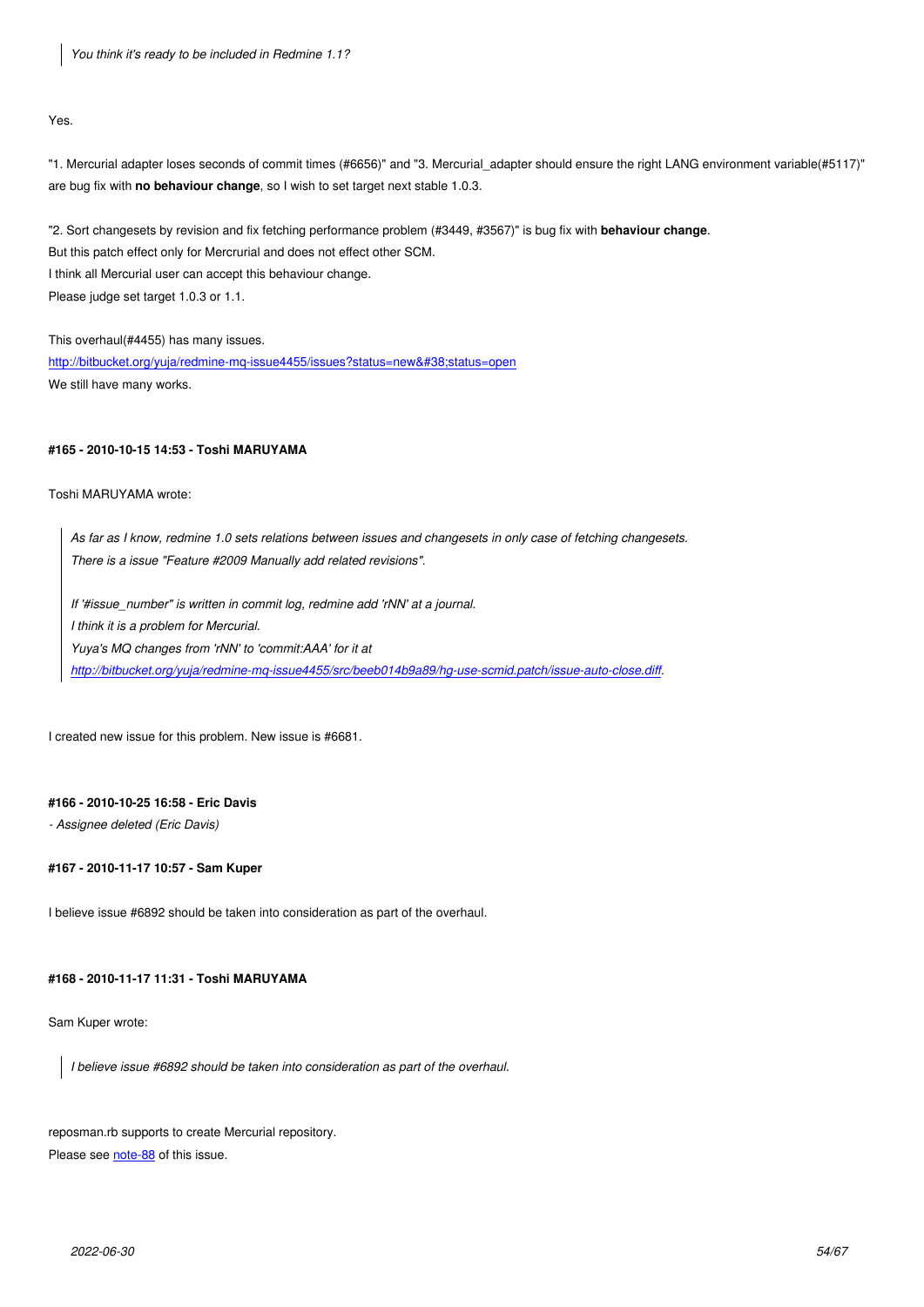shouldn't you apply this mq to the repo http://bitbucket.org/marutosi/redmine-hgsubversion-allbranches-clean since the current one is "dead"?

## **#170 - 2010-11-27 13:36 - Toshi MAR[UYAMA](http://bitbucket.org/marutosi/redmine-hgsubversion-allbranches-clean)**

Marcel Gmür wrote:

*shouldn't you apply this mq to the repo http://bitbucket.org/marutosi/redmine-hgsubversion-allbranches-clean since the current one is "dead"?*

My hourly cron job is running only while my [machine is alive.](http://bitbucket.org/marutosi/redmine-hgsubversion-allbranches-clean) Now I have executed this job by hand.

## **#171 - 2010-12-01 00:28 - Toshi MARUYAMA**

Marcel, are you synchronizing my repository and your repository? Following commit id are same.

- http://bitbucket.org/marutosi/redmine-hgsubversion-allbranches-clean/changeset/5d4f1297553f
- http://svn.dev.openttdcoop.org/projects/redmine/repository/revisions/4435

The [following is main part of my hourly cron job.](http://bitbucket.org/marutosi/redmine-hgsubversion-allbranches-clean/changeset/5d4f1297553f)

[hg -q -R \\${ALLDIR} pull http://bitbucket.org/\\${BBUSER}/redmine-hgsubver](http://svn.dev.openttdcoop.org/projects/redmine/repository/revisions/4435)sion-allbranches-clean

- hg -q -R \${ALLDIR} svn rebuildmeta http://redmine.rubyforge.org/svn/
- hg -q -R \${ALLDIR} pull http://redmine.rubyforge.org/svn/
- hg -q -R \${ALLDIR} push https://\${BBUSER}:\${BBPW}@bitbucket.org/\${BBUSER}/redmine-hgsubversion-allbranches-clean
- hg -q -R \${ALLDIR} push -b default https://\${BBUSER}:\${BBPW}@bitbucket.org/\${BBUSER}/redmine-hgsubversion-svntrunk-clean
- hg -q -R \${ALLDIR} push -b 1.0-stable https://\${BBUSER}:\${BBPW}@bitbucket.org/\${BBUSER}/redmine-hgsubversion-1.0-clean

### **#172 - 2010-12-05 02:19 - Ammler \_**

Yes, I changed my paths now and sync your repo and the MQ only (no qclone anymore)

dev.openttdcoop.org runs on a quite stable public server, as it is the official place for many addons of OpenTTD, if you like we could run a convert there and push to bitbucket.

I don't care to use hg convert or hgsubversion, both need a support file, btw.

## **#173 - 2010-12-05 02:22 - Ammler \_**

Edit:

http://svn.dev.openttdcoop.org is the clean svn (trunk) version of Redmine http://dev.openttdcoop.org is mainly this MQ and some minor patches (both use the same DB)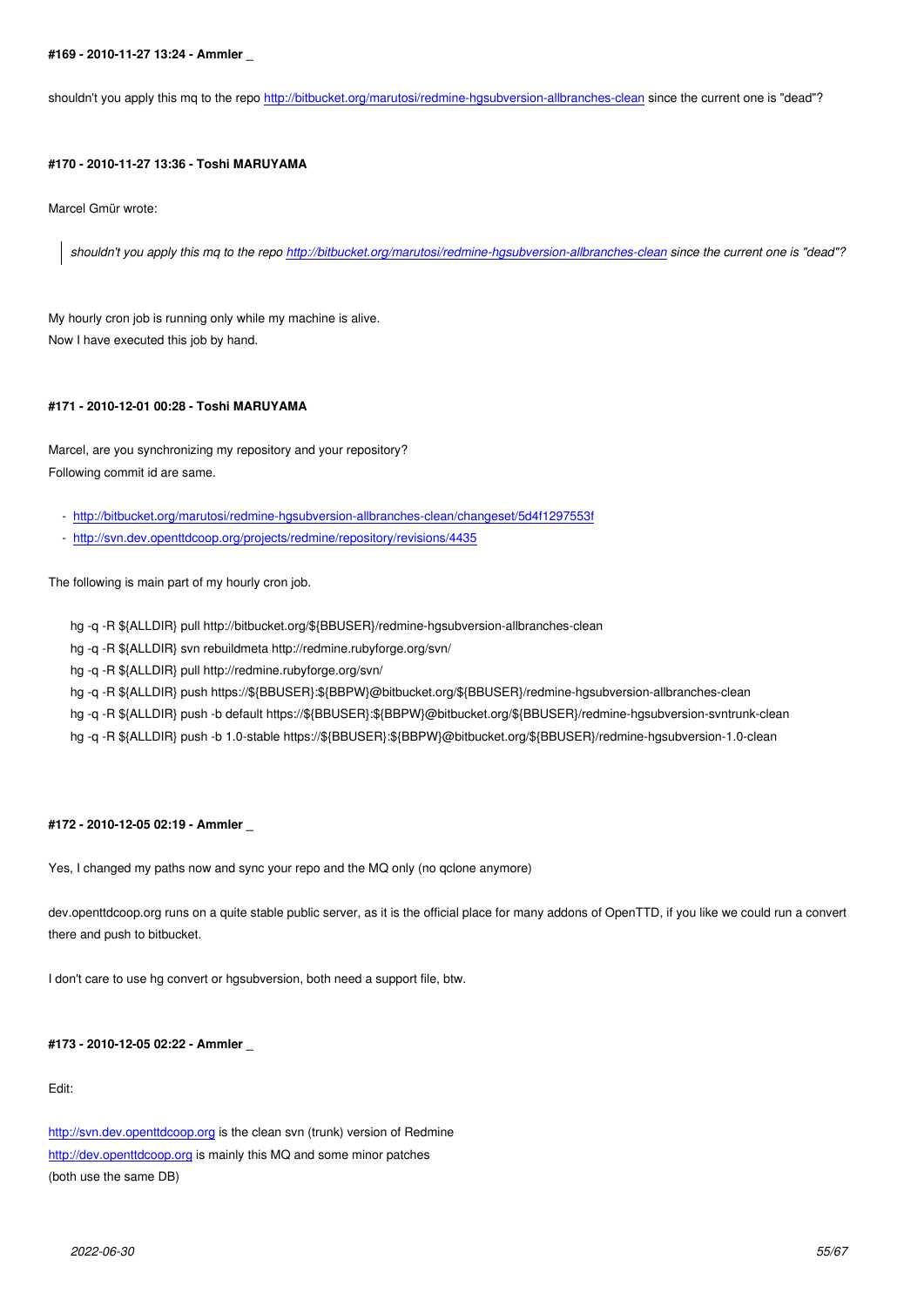Marcel Gmür wrote:

*dev.openttdcoop.org runs on a quite stable public server, as it is the official place for many addons of OpenTTD, if you like we could run a convert there and push to bitbucket.*

I wish so.

### **#175 - 2010-12-05 18:25 - Ammler \_**

I setup now a new hgsubversion convert to https://bitbucket.org/redmine/redmine, also the hgsubversion metdadate are uploaded, so it would be quite easy for someone else to continue the convert, whenever something on my side fails.

Also the user redmine is made just for this, [if someone of the officials feels, I am h](https://bitbucket.org/redmine/redmine)appy to handover that account.

the sync runs in hourly base, I don't think, we need the branches alone, as you can use "hg pull -b <br >branch>", but if you like clean branches, tell me.

I have also included the redmine convert to our Redmine which does use this MQ, if you wish, you are welcome to develop there, I can give you access to our redmine which does give you the ability to create own projects and repos...

Something else? Please tell or mail to redmine@ammler.ch

### **#176 - 2010-12-05 22:51 - Ammler \_**

stupid me, didn't see that you can rebuild the metadata..., fixed and also a trunk and 1.0 repo will be synced...

do you now create the mq from there?

### **#177 - 2010-12-06 00:07 - Toshi MARUYAMA**

Revision 0 of original hgsubversion mirror and my repository are 711945aa86b2. Revision 0 of your repository is 108d86396bc7. Did you create new revision from revesion 0?

Are you using author map? Commit user of original hgsubv[ersion mirror is](http://bitbucket.org/redmine/redmine/changeset/108d86396bc7) "jplang@e93f8b46-1217-0410-a6f0-8f06a7374b81". And are you using another setting? Can you publish it?

Python PEP 385 "Migrating from svn to Mercurial" publishes scripts of hgsubversion at http://hg.python.org/pymigr . And this scripts use author-map .

## **[#178 - 2010-12-0](http://www.python.org/dev/peps/pep-0385/)6 [00:17 - Tosh](http://hg.python.org/pymigr/file/647ec6412ac6/author-map)i MARUYAMA**

I am using no setting in current hgsubversion pulling. So, commit user is "jplang@e93f8b46-1217-0410-a6f0-8f06a7374b81". Redmine Subversion branch layout is standard which is trunk, branches and tags.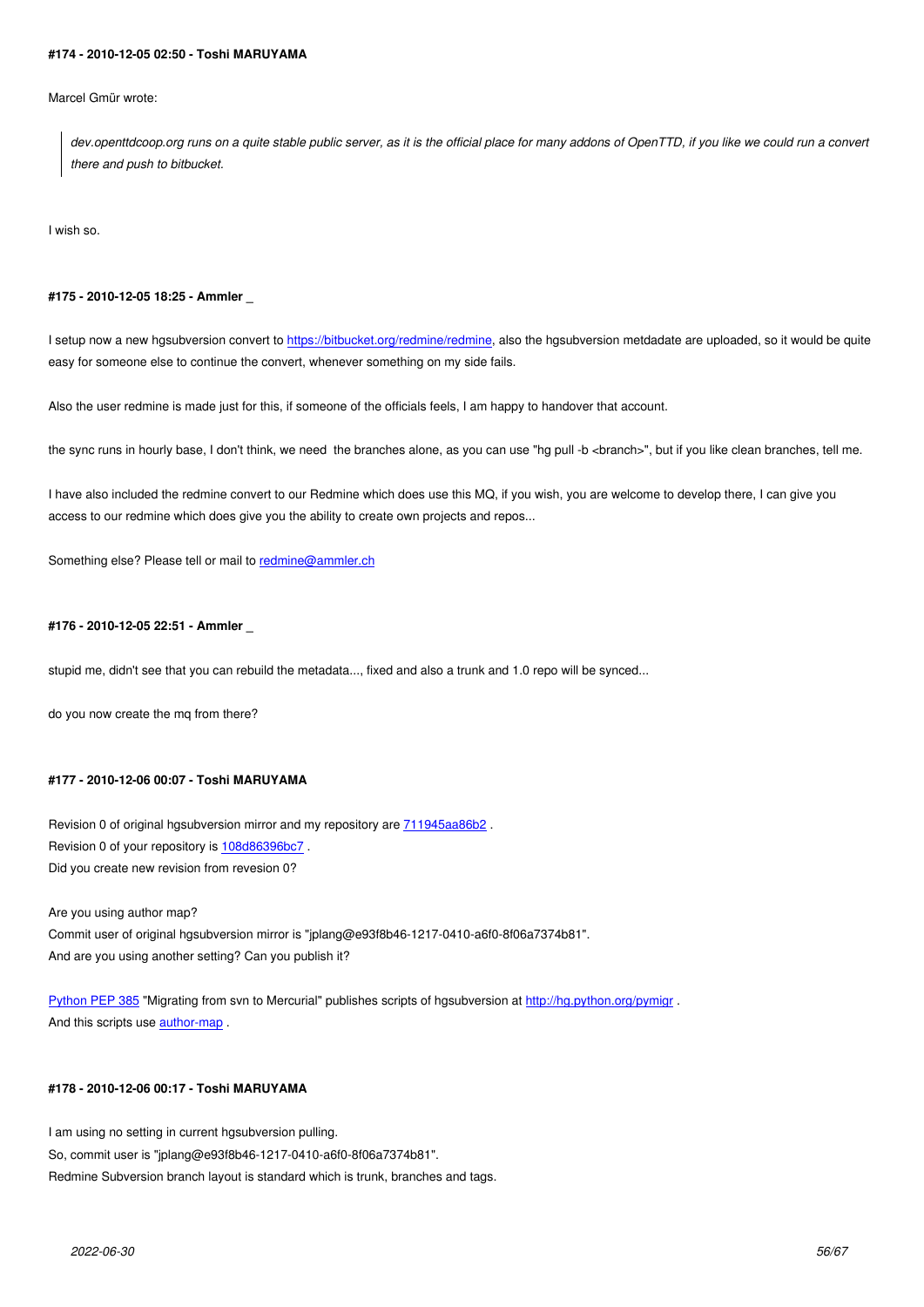I think this issue should be a feature tracker, rather than a patch tracker.

### **#180 - 2010-12-06 11:10 - Ammler \_**

Toshi: hmm, true, didn't think it is necessary to have same hashes, so I removed the (imo) unnecessary host uid, my settings are: https://bitbucket.org/redmine/redmine/wiki (no authormap, just removing the host)

bo ye: this issue is not just one patch, it is a quite big Patch Queue ;-)

### **#181 - 2010-12-06 12:31 - Ammler \_**

(the uuid can still be found in .hg/svn/uuid)

#### **#182 - 2010-12-07 13:48 - Toshi MARUYAMA**

I found new original Redmine problem and create new issue #7064.

#### **#183 - 2010-12-09 11:20 - bo ye**

Marcel Gmür wrote:

*bo ye: this issue is not just one patch, it is a quite big Patch Queue ;-)*

I just wish people could see this issue on the roadmap page of redmine(no need to click into unplanned page), so there would be more up up votes. :)

#### **#184 - 2010-12-10 21:48 - Ammler \_**

The problem is simply from what I get in the IRC channel, no active contributor uses mecurial, so this really needs to work quite well for any progress. But Toshi and Yuya do a very good job on maintaining the MQ. I run the MQ on our productive system now for quite some time already without any issues. (Thanks to no db changes, mostly.)

## **#185 - 2010-12-10 23:33 - Toshi MARUYAMA**

Marcel Gmür wrote:

*(Thanks to no db changes, mostly.)*

Patch at note-2 of #7064 has db changes.

## **#186 - 2[010-12](http://www.redmine.org/issues/7064#note-2)-11 00:39 - Toshi MARUYAMA**

Mercurial test repository at note-2 of #7064 contains two branches and two tags.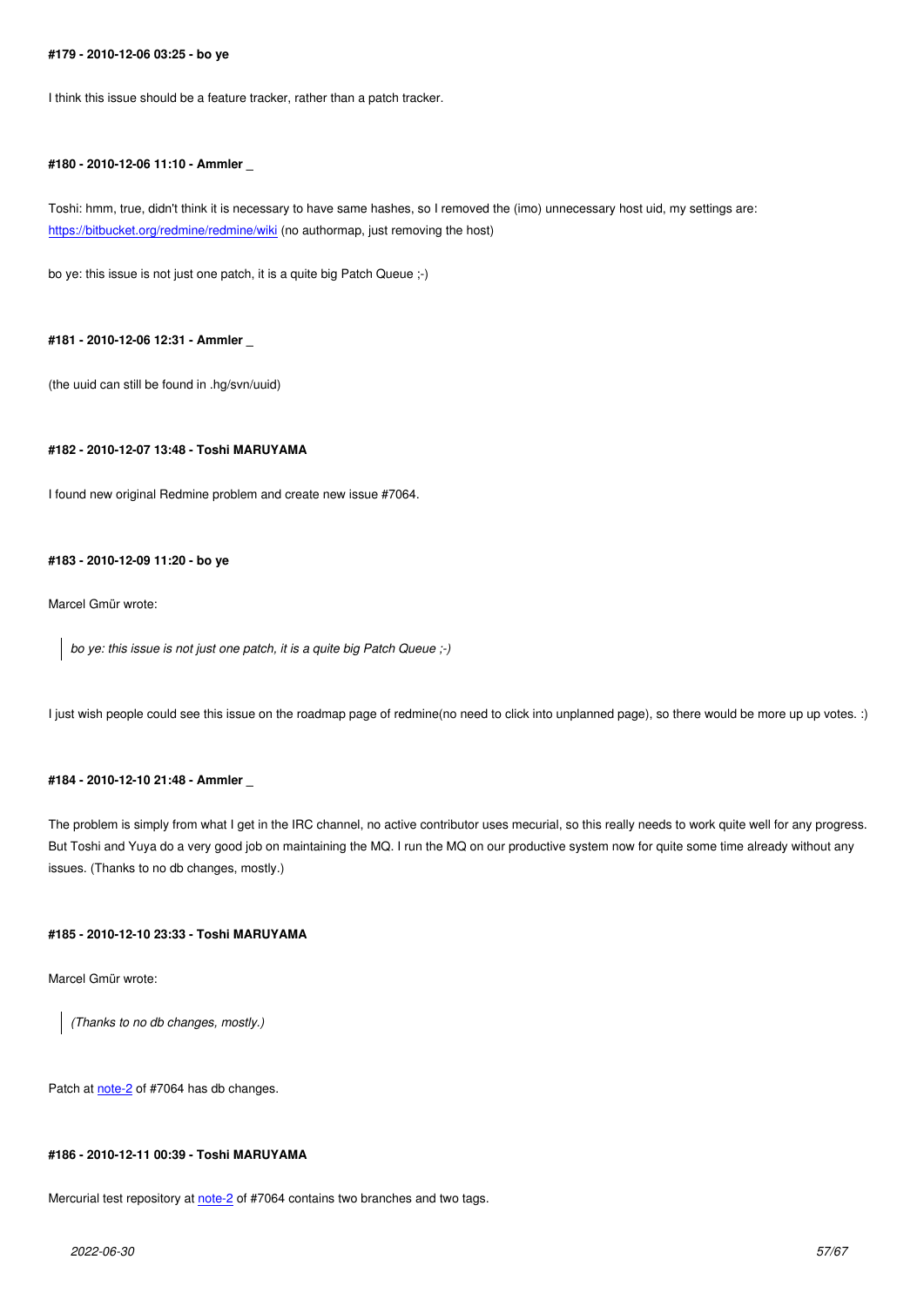And it has  $\%$  and  $\degree$  for SQL like escape test.

I wish to be committed the patch at note-2 of #7064 to Redmine SVN trunk firstly. Please review it.

### **#187 - 2010-12-11 14:37 - Yuya Ni[shihar](http://www.redmine.org/issues/7064#note-2)a**

Hi, thanks to the effort of Toshi and Marcel, we provide the snapshot release of Redmine with whole patches applied:

hg clone https://bitbucket.org/redmine/redmine-issue4455-snapshot/#1.0-issue4455

I'll keep it up-to-date until these patches can be merged into Redmine 1.1 or 1.2?

## **#188 - 2010-12-19 12:47 - Ammler \_**

r4539:r4542 will break some patches in the queue (hg/cmd & hg/diff at least)

#### **#189 - 2010-12-19 16:06 - Yuya Nishihara**

Marcel Gmür wrote:

*r4539:r4542 will break some patches in the queue (hg/cmd & hg/diff at least)*

Rebased onto r4542. Please try the latest MQ patches.

## **#190 - 2010-12-21 13:16 - Toshi MARUYAMA**

I saw plans that Redmine 1.1 will be released in the next few weeks at Plans for next Redmine releases.

I wish to set target of following two patches to Redmine 1.1.

These patches have unit tests and functional tests.

# **1. Sort changesets by revision, fetching performance problem and file name encoding**

## **Patch**

- Note-2 of #7064
	- hg-2010-12-10.diff
	- mercurial\_repository.tar.gz

## **Issue**

- #[2664, #5408, #3449](http://www.redmine.org/attachments/4991/hg-2010-12-10.diff), #3567, #7064

# **2. Changing revision label and identifier at SCM adapter level**

## **Patch**

- Note-23 and Note-25 of #6092
	- revision-truncate-20101213.diff
	- revision-truncate-20101213-fix-fixtures.diff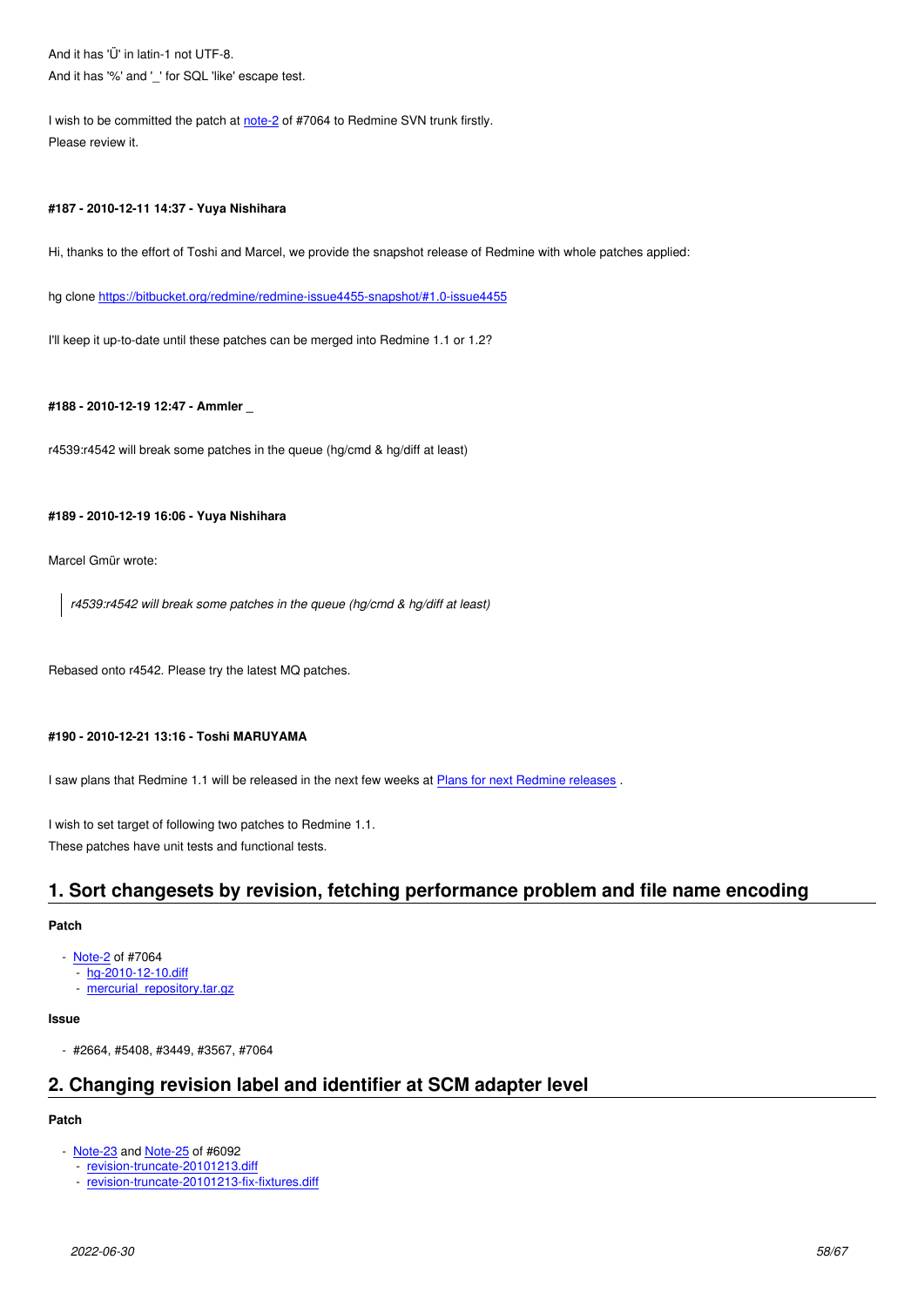- #3244, #3945, #6092

## **#191 - 2010-12-25 16:31 - Yuya Nishihara**

Toshi MARUYAMA wrote:

*I wish to set target of following two patches to Redmine 1.1. These patches have unit tests and functional tests.*

# *1. Sort changesets by revision, fetching performance problem and file name encoding*

*Patch*

 *- Note-2 of #7064*

- *hg-2010-12-10.diff*
- *mercurial\_repository.tar.gz*

Hi, they'[re differ](http://www.redmine.org/issues/7064#note-2)ent issue. "sort chan[gesets by revision"](http://www.redmine.org/attachments/4991/hg-2010-12-10.diff) is simple enough for 1.1, but IMO "file name encoding" isn't.

## **#192 - 2011-01-02 00:06 - Toshi MARUYAMA**

*- Assignee set to Toshi MARUYAMA*

*- % Done changed from 90 to 0*

## **#193 - 2011-01-02 00:06 - Toshi MARUYAMA**

*- Tracker changed from Patch to Feature*

## **#194 - 2011-01-04 05:29 - Toshi MARUYAMA**

I can see watchers list of issues.

I notice this issue watchers list is empty. Why?

## **#195 - 2011-01-04 23:23 - Jean-Philippe Lang**

Toshi Maruyama wrote:

*I can see watchers list of issues. I notice this issue watchers list is empty. Why?*

I see 3 observers in the sidebar for this ticket.

## **#196 - 2011-01-04 23:46 - Toshi MARUYAMA**

Jean-Philippe Lang wrote:

*Toshi Maruyama wrote:*

*I can see watchers list of issues.*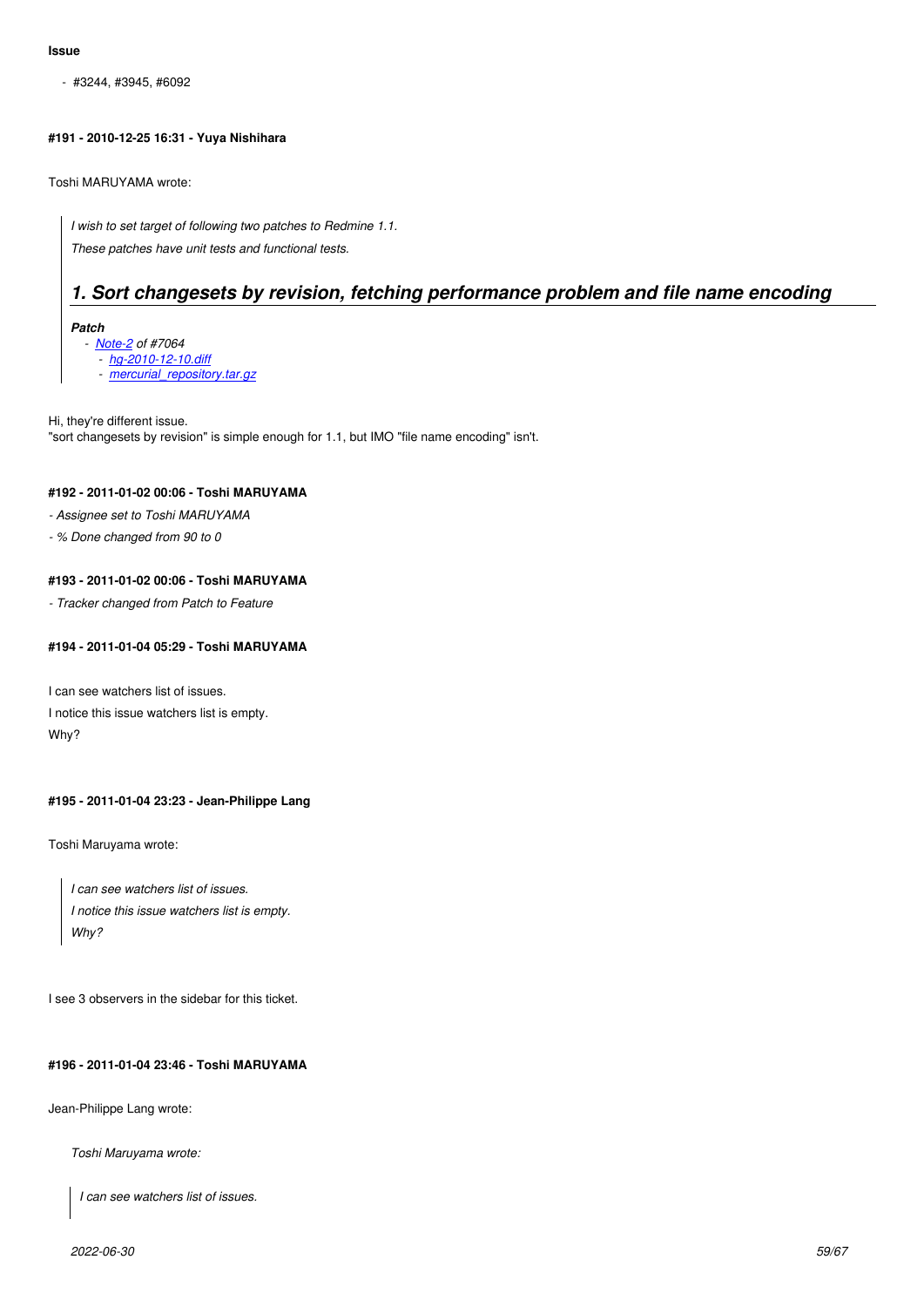*Why?*

 $\mathbf{I}$ 

*I see 3 observers in the sidebar for this ticket.*

Yes.

At I wrote note 194, watchers list was empty.

So, I wrote a message at http://www.redmine.org/boards/1/topics/12312?r=20538#message-20538 .

### **#197 - 2011-01-05 10:18 [- Ammler \\_](http://www.redmine.org/boards/1/topics/12312?r=20538#message-20538)**

He :-)

I don't get, why empty watchers list is an error, personally I read the rss feed from this ticket...

#### **#198 - 2011-01-06 13:45 - Toshi MARUYAMA**

I finished committing to Redmine 1.1 about Mercurial. For a while, I focus other SCMs (Darcs, CVS and Bazaar). Yuya, please update your MQ.

## **#199 - 2011-01-06 22:10 - Jean-Philippe Lang**

Yes, I think we're done with 1.1 (release planned this week-end). Can we close this ticket and split what is left in specific tickets? This thread becomes hard to read.

### **#200 - 2011-01-07 02:04 - Toshi MARUYAMA**

Jean-Philippe Lang wrote:

*Can we close this ticket and split what is left in specific tickets? This thread becomes hard to read.*

I think so, too. I will summarize Mercurial issues.

## **#201 - 2011-01-07 19:32 - Yuya Nishihara**

Toshi MARUYAMA wrote:

*Yuya, please update your MQ.*

Thanks. Rebased MQ to SVN trunk r4651 and dropped empty/needless patches. Note that MQ patches no longer support 1.0-stable. And it can be broken due to possible bad conflict resolution.

https://bitbucket.org/yuja/redmine-mq-issue4455/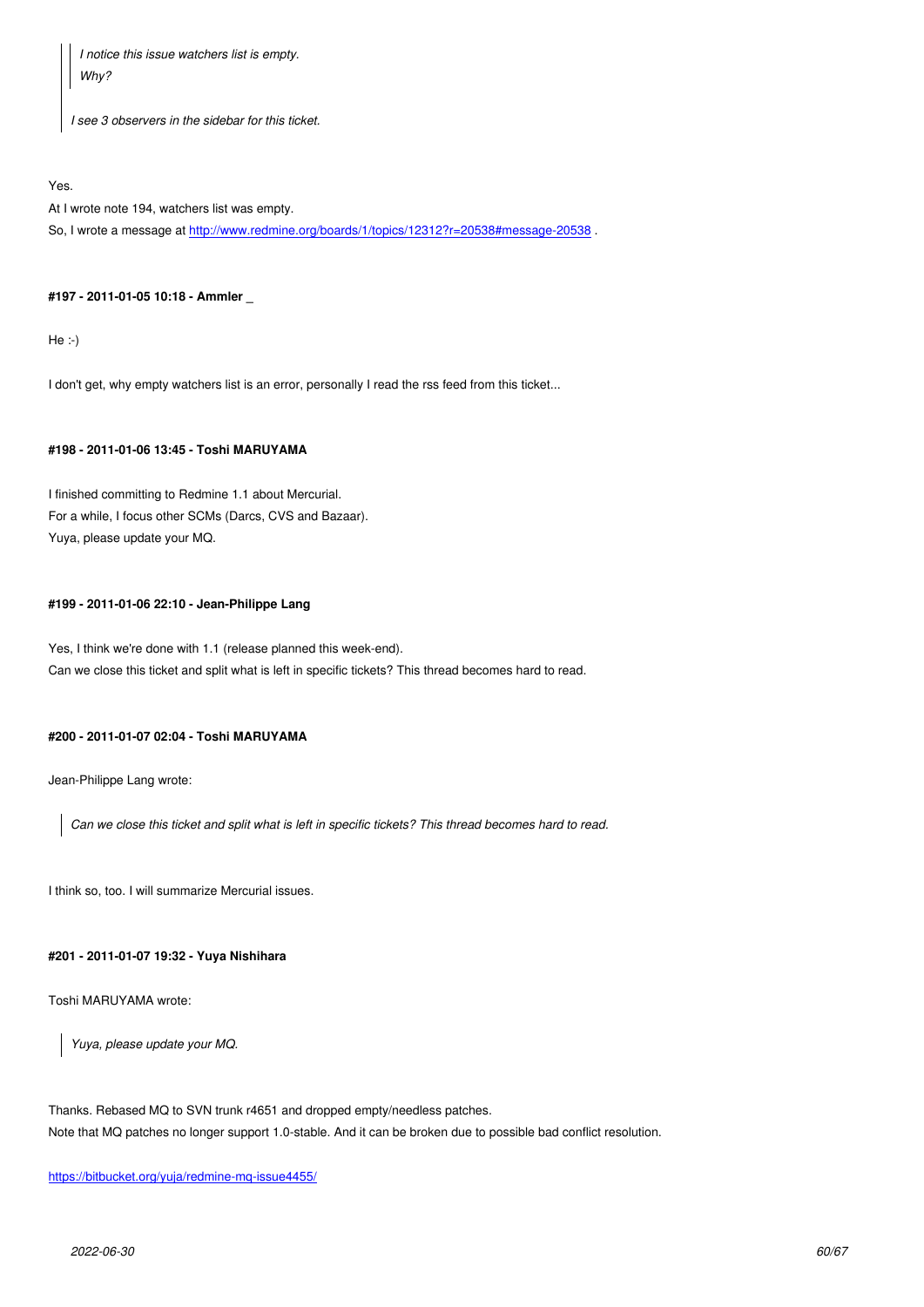+1

## **#202 - 2011-01-08 12:11 - Toshi MARUYAMA**

## **Mercurial overhaul next steps**

1. Defect #3724 change revision label and identifier

2. Defect #3421 browse directory tree

3. Feature #1981 tag

4. Feature #7246 "named branch"

Please add notes.

### **#203 - 2011-01-10 16:50 - Ammler \_**

A little proposal for the Mercurial overhaul MQ: instead using guard for the branch 1.1-stable, I would use also branch in the MQ, it does make it easier for keeping them working for branches.

### **#204 - 2011-01-15 12:11 - Toshi MARUYAMA**

I will close #3724 and focus #3421.

I have some questions about redminehelper.py .

- Is copyright correct?

Please see source:tags[/1.1.0/app/models](https://bitbucket.org/redmine/redmine-issue4455-snapshot/src/166614508187/extra/mercurial/redminehelper.py)/repository/git.rb

- How to deal redminehelper.pyo and redminehelper.pyc?

Debian distributes Redmine package.

http://packages.debian.org/sid/redmine

What happens if redmine process does not have permission to write directory?

Yuy[a](http://packages.debian.org/sid/redmine)'[s MQ contains fixing #3421 and latest](http://packages.debian.org/sid/redmine) changesets improvement. Could you change order in series?

### **#205 - 2011-01-15 15:16 - Yuya Nishihara**

Marcel Gmür wrote:

*A little proposal for the Mercurial overhaul MQ: instead using guard for the branch 1.1-stable, I would use also branch in the MQ, it does make it easier for keeping them working for branches.*

Hmm, it could be, but I'm too lazy to manage multiple branches.

Toshi MARUYAMA wrote:

```
I have some questions about redminehelper.py .
```

```
 - Is copyright correct?
```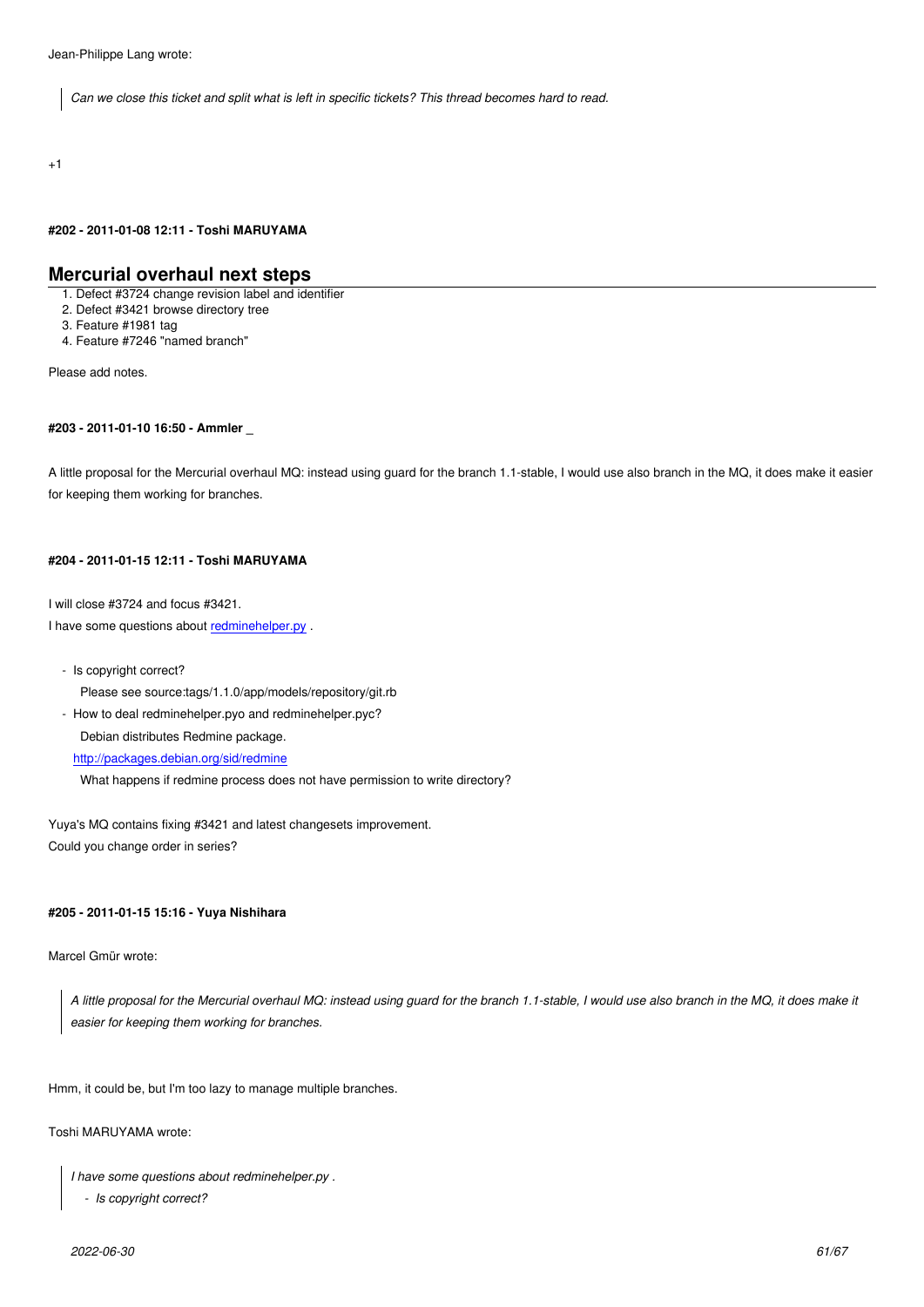I think it's correct. If your concern is wording, it can be changed to follow the Redmine's coding style.

*How to deal redminehelper.pyo and redminehelper.pyc? What happens if redmine process does not have permission to write directory?*

Without write permission, python silently generates nothing.

*Could you change order in series?*

Yeah, I should do it. But, as I mentioned before, I want to rewrite redminehelper.py to use XML instead of original format.

## **#206 - 2011-01-17 01:32 - Ammler \_**

Yuya Nishihara wrote:

*Marcel Gmür wrote:*

*A little proposal for the Mercurial overhaul MQ: instead using guard for the branch 1.1-stable, I would use also branch in the MQ, it does make it easier for keeping them working for branches.*

*Hmm, it could be, but I'm too lazy to manage multiple branches.*

you really think, it is easier to mess with guards?

Somthing elese related to the the branches and tags menu: Sorting should be DESC, newest branch/tag on top, I guess like bitbucket...

## **#207 - 2011-01-18 14:11 - Toshi MARUYAMA**

If fixing #3421 requires redminehelper.py, "extra/mercurial/redminehelper.py" path is strange. Should we relocate path as following?

lib/redmine/scm/adapters mercurial  $\Box \Box \Box$  ext │ └── redminehelper.py └── xml **III** hg-template-0.9.5.tmpl □□□ hg-template-1.0.tmpl

### **#208 - 2011-01-23 17:32 - Yuya Nishihara**

Marcel Gmür wrote:

*Somthing elese related to the the branches and tags menu: Sorting should be DESC, newest branch/tag on top, I guess like bitbucket...*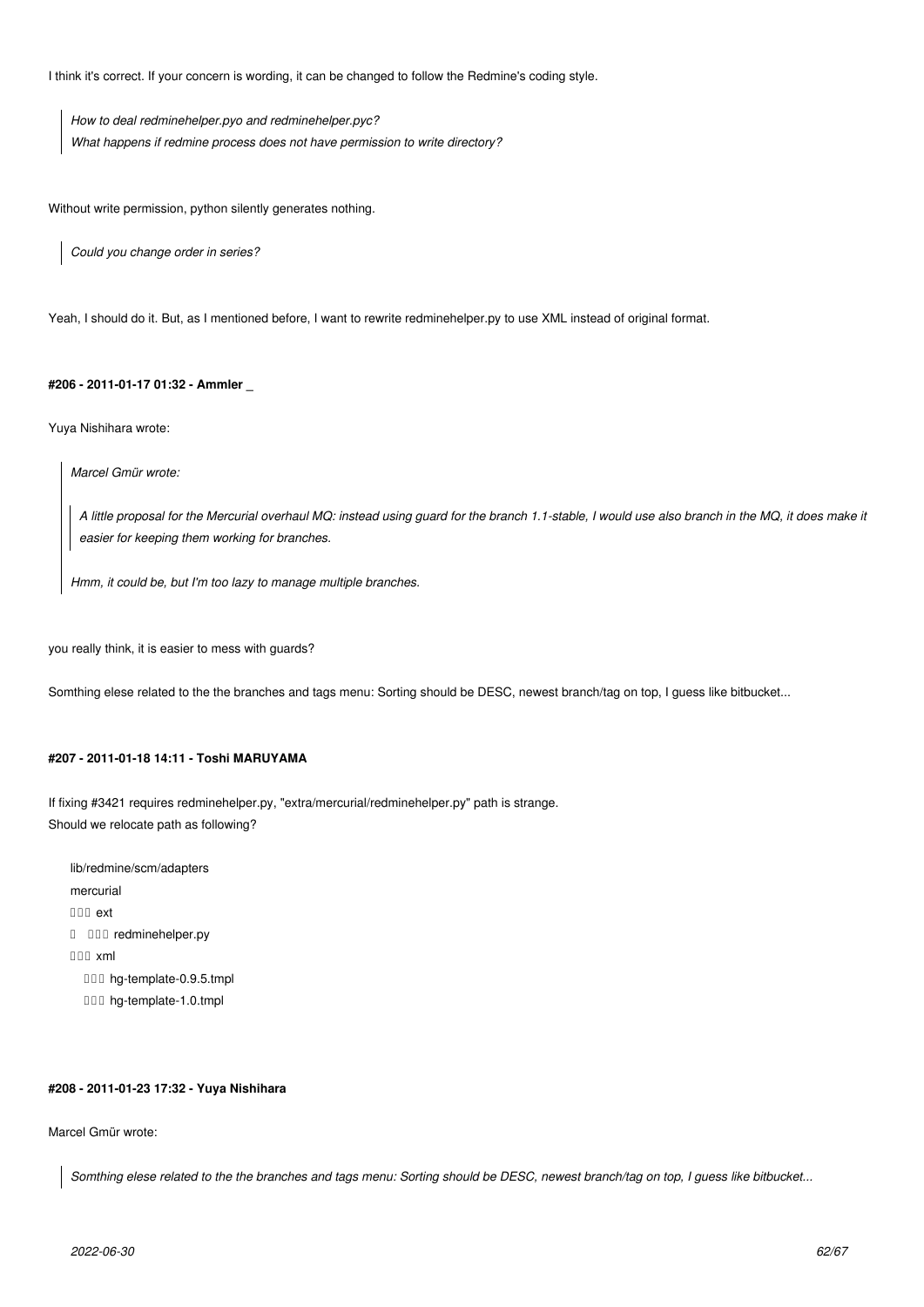Toshi MARUYAMA wrote:

*lib/redmine/scm/adapters*

*mercurial*

*├── ext*

*│ └── redminehelper.py*

*└── xml*

 *├── hg-template-0.9.5.tmpl*

 *└── hg-template-1.0.tmpl*

Not sure, but isn't it enough like this?

mercurial/

+ redminehelper.py

+ hg-template-0.9.5.tmpl

+ hg-template-1.0.tmpl

#### **#209 - 2011-02-06 16:48 - Yuya Nishihara**

Marcel Gmür wrote:

*A little proposal for the Mercurial overhaul MQ: instead using guard for the branch 1.1-stable, I would use also branch in the MQ, it does make it easier for keeping them working for branches.*

I forked MQ patches for 1.1-stable because it becomes headache to keep them up-to-date. :) From now, patches for 1.1-stable are maintained separately, no improvements will go for them.

## **#210 - 2011-02-10 07:02 - Toshi MARUYAMA**

I create new issue #7597.

## **#211 - 2011-02-13 11:45 - Yuya Nishihara**

*I want to rewrite redminehelper.py to use XML instead of original format.*

Now redminehelper.py generates XML and updated mercurial\_adapter.rb to use ActiveSupport::XmlMini: https://bitbucket.org/yuja/redmine-mq-issue4455/

Should I move redminehelper.py under lib/redmine/scm/adapters/mercurial?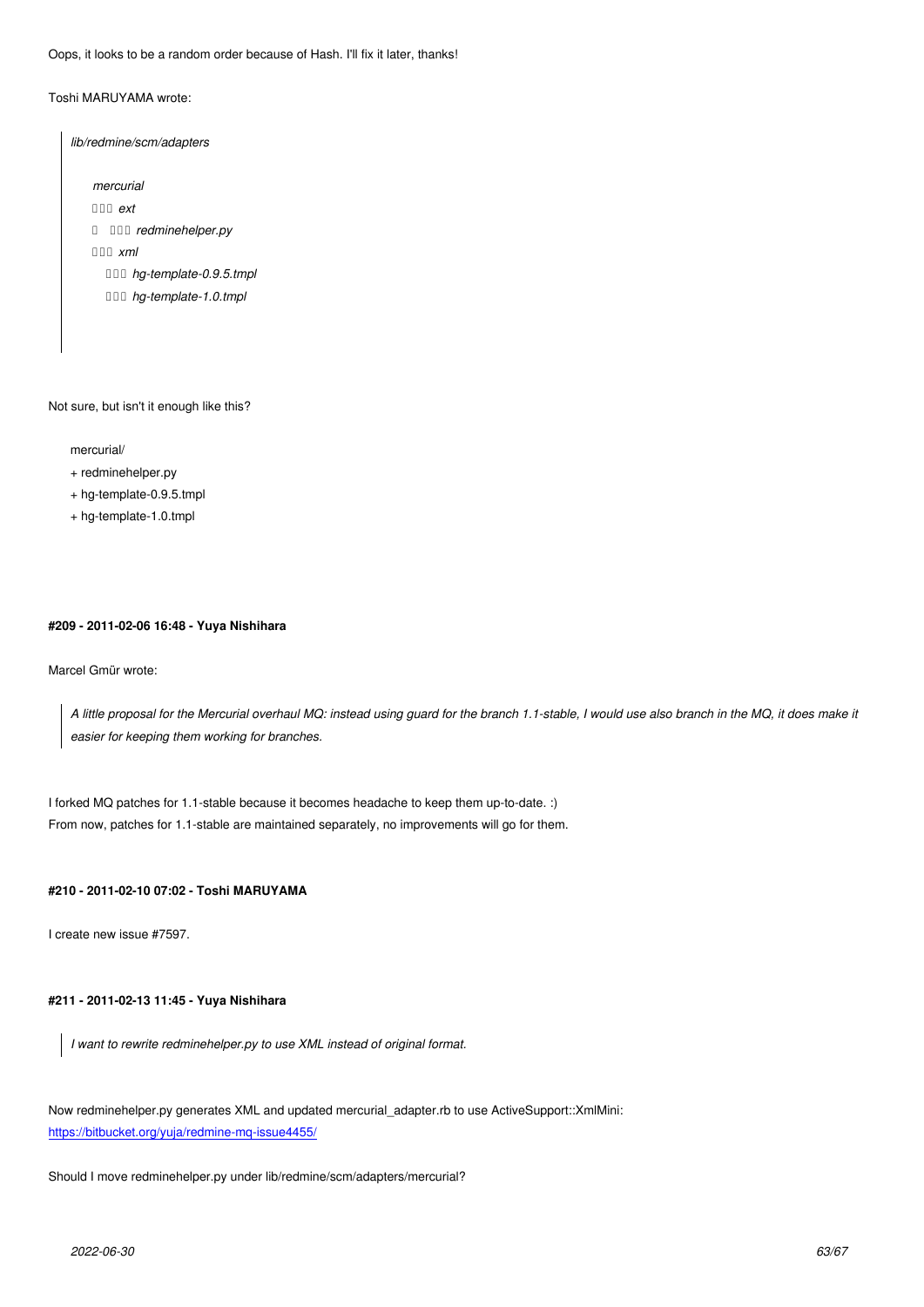Yuya Nishihara wrote:

*Should I move redminehelper.py under lib/redmine/scm/adapters/mercurial?*

I think note-208 is much better.

## **#213 - [2011-02-](http://www.redmine.org/issues/4455#note-208)13 13:50 - Yuya Nishihara**

Toshi MARUYAMA wrote:

*I think note-208 is much better.*

of which?

lib/redmine/scm/adapters/mercurial/ext/redminehelper.py

or

lib/redmine/scm/adapters/mercurial/redminehelper.py ?

## **#214 - 2011-02-14 01:51 - Toshi MARUYAMA**

Yuya Nishihara wrote:

*of which? lib/redmine/scm/adapters/mercurial/ext/redminehelper.py or lib/redmine/scm/adapters/mercurial/redminehelper.py ?*

lib/redmine/scm/adapters/mercurial/redminehelper.py

## **#215 - 2011-02-14 02:40 - Toshi MARUYAMA**

I create new issue #7618.

## **#216 - 2011-02-14 18:29 - Yuya Nishihara**

Toshi MARUYAMA wrote:

*lib/redmine/scm/adapters/mercurial/redminehelper.py*

Thanks for clarify. Moved it under adapters/mercurial directory.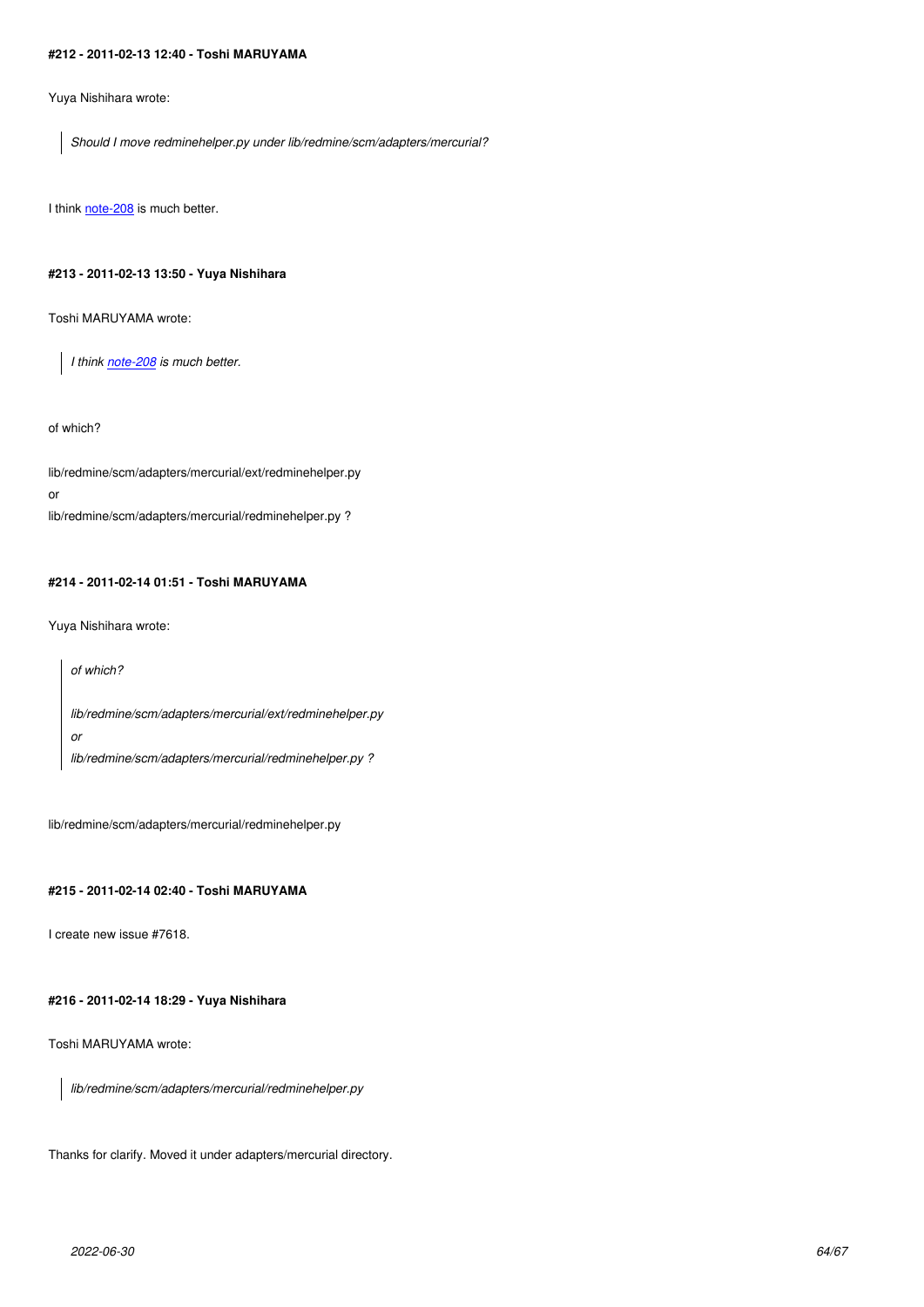I committed 'hg' method in r4830. Does "--cwd" work fine in Windows UNC path such as "\\server\folder"?

source:trunk/lib/redmine/scm/adapters/mercurial\_adapter.rb@4830#L234

## **#218 - 2011-02-16 17:23 - Yuya Nishihara**

Toshi MARUYAMA wrote:

*Does "--cwd" work fine in Windows UNC path such as "\\server\folder"?*

It works for me, on Mercurial 1.7.2. What error you've got on log?

## **#219 - 2011-02-16 17:52 - Toshi MARUYAMA**

TortoiseHg shellext checks UNC or not. https://bitbucket.org/tortoisehg/stable/src/9be162b05968/win32/shellext/TortoiseUtils.cpp#cl-184

## **[#220 - 2011-02-16 18:06 - Toshi MARUYAMA](https://bitbucket.org/tortoisehg/stable/src/9be162b05968/win32/shellext/TortoiseUtils.cpp#cl-184)**

Redmine 1.1 uses only one "--cwd". source:tags/1.1.1/lib/redmine/scm/adapters/mercurial\_adapter.rb#L83

In general, changing directory is very dangerous.

## **#221 - 2011-02-18 01:04 - Ammler \_**

why is --cwd needed at all since you don't work with working copies at all

## **#222 - 2011-02-19 08:14 - Yuya Nishihara**

Toshi MARUYAMA wrote:

*TortoiseHg shellext checks UNC or not.*

Hmm, but I don't think -R accepts UNC but --cwd doesn't. Isn't it strange?

*In general, changing directory is very dangerous.*

by its context. It's pretty safe to change the working directory of child 'hg' process. There's no threading issue.

Marcel Gmür wrote: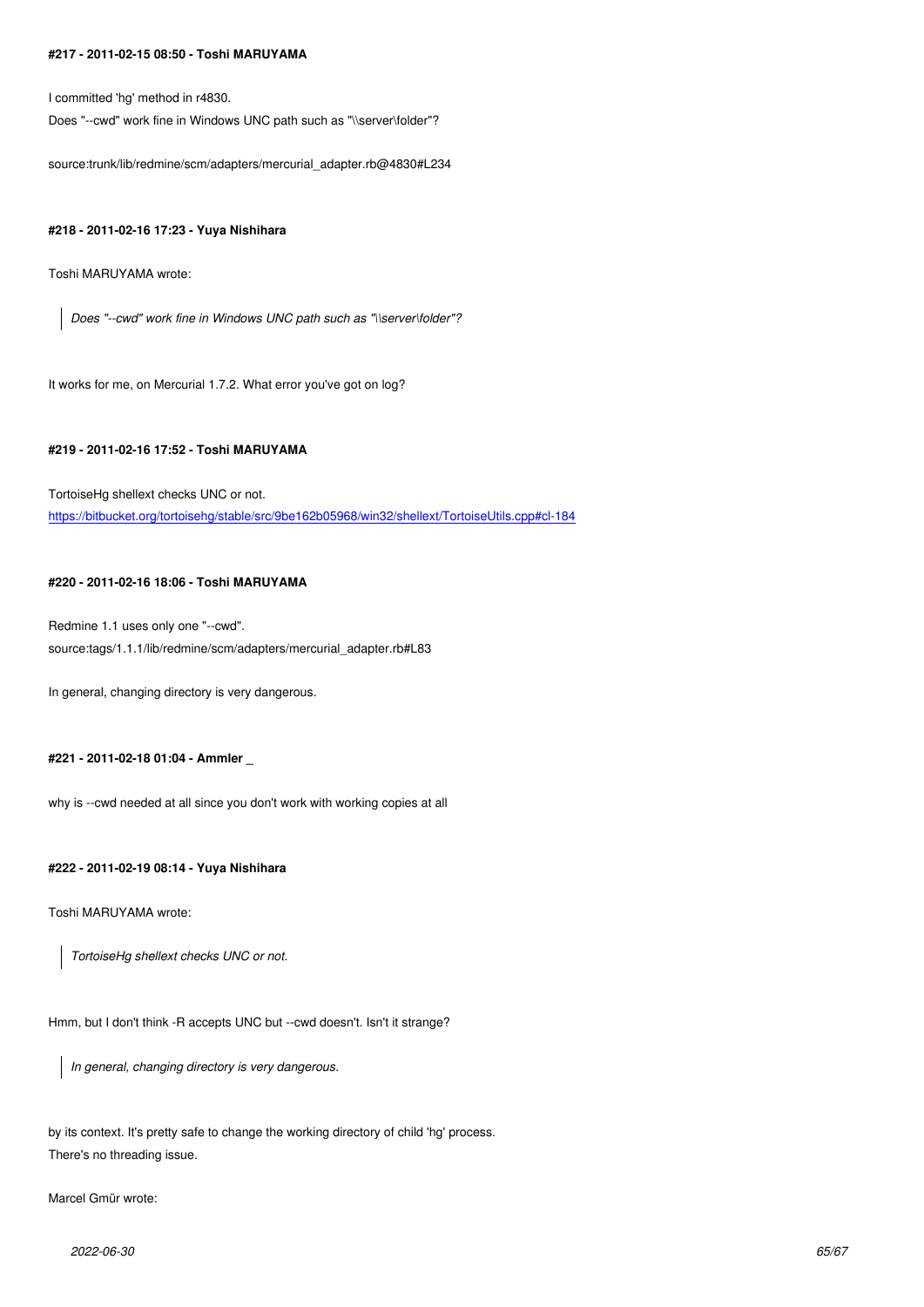To avoid concatenation of repo filesystem path and inner-repo path:

\$ hg -R /path/to/repo log /path/to/repo/foo

... \$ hg --cwd /path/to/repo log foo

...

#### **#223 - 2011-02-19 08:29 - Toshi MARUYAMA**

I changed "--cwd" to "-R", and all adapter lib tests passes. The remaining work is that latest\_changesets supports tags and branches.

I start to hack #2664. Non UTF-8 sub directory (EUC-JP) can not show latest changesets. I don't know the reason.

## **#224 - 2011-03-11 10:19 - Toshi MARUYAMA**

As I wrote in r5091 comment, MySQL test on CI server fails.

#### http://www.redmine.org/builds/index.html

1) Failure:

[test\\_latest\\_changesets\(RepositoryMe](http://www.redmine.org/builds/index.html)rcurialTest) [/test/unit/repository\_mercurial\_test.rb:90]: <["28", "27"]> expected but was <["0", "1"]>.

2) Failure:

test\_latest\_changesets\_with\_limit(RepositoryMercurialTest) [/test/unit/repository\_mercurial\_test.rb:198]: <[#<Changeset id: 797, repository\_id: 64, revision: "28", committer: "test Ü <test00@foo.bar>", committed\_on: "2007-10-31 17:00:00", comments: "commit default branch.", commit\_date: "2007-10-31", scmid: "3ae45e2d177d", user\_id: nil>, #<Changeset id: 796, repository\_id: 64, revision: "27", committer: "jsmith <jsmith@foo.bar>", committed\_on: "1980-12-31 17:00:00", comments: "copy latin-1 path files to latin-1 subdir.", commit\_date: "1980-12-31", scmid: "7bbf4c738e71", user\_id: 2>]> expected but was <[#<Changeset id: 769, repository\_id: 64, revision: "0", committer: "jsmith <jsmith@foo.bar>", committed\_on: "2007-12-14 10:22:52", comments: "Initial import.\nThe repository contains 3 files.", commit\_date: "2007-12-14", scmid: "0885933ad4f6", user\_id: 2>, #<Changeset id: 770, repository\_id: 64, revision: "1", committer: "jsmith <jsmith@foo.bar>", committed\_on: "2007-12-14 10:24:01", comments: "Added 2 files and modified one.", commit\_date: "2007-12-14", scmid: "9d5b5b004199", user\_id: 2>]>.

## **#225 - 2011-03-13 18:10 - Jean-Philippe Lang**

*- Status changed from New to Closed*

I'm closing this ticket as proposed above. The development forum may be a better place to continue this discussion.